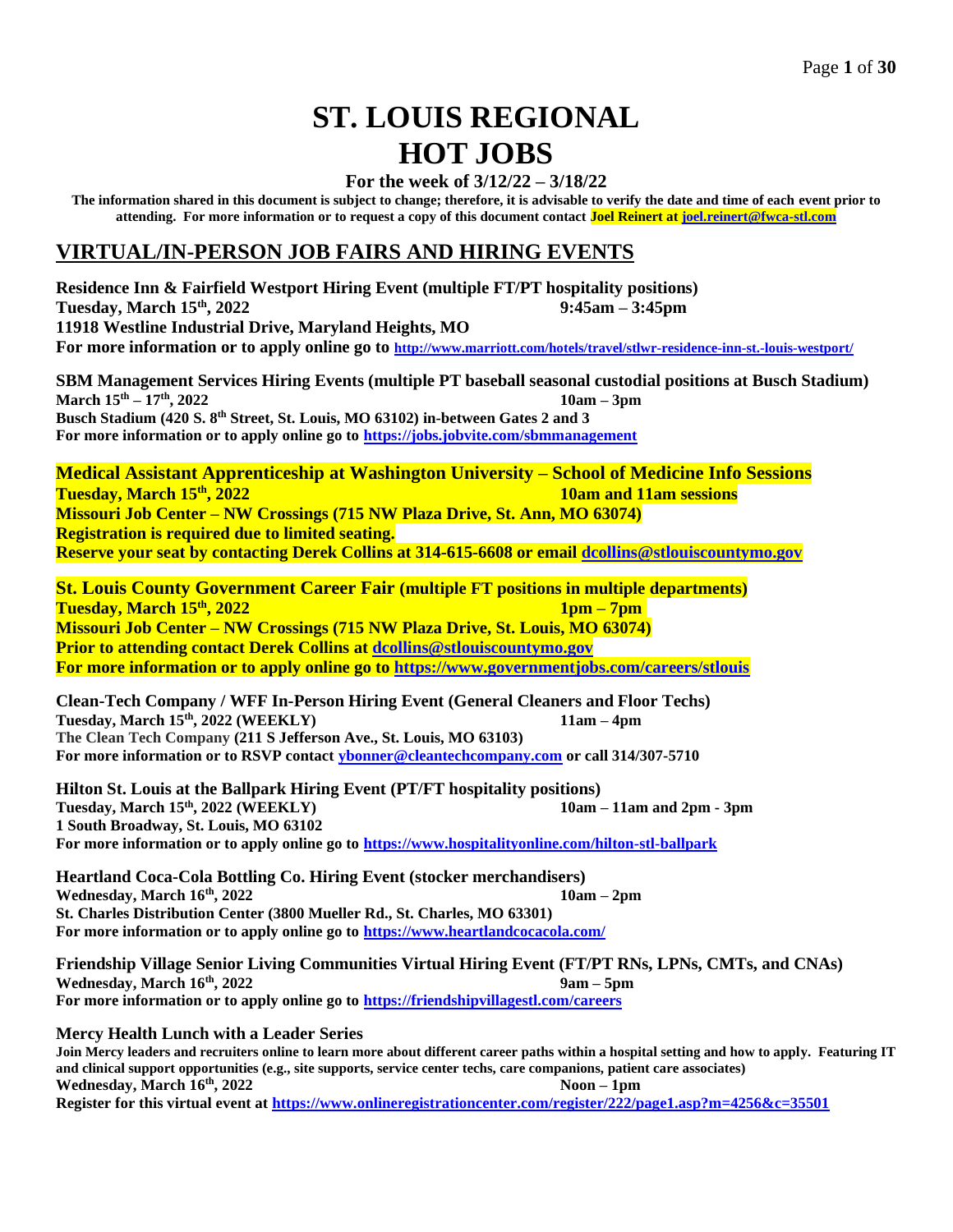**UPS Hiring Events (Hiring Immediately for 1st / 2nd shift Warehouse Workers: \$15/hour) March 16 th , 23rd, and 30th , 2022 10am – 2pm Missouri Job Center – NW Crossings (715 NW Plaza Drive, St. Ann, MO 63074) Prior to the hiring event apply online at<https://www.jobs-ups.com/> McKesson Walk-in Hiring Events (1st /2nd shift Warehouse Associates) Wednesday, March 16th, 2022 (WEEKLY) 9am – 4pm and 6pm – 9pm 1 Commerce Drive, O'Fallon, MO For more information nor to apply online go to<https://www.mckesson.com/> Penske Logistics Hiring Event (warehouse workers, \$17-\$18/hr. w/ \$1500 sign-on bonus) Wednesday, March 16th, 2022 (WEEKLY) 9am – 5pm 8500 Scudder Road, Kinloch, MO 63140 For more information or to apply online go to <https://penske.jobs/jobs/?r=25&location=Berkeley%2C%20MO&page=1&coords=38.738317%2C-90.332615&sort=relevance> Willows Way Walkin Wednesdays Hiring Events (direct support professionals: \$15/hr., caregivers) Wednesday, March 16th, 2022 (WEEKLY) 8am – 6pm 800 Friedens Road, Ste. 100, St. Charles, MO 63303 For more information or to apply online go to <https://willowsway.applytojob.com/apply> Walgreens Distribution Center (warehouse associates) Wednesday, March 16th, 2022 (WEEKLY) 10:30am – 1pm and 3:30pm – 6pm Walgreens Distribution Center (28 Gateway Commerce Center Drive West, Edwardsville, IL For more information or to apply online go to [https://jobs.walgreens.com/job/edwardsville-township/general-warehouse-1500](https://jobs.walgreens.com/job/edwardsville-township/general-warehouse-1500-retention-bonus/1242/12834088688) [retention-bonus/1242/12834088688](https://jobs.walgreens.com/job/edwardsville-township/general-warehouse-1500-retention-bonus/1242/12834088688) Lumiere Place Casino & Hotel Hiring Events (FT/PT food & beverage, security, hotel, and guest service positions) Wednesday, March 16th, 2022 (WEEKLY) 10am – 3pm 999 N 2nd St., St. Louis, MO 63102 For more information nor to apply online go to<https://www.lumiereplace.com/employment-opportunities> Bright Star Care Hiring Events (HHAs, CNAs, DSPs, caregivers) Wednesday, March 16th, 2022 (WEEKLY) 10am – 4pm BrightStar Care (1065 Executive Pkwy Dr., Ste. 215, Creve Coeur, MO 63141) For more information or to apply online go to<https://www.brightstarcare.com/central-st-louis-county/careers> Geodis Hiring Event (warehouse workers \$15.50 - \$19/hr.) Wednesday, March 16th, 2022 (WEEKLY) Noon – 2pm 14 Gateway Commerce WEST, Edwardsville, IL For more information or to apply online go to<https://geodis.com/us/agency/geodis-contract-logistics-39> GardaWorld Weekly Walk-in Hiring Events (unarmed security officers: \$13 - \$16/hr. based on experience and worksite location) Wednesday, March 16th, 2022 (WEEKLY) 10am – 1pm 1699 S. Hanley Road, Ste. 100, St. Louis, MO 63144 For more information contact Kellen Campbell at [Kellen.campbell@garda.com](mailto:Kellen.campbell@garda.com) Sysco Weekly Walk-in Hiring Events Wednesday, March 16th, 2022 (WEEKLY) 10am - 2pm 3850 Mueller Rd., St. Charles, MO 63301 Class A and C CDL Local Delivery Truck Drivers Class C Local Special Delivery Truck Drivers Warehouse Order Selectors starting at \$19.31/hour Diesel Fleet Tech III starting at \$27.84/hour)**

**For more information or to apply online go to<https://careers.sysco.com/jobs/>**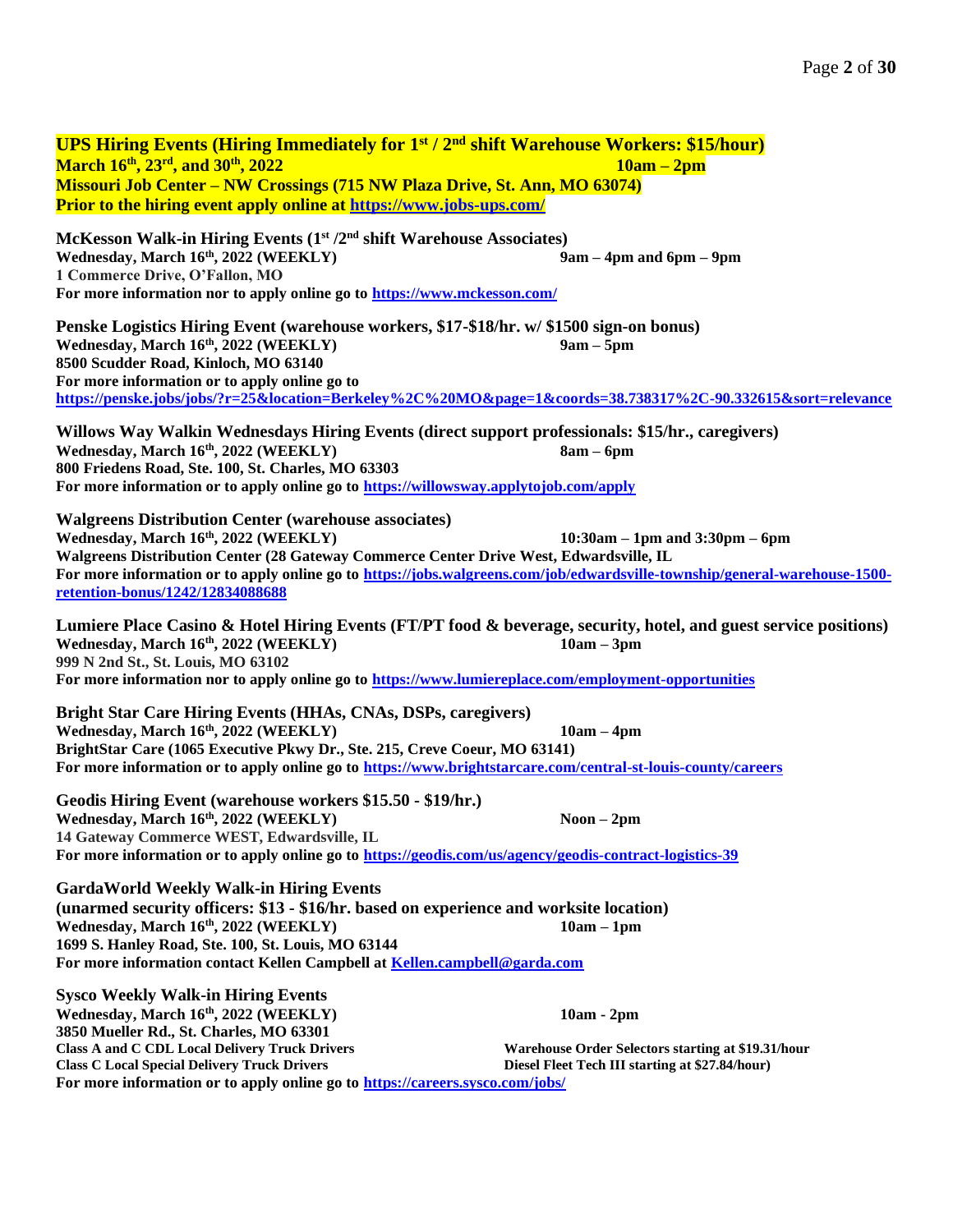**McKesson Hiring Event (Hiring Immediately for 1st / 2nd shift Warehouse Associates) Thursday, March 17th, 2022 10am – 2pm Missouri Job Center – NW Crossings (715 NW Plaza Drive, St. Ann, MO 63074) To be scheduled for an interview contact Joel Reinert at [joel.reinert@fwca-stl.com](mailto:joel.reinert@fwca-stl.com) Prior to the hiring event apply online at [www.mckesson.com](http://www.mckesson.com/) Ranken Technical College – St. Louis Campus Job Fair Thursday, March 17th, 2022 9am - Noon 4431 Finney Avenue, St. Louis, MO 63113 For more information go t[o https://ranken.edu/event/st-louis-job-fair/2022-03-17/](https://ranken.edu/event/st-louis-job-fair/2022-03-17/) Bi-State Metro Hiring Event (van operators) Thursday, March 17th, 2022 9am – 2pm Urban League Regional HQ (1408 N. Kingshighway, St. Louis, MO 63113) For more information contact 314/626-9977 o[r cmclain@urbanleague-stl.org](mailto:cmclain@urbanleague-stl.org) Lutheran Senior Services – Meramec Bluffs Hiring Event Clinical – CNA's, CMT's, LPN's and RN's Dining – Cooks (FT), Dining Service Assoc. (FT & PT), Dishwashers Housekeeping Associates – Days (FT) Thursday, March 17th , 2022 (weekly) 2pm – 6pm 50 Meramec Trails Drive, Ballwin, MO 63021 For more information contact Jessica Spurgin at [Jessica.Spurgin@lssliving.org](mailto:Jessica.Spurgin@lssliving.org) or (314) 378-5045 Geodis Hiring Event (warehouse workers \$15.50 - \$19/hr.) Thursday, March 17th , 2022 (weekly) 8:30am - 2pm 21 Gateway Commerce Center Drive EAST, Edwardsville IL 62025 For more information or to apply online go to<https://geodis.com/us/agency/geodis-contract-logistics-39> Normandy Schools Collaborative Hiring Event (substitute teachers, coaches, counselors, custodians, maintenance workers, office assistants, bus drivers) Friday, March 18th, 2022 10am – 2pm Missouri Job Center – NW Crossings (715 NW Plaza Drive, St. Ann, MO 63074) To be scheduled for an interview contact Joel Reinert at [joel.reinert@fwca-stl.com](mailto:joel.reinert@fwca-stl.com) For more information or to apply online go to<https://normandy.tedk12.com/hire/index.aspx> Transportation Security Administration Recruitment Events Friday, March 18th and Saturday, March 19th, 2022 9am – 3pm Marriott St. Louis Airport Hotel (10700 Pear Tree Lane, St. Louis, MO 63134 Application Assistance, on-site computer-based testing, on-the-spot interviews For more information go t[o https://jobs.tsa.gov/events](https://jobs.tsa.gov/events) Weed Man Lawn Care Hiring Event (sales reps, lawn care specialists, pest control techs) Friday, March 18th and Saturday, March 19th, 2022 10am – Noon Weed Man Lawn Care (13852 Ferguson Lane, Bridgeton, MO 63044) For more information go to <https://weedman.com/careers/all-jobs> Paramount Staffing Hiring Events (FT/PT production, warehouse, and office support positions) Fridays, March 18 and 25, 2022 10am – 2pm Wednesdays, March 16, 23, and 30, 2022 10am – 2pm Missouri Job Center – NW Crossings (715 NW Plaza Drive, St. Ann, MO 63074)**

**To be scheduled for an interview contact Joel Reinert at [joel.reinert@fwca-stl.com](mailto:joel.reinert@fwca-stl.com)**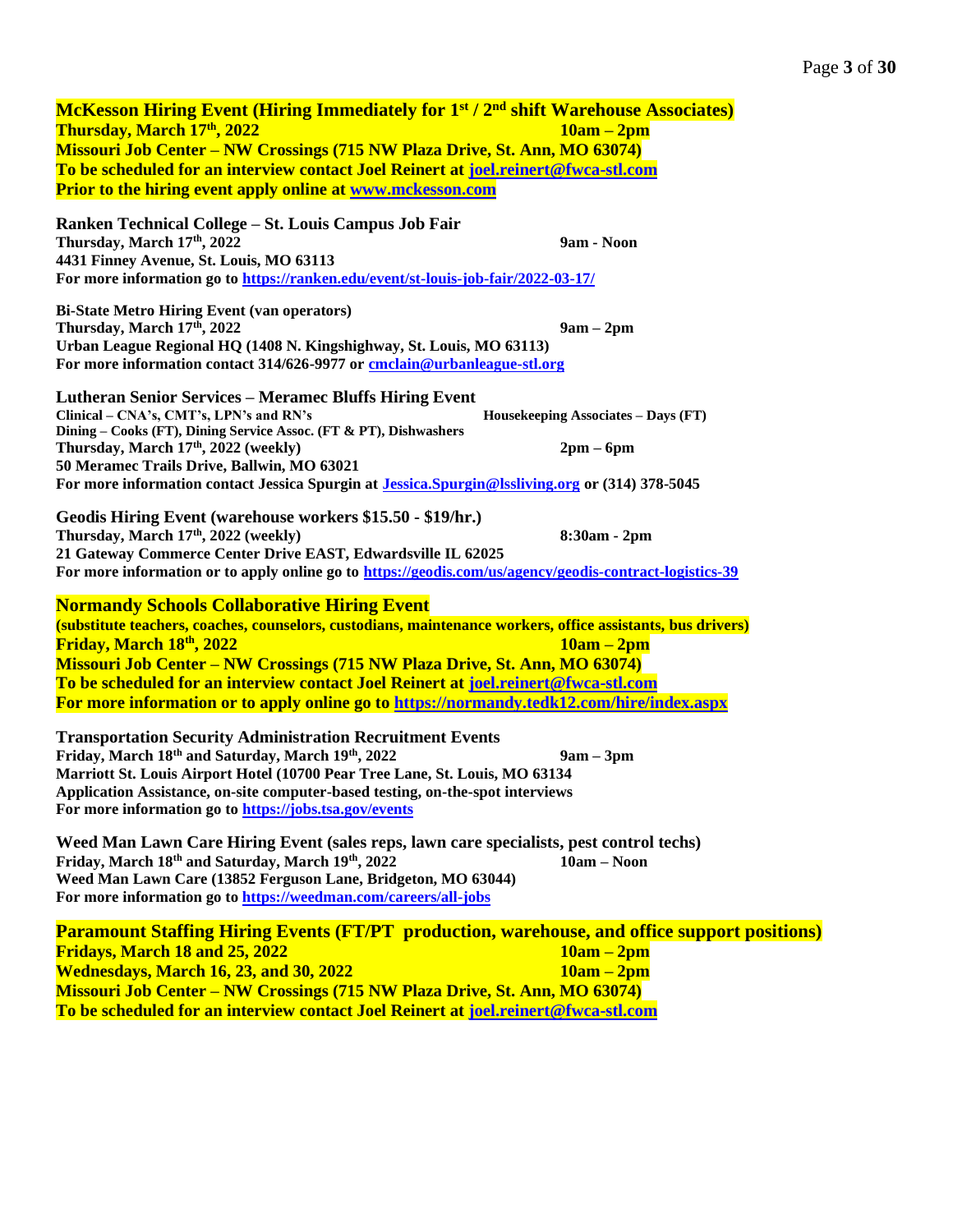# **St. Louis Composting Hiring Events Hiring immediately for Heavy Equipment Operators Retail Sales Associates CDL Class A Truck Drivers CDL Class B Truck Drivers Laborers March 21, 22, 25, 28, and 29, 2022 10am – 2pm April 1, 4, 5, and 7, 2022 10am – 2pm Missouri Job Center – NW Crossings (715 NW Plaza Drive, St. Ann, MO 63074) To be scheduled for an interview contact Joel Reinert at [joel.reinert@fwca-stl.com](mailto:joel.reinert@fwca-stl.com) Prior to the hiring event apply online at <https://apply.workable.com/st-louis-composting-inc/> Medical Assistant Apprenticeship at Washington University – School of Medicine Info Sessions Tuesday, March 22nd, 2022 10am and 11am sessions Florissant Missouri Job Center (4040 Seven Hills Drive, Florissant, MO 63033) Registration is required due to limited seating. Reserve your seat by contacting Tria Watson at 314/475-7918 or email [tria.watson@dhewd.mo.gov](mailto:tria.watson@dhewd.mo.gov) BJC HealthCare Virtual Hiring Event (Medical Assistants) Tuesday, March 22nd, 2022 9am – 5pm For more information or to register for an interview go to [https://www.indeed.com/jobs?q=Hiring%20Event&l=St.%20Louis%2C%20MO&sort=date&vjk=76d38e9d359485ad&advn=](https://www.indeed.com/jobs?q=Hiring%20Event&l=St.%20Louis%2C%20MO&sort=date&vjk=76d38e9d359485ad&advn=6135375356984306) [6135375356984306](https://www.indeed.com/jobs?q=Hiring%20Event&l=St.%20Louis%2C%20MO&sort=date&vjk=76d38e9d359485ad&advn=6135375356984306) Sitel Group Virtual Recruitment Event (work from home customer service reps: \$13/hour) Tuesday, March 22nd, 2022 8am – 3pm For more information or to register for an interview go to [https://www.indeed.com/q-Hiring-Event-l-St.-Louis,-MO](https://www.indeed.com/q-Hiring-Event-l-St.-Louis,-MO-jobs.html?vjk=2523dd5daa5aa86c&advn=6135375356984306)[jobs.html?vjk=2523dd5daa5aa86c&advn=6135375356984306](https://www.indeed.com/q-Hiring-Event-l-St.-Louis,-MO-jobs.html?vjk=2523dd5daa5aa86c&advn=6135375356984306) Prior to your scheduled interview time please submit this screening. It should take ~5min <https://sykesenterprises.hirevue.com/signup/TAkv9zjpGMKMXh4xAUJ5Zt/> Charles Schwab-TD Ameritrade Career Event (Financial Services Reps) Tuesday, March 22nd, 2022 Noon: Kick-off Meeting with Leaders Tuesday, March 22nd, 2022 1pm - 6pm: Virtual Interviews Wednesday, March 23rd, 2022 Noon - 6pm: Virtual Interviews We are proud to have you join our 2-day Virtual Hiring Event hosted by Schwab and TD Ameritrade where you'll hear directly from our leaders about our exciting Financial Services Representative opportunity. For more information or to register for the event go to<https://jobs.schwabjobs.com/> St. Louis Healthcare Virtual Job Fair Wednesday, March 23rd, 2022 1pm – 4pm For more information or to register for the event go to [https://www.eventbrite.com/e/st-louis-job-fair-st-louis-career-fair](https://www.eventbrite.com/e/st-louis-job-fair-st-louis-career-fair-tickets-222472660717?aff=ebdssbdestsearch)[tickets-222472660717?aff=ebdssbdestsearch](https://www.eventbrite.com/e/st-louis-job-fair-st-louis-career-fair-tickets-222472660717?aff=ebdssbdestsearch) BJC Health Virtual Hiring Event (Medical Tech, Medical Lab Techs) Wednesday, March 23rd, 2022 1pm – 4pm** For more information or to register for the event go to [https://bjcjobs.info/MedTechMedLabTechEvent22](https://l.facebook.com/l.php?u=https%3A%2F%2Fbjcjobs.info%2FMedTechMedLabTechEvent22%3Ffbclid%3DIwAR0rbvhkpehqzFtuAfWXvyAJrkpSHulmlOeAUo8f-iSWs6sNlBxN8PP9GTA&h=AT04D6rzZ70YDsb2_nYt2NtR5pHkWszFrineFYUMyYzFsgD8YT-9DfeDnfpITuB-Xsm28mWFxmd4P91Zj3UAlwJKXWJe6JbH6EXexMAPG9sOSZJL8OBOt41DO-jyG7e_sSU&__tn__=q&c%5b0%5d=AT1Pcfua2N9QjlPGXkmZmJ-dp5NMD3fCPI3TNd3OE_fTsMwyJ5mh1s74o_WR_XpXqOUrSZxVlsxGNUAjAEHpSef5fe5kG7CQqi_bFsRXKIHmYNY_-FzAZ1VeDd9ezoxMym50i34M2CWxQJwuhixzYJcl) **Illinois WorkNet Spring into Employment Virtual Job Fair (featuring Metro East employers) Wednesday, March 23rd, 2022 1:30pm – 3:30pm For more information go t[o https://www.eventbrite.com/e/spring-into-employment-virtual-hiring-event-tickets-288109311707](https://www.eventbrite.com/e/spring-into-employment-virtual-hiring-event-tickets-288109311707) or<https://www.illinoisworknet.com/virtualjobfairs>**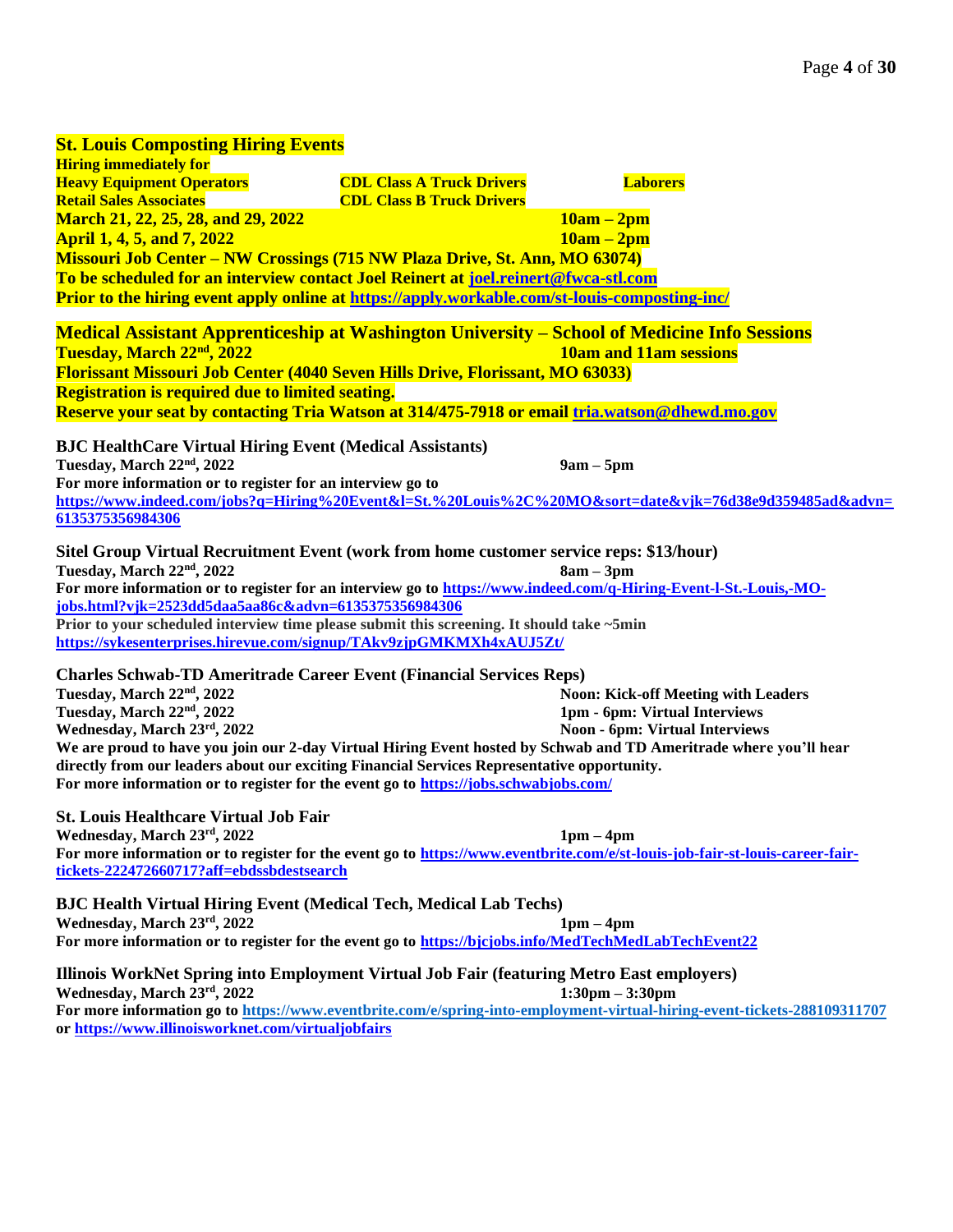**PLZ Aerospace Hiring Event (line operators, forklift operators, line mechanics, \$1000 sign on bonus) Wednesday, March 23rd, 2022 10am - 2pm 1000 Integram Drive, Pacific, MO 63069 For more information contact 314/626-9977 o[r cmclain@urbanleague-stl.org](mailto:cmclain@urbanleague-stl.org)**

**Ascension Living Virtual Hiring Event (FT/PT RNs, LPNs, CNAs, and CMAs) Wednesday, March 23rd, 2022 11:30am - 1:30pm For more information or to register for the event go to [https://www.indeed.com/jobs?q=Hiring%20Event&l=St.%20Louis%2C%20MO&sort=date&start=30&vjk=76fc0f91f8e48df8&advn=24812](https://www.indeed.com/jobs?q=Hiring%20Event&l=St.%20Louis%2C%20MO&sort=date&start=30&vjk=76fc0f91f8e48df8&advn=24812742611320) [742611320](https://www.indeed.com/jobs?q=Hiring%20Event&l=St.%20Louis%2C%20MO&sort=date&start=30&vjk=76fc0f91f8e48df8&advn=24812742611320)**

**Bon Appetit Hiring Event (food, beverage, and hospitality positions at RGA in Chesterfield) Wednesday, March 23rd, 2022 10am – 2pm**

**Missouri Job Center – NW Crossings (715 NW Plaza Drive, St. Ann, MO 63074) Prior to the hiring event apply online at <https://www.bamco.com/careers/>**

**Charter Spectrum In-Person Hiring Event (Customer Service Rep/Internet – Voice starting at \$18/hr.) Thursday, March 24th, 2022 11am – 2pm Missouri Job Center – NW Crossings (715 NW Plaza Drive, St. Ann, MO 63074) To be scheduled for an interview contact Joel Reinert at [joel.reinert@fwca-stl.com](mailto:joel.reinert@fwca-stl.com) Prior to the hiring event candidates MUST apply online at [https://jobs.spectrum.com/job/bridgeton/customer](https://jobs.spectrum.com/job/bridgeton/customer-service-representative-internet-voice/4673/18841308)[service-representative-internet-voice/4673/18841308](https://jobs.spectrum.com/job/bridgeton/customer-service-representative-internet-voice/4673/18841308)**

**HireLevel Hiring Events (production, warehouse, and office support positions) Thursday, March 24th , 2022 11am – 1:30pm Missouri Job Center – NW Crossings (715 NW Plaza Drive, St. Ann, MO 63074) To be scheduled for an interview contact Joel Reinert at [joel.reinert@fwca-stl.com](mailto:joel.reinert@fwca-stl.com)**

## **PreCoat Metals Hiring Event**

**Hiring immediately for Maintenance Technicians and Operations Support Persons Thursday, March 24th, 2022 10am – 2pm Missouri Job Center – NW Crossings (715 NW Plaza Drive, St. Ann, MO 63074) To be scheduled for an interview contact Joel Reinert at [joel.reinert@fwca-stl.com](mailto:joel.reinert@fwca-stl.com) Prior to the hiring event apply online at <http://precoat.com/career-opportunities>**

**Complete Quality Care In-Person Hiring Event Hiring CNAs, RNs, HHAs, and support staff for multiple sites Thursday, March 24th, 2022 10am – Noon Missouri Job Center – NW Crossings (715 NW Plaza Drive, St. Ann, MO 63074) Prior to attending contact Joel Reinert at [joel.reinert@fwca-stl.com](mailto:joel.reinert@fwca-stl.com) to be scheduled for an interview**

**Job Seekers' Garden Club of STL/Rockit Careers Career Fair Expo Thursday, March 24th, 2022 1pm – 4:30pm Holiday Inn (1030 Woodcrest Terrace Dr., Creve Coeur, MO 63141) For more information go to <https://www.rockitcareers.com/events/> or contact Bob Kolf at [bob.kolf@jsgcstl.org](mailto:bob.kolf@jsgcstl.org)**

**Delaware North Hiring Events (multiple PT baseball seasonal hospitality positions at Busch Stadium:\$10-\$17/hr.) Saturday, March 26th, 2022 10am – 2pm Tuesday, March 29th, 2022 2pm – 7pm Busch Stadium (405 S. Broadway, St. Louis, MO 63102) at the Delaware North Sportservice Entrance For more information or to apply online go to<https://careers.delawarenorth.com/st-louis-sportservice/>**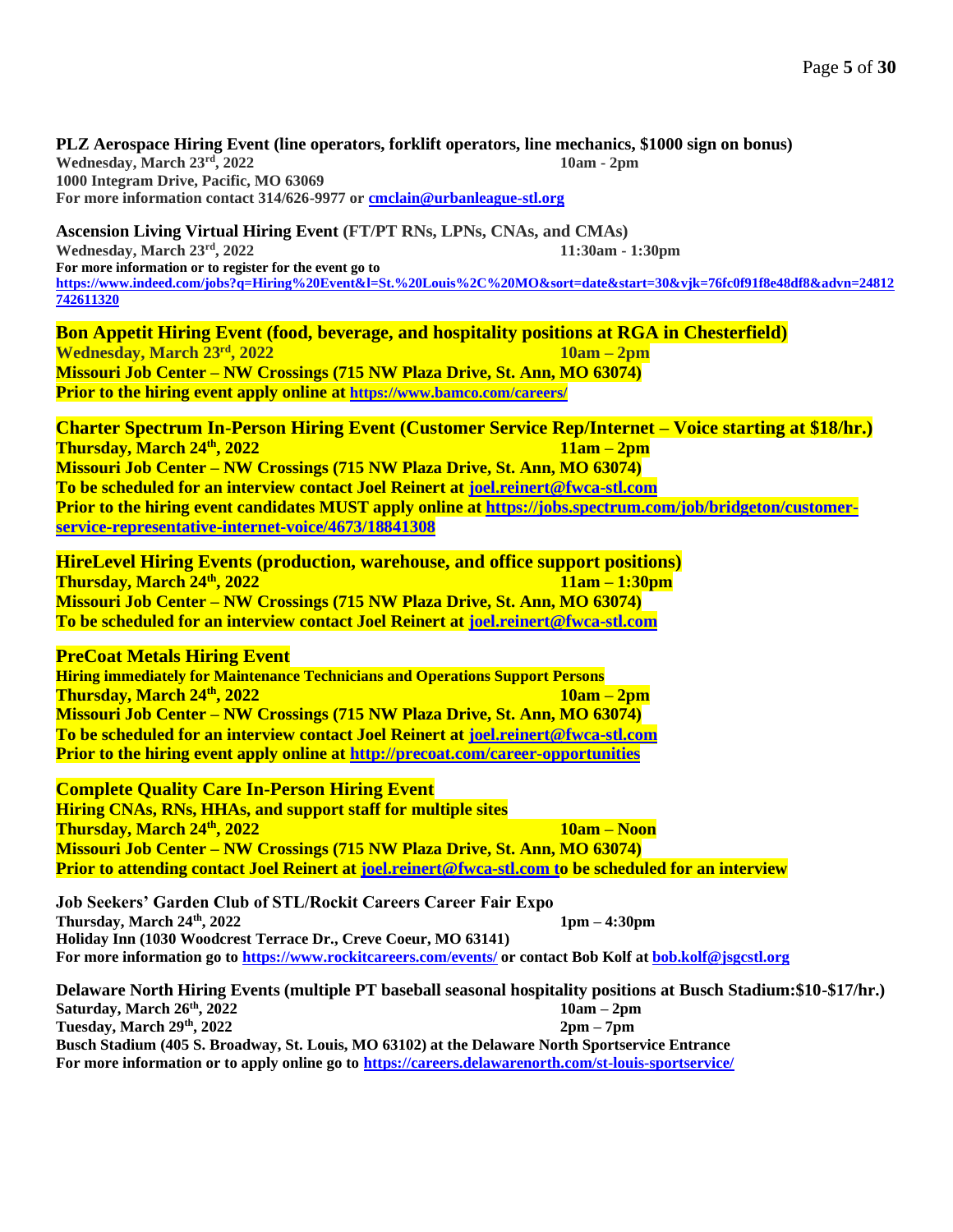**Stellar Manufacturing Hiring Event (packers, material handlers, maintenance techs) Gateway Convention Center (1 Gateway Drive, Collinsville, IL 62234) Tuesday, March 29th, 2022 10am – 5pm For more information or to apply online go to<https://stellarmfg.com/careers/>**

**St. Louis Community College Spring Virtual Job Fair (open to the general public to participate) Wednesday, March 30th, 2022 1pm - 4pm For more information or to register for the event go to [https://events.stlcc.edu/event/spring2022virtualcareerfair?utm\\_campaign=widget&utm\\_medium=widget&utm\\_source=St.+Lo](https://events.stlcc.edu/event/spring2022virtualcareerfair?utm_campaign=widget&utm_medium=widget&utm_source=St.+Louis+Community+College+Events+Calendar) [uis+Community+College+Events+Calendar](https://events.stlcc.edu/event/spring2022virtualcareerfair?utm_campaign=widget&utm_medium=widget&utm_source=St.+Louis+Community+College+Events+Calendar)**

**Charter Spectrum Legal Team Virtual Job Fair (Associate Project Manager, Paralegal, Director-Legal Counsel Operations) Wednesday, March 30th, 2022 1pm - 4pm For more information or to register for the event go to [https://www.indeed.com/q-Hiring-Event-l-St.-Louis,-MO](https://www.indeed.com/q-Hiring-Event-l-St.-Louis,-MO-jobs.html?vjk=939eedbb50ebc70d&advn=7076404238864840)[jobs.html?vjk=939eedbb50ebc70d&advn=7076404238864840](https://www.indeed.com/q-Hiring-Event-l-St.-Louis,-MO-jobs.html?vjk=939eedbb50ebc70d&advn=7076404238864840)**

**JobNews USA St. Louis Job Fair Thursday, March 31st, 2022 10am – 2pm Orlando's Event and Conference Center (2050 Dorsett Village, Maryland Heights, MO 63043) For more information go to [www.jobnewsusa.com](http://www.jobnewsusa.com/)**

**Monthly St. Louis First Friday Virtual Job Fairs/Career Expos**

**Friday, April 1st, 2022 (First Friday of month) Flexible Virtual Job Fair/Career Expo Office Virtual Job Fair/Career Expo VeteranWorks Virtual Job Fair/Career Expo ProjectCovid Virtual Job Fair/Career Expo ConstructionHires Virtual Job Fair/Career Expo**

**TransitHires Virtual Job Fair/Career Expo EnergyHires Virtual Job Fair/Career Expo DiversityHire Virtual Job Fair/Career Expo AnalyticsClub Virtual Job Fair/Career Expo**

**For more information on how to register for the event go to<https://www.eventbrite.com/d/mo--st-louis/hiring/>**

**Missouri Better Living Services Hiring Event** 

**Hiring immediately for FT / PT Personal In-Home Care Assistants and CNAs Wednesday, April 6th , 2022 10am – 1pm Missouri Job Center – NW Crossings (715 NW Plaza Drive, St. Ann, MO 63074) To be scheduled for an interview contact Joel Reinert at [joel.reinert@fwca-stl.com](mailto:joel.reinert@fwca-stl.com) For more information or to apply online go to [www.mobetterls.com](http://www.mobetterls.com/)**

**TSA at St. Louis Lambert International Airport Career Fair (Transportation Security Officers: \$18.94//hr.) April 6, 7, and 13, 2022 10am – 2pm Missouri Job Center – NW Crossings (715 NW Plaza Drive, St. Louis, MO 63074) Prior to attending contact Joel Reinert at [joel.reinert@fwca-stl.com](mailto:joel.reinert@fwca-stl.com) to be scheduled for an interview For more information or to apply online go to [www.jobs.tsa.gov](http://www.jobs.tsa.gov/) Application assistance and computers available at the event; resumes not required**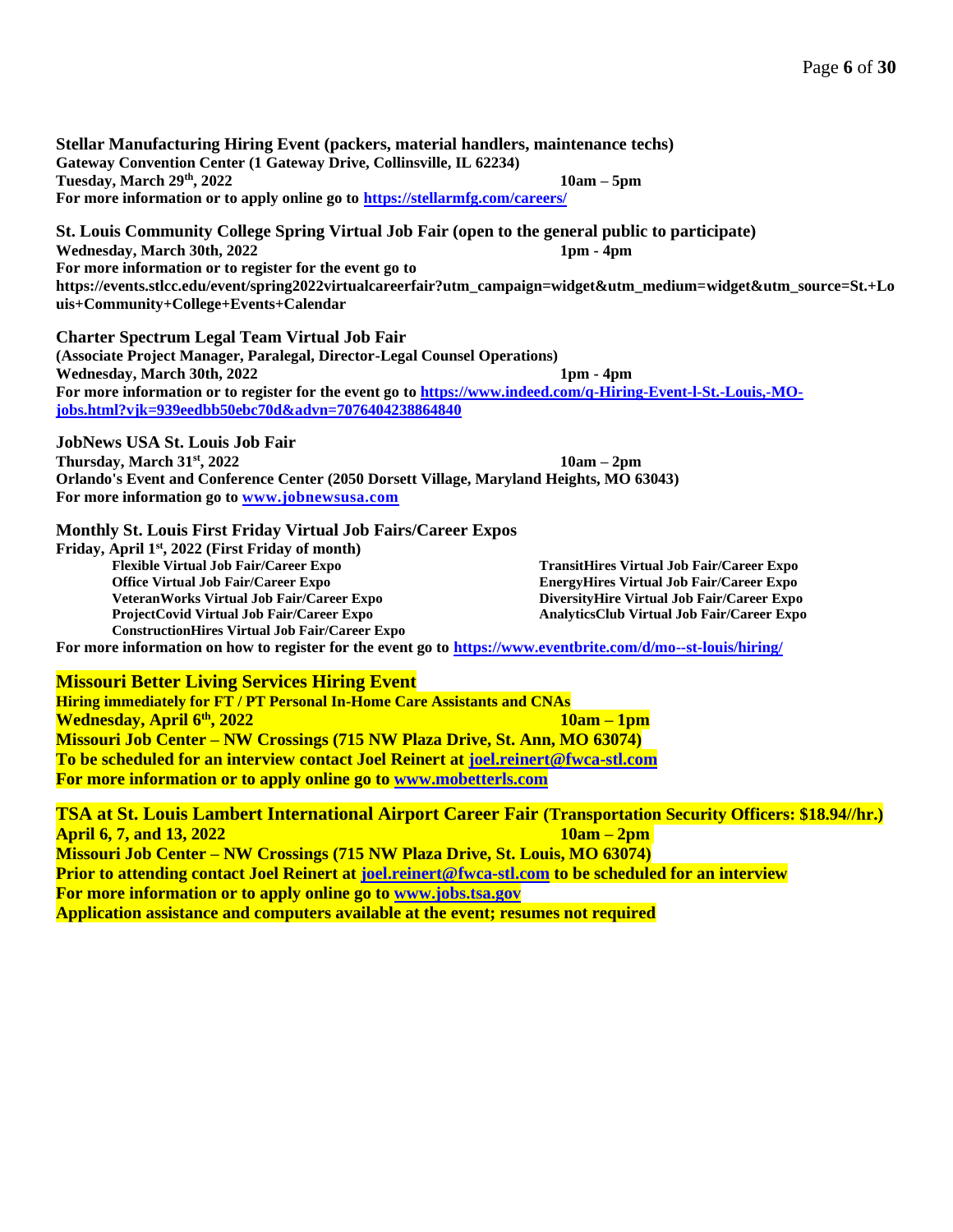# **Bausch & Lomb Hiring Event**

**Hiring immediately for Precision Machinist I Manufacturing Associates I/II Manufacturing Technician III Apprentice Instrument Techs Friday, April 8th**

**Material Associates (2nd shift) Quality Technician (2nd shift) Quality Engineer Technical Support Specialist**

**Call Center Representatives Customer Service Associates III**

**, 2022 10am – 2pm Missouri Job Center – NW Crossings (715 NW Plaza Drive, St. Ann, MO 63074) To be scheduled for an interview contact Joel Reinert at [joel.reinert@fwca-stl.com](mailto:joel.reinert@fwca-stl.com) Prior to the hiring event apply online at <https://careers.bauschlomb.com/search>**

**Mercy Health Virtual Hiring Event (experienced RNS and LPNs for all Mercy hospital sites) Wednesday, April 13th, 2022 11am – 1pm For more information contact Allison Yeager at [allison.yeager@mercy.net](mailto:allison.yeager@mercy.net) To apply online go to [www.mercy.net](http://www.mercy.net/)**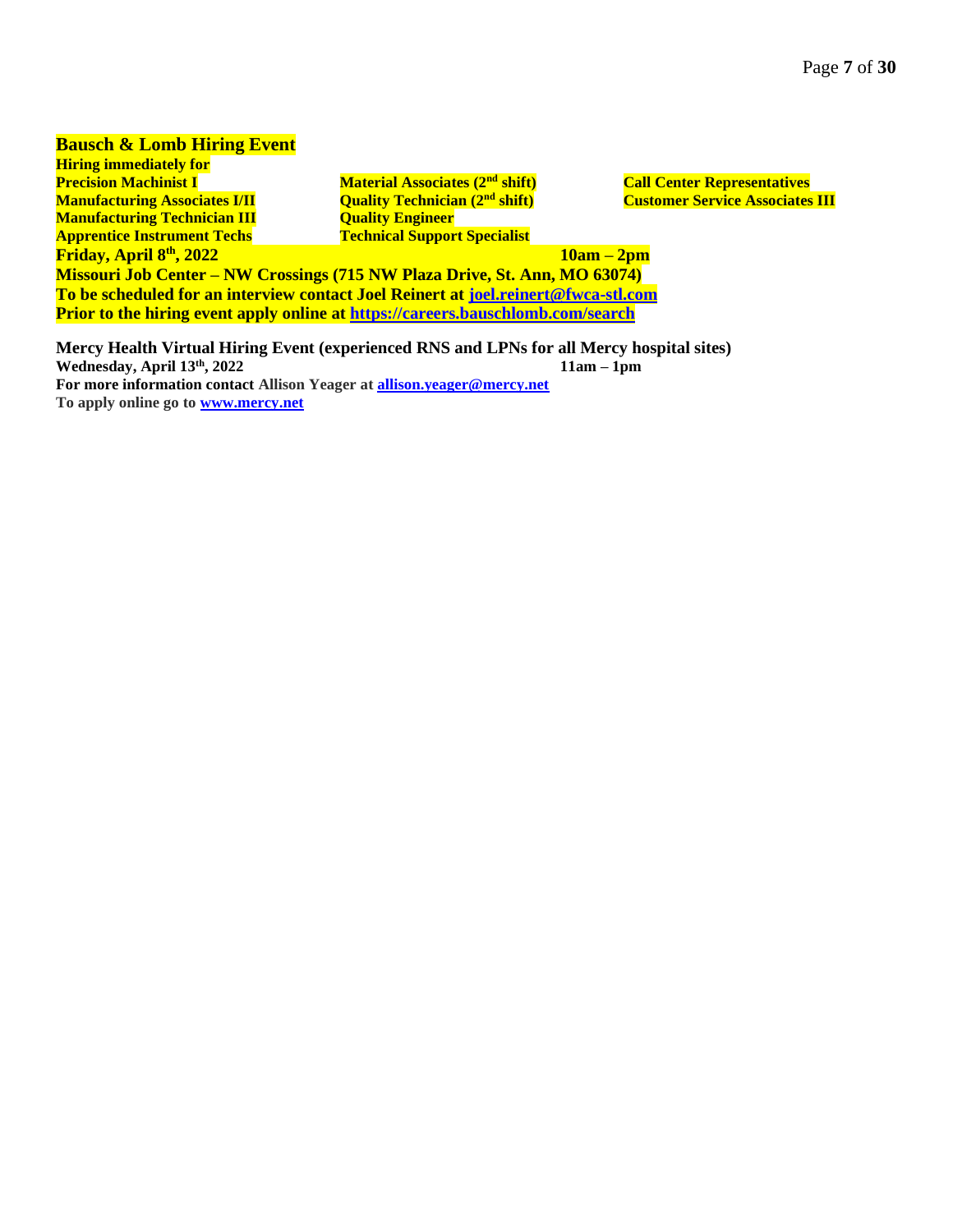# **FINANCIAL, TECHNICAL, AND BUSINESS SERVICES JOBS**

### **Equifax**

**Customer Service Reps (up to \$21/hour plus \$1500 sign-on bonus) Appellate Clerk Claims Clerk Cloud Services Operations Operations Support Specialist Unemployment Insurance Consultant UI Claims Investigator For more information or to apply online go to<https://careers.equifax.com/global/en>**

**Client Account Rep**

**Bilingual Client Account Rep**

**Implementation Specialist Lead Programmer Analyst**

**Implementation Coordination Analyst**

**Implementation Coordinator ETS Administrative Clerk Software Engineer**

**Lead Application Specialist Payment Operations Processor Bank Operations Generalist**

**Caleres**

**Entry**

**Sr. .NET Web Developer Salesforce Developer Salesforce Marketing Cloud Developer Technical Footwear Development Specialist Sr. Specialist eMail Marketing Ecommerce Site Specialist For more information or to apply online go to <https://jobs.caleres.com/search-jobs/>**

**For more information or to apply online go to<https://www.cassinfo.com/careers>**

**Acropolis Technology Group**

**Cass Information Systems**

**Rate Database Analyst Client Account Manager**

**Offsite Invoice Payments Specialist (remote) Offsite Invoice Payment Specialist-Data** 

**Service Desk Technicians Systems Engineer Network Administrator Client Service Technician For more information or to apply online go to<https://www.acropolistech.com/careers>**

### **Square**

**Brand Copywriter Data Analyst Production Designer (remote) Content Specialist Bitcoin Transaction Analyst Payments Fraud Operations Analyst Fraud Program Manager Software Engineer Sr. Software Engineer For more information or to apply online go to<https://careers.squareup.com/us/en/jobs?location%5B%5D=St.%20Louis%2C%20United%20States>**

### **Perficient**

**Account Executive Salesforce Business Consultant Technical Consultant .Net/C# Developer Lead Full Stack Developer Sr. .Net Developer For more information or apply online go to <https://www.perficient.com/careers>**

### **Charter Spectrum**

**Lead Applications Developer Ethical/White Hat Hacker Data Scientist BI ETL Developer BI Application Developer BI Analyst Sr. Software Developer Field Technician Maintenance Technician For more information or to apply online go** t**o [https://jobs.spectrum.com/search-jobs/St%20Louis%2C%20MO/4673-](https://jobs.spectrum.com/search-jobs/St%20Louis%2C%20MO/4673-14710/4/6252001-4398678-4407066/38x62727/-90x19789/50/2) [14710/4/6252001-4398678-4407066/38x62727/-90x19789/50/2](https://jobs.spectrum.com/search-jobs/St%20Louis%2C%20MO/4673-14710/4/6252001-4398678-4407066/38x62727/-90x19789/50/2)**

# **PRODUCTION / SKILLED TRADES JOBS**

**MasTEC Fiber/Coax Splicers Heavy Equipment Operators Construction Supervisor Safety Manager Class A CDL / Laborers Direction Drill Operators For more information or to apply online go to [www.mastec-careers.com](http://www.mastec-careers.com/)**

**Potter Electric Signal Company**

**Assemblers (2nd shift) \$16/hr. Janitors \$16/hr. Shipping/Receiving \$17.50/hr. For more information or to apply online go to <https://www.pottersignal.com/careers>**

**Skilled Laborers/Groundsmen Aerial Linemen**

**Senior Project Engineer Project Engineer**

**Credit and Collections Analyst eCommerce Project Manager Sr. Front-End Developer**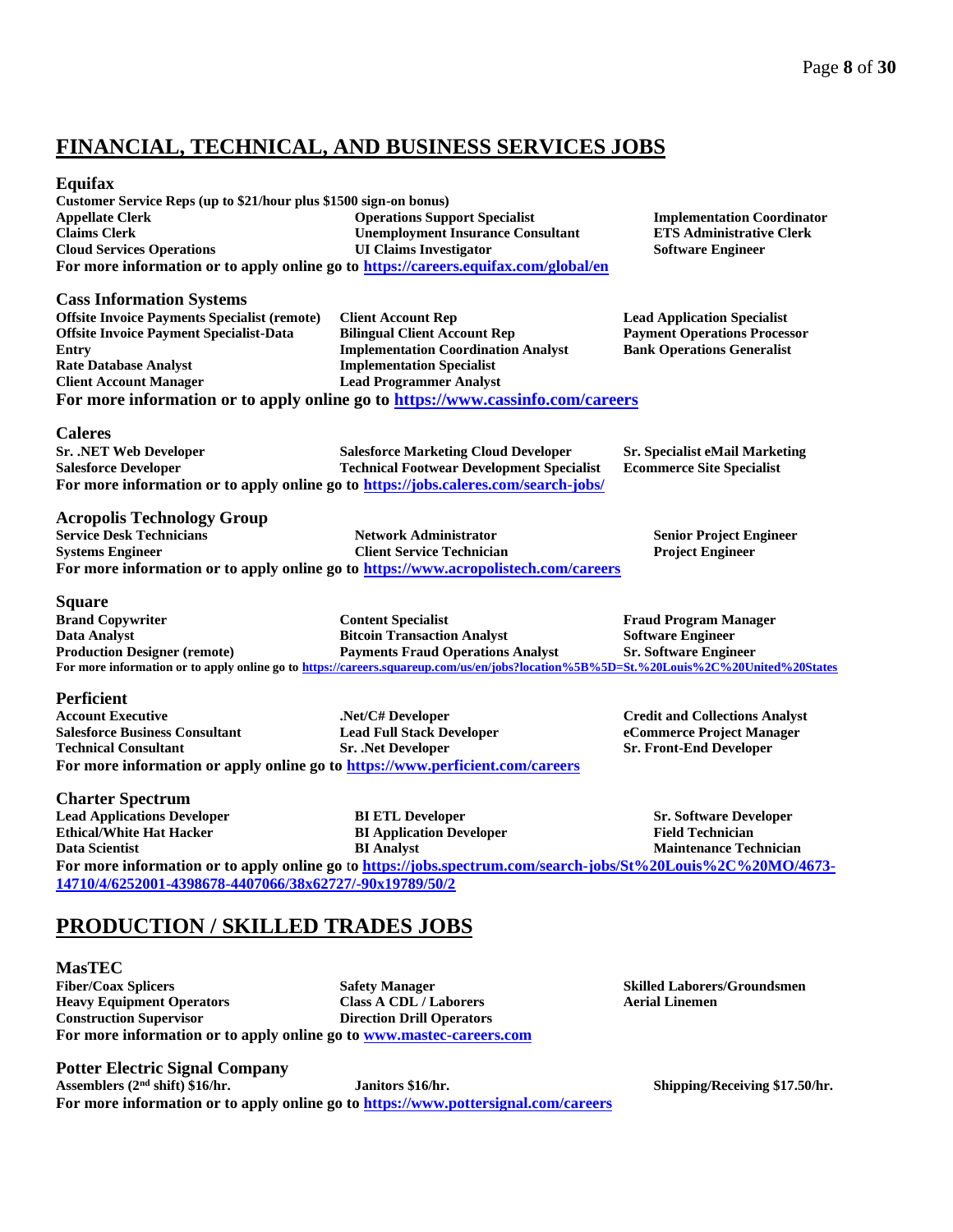| <b>SKF</b>                                                                                         |                                                                                                   |                                        |
|----------------------------------------------------------------------------------------------------|---------------------------------------------------------------------------------------------------|----------------------------------------|
| <b>Assemblers</b>                                                                                  | <b>Machinists</b>                                                                                 | <b>Customer Solutions Reps</b>         |
| <b>Assembly Inspectors</b>                                                                         | <b>Millwrights</b>                                                                                |                                        |
| <b>Sr. QA Analyst</b>                                                                              | <b>Electricians</b>                                                                               |                                        |
| For more information or to apply online go to https://skf-jobs.dzconnex.com/#/jobs                 |                                                                                                   |                                        |
| <b>GSK</b>                                                                                         |                                                                                                   |                                        |
| <b>Manufacturing Operators</b>                                                                     | <b>Packaging Operators</b>                                                                        | <b>Manufacturing Material Handlers</b> |
| Mechanic                                                                                           | <b>Refrigeration Tech (HVAC)</b>                                                                  |                                        |
| For more information or to apply online go to https://www.gsk.com/en-gb/careers/                   |                                                                                                   |                                        |
|                                                                                                    |                                                                                                   |                                        |
| <b>Fiserv</b>                                                                                      |                                                                                                   |                                        |
| <b>Bindery Operator</b>                                                                            | <b>Insert Operator</b>                                                                            | <b>Mail Acceptance Clerk</b>           |
| <b>Press Operator</b>                                                                              | <b>Fulfillment Clerk</b>                                                                          |                                        |
| For more information or to apply online go to https://www.careers.fiserv.com/                      |                                                                                                   |                                        |
| Natoli Engineering (St. Charles area)                                                              |                                                                                                   |                                        |
| <b>CNC Lathe Operator</b>                                                                          | <b>Machinist Apprentice</b>                                                                       | <b>Maintenance Technician</b>          |
| <b>CNC Cam Grinder Operator</b>                                                                    | <b>PVD Coating Technician</b>                                                                     | <b>Quality Technician</b>              |
| <b>CNC</b> Machinist                                                                               | <b>Shipping and Receiving Specialist</b>                                                          | <b>Administrative Assistant</b>        |
| <b>CNC</b> Grinder                                                                                 | <b>Cycle Counter</b>                                                                              | <b>Mechanical Drafter</b>              |
| <b>Precision Machine Operator</b>                                                                  | <b>Tool Crib Attendant</b>                                                                        | <b>Customer Service Rep</b>            |
|                                                                                                    | For more information or to apply online go to https://natoli.com/contact/employment/              |                                        |
|                                                                                                    |                                                                                                   |                                        |
| <b>St. Louis Composting (Florissant and Valley Park areas)</b><br><b>CDL Class A Truck Drivers</b> |                                                                                                   |                                        |
| <b>CDL Class B Truck Drivers</b>                                                                   | <b>Laborers</b><br><b>Heavy Equipment Operators</b>                                               | <b>Retail Sales Associates</b>         |
|                                                                                                    |                                                                                                   |                                        |
|                                                                                                    | For more information or to apply online go to https://apply.workable.com/st-louis-composting-inc/ |                                        |
| <b>St. Louis Print Group</b>                                                                       |                                                                                                   |                                        |
| <b>Shipping and Receiving</b>                                                                      | <b>Machine Maintenance/Adjusters</b>                                                              | Die Cutters/PHP Operators              |
| <b>Machine Operators</b>                                                                           | <b>Inspector/Packers</b>                                                                          |                                        |
| <b>Inspectors</b>                                                                                  | <b>Material Handlers</b>                                                                          |                                        |
| For more information or to apply online go to https://www.stlprintgroup.com/careers.html           |                                                                                                   |                                        |
| <b>Balchem</b>                                                                                     |                                                                                                   |                                        |
| Production Operators $(1st$ and $3rd$ shifts)                                                      | Maintenance Tech (2 <sup>nd</sup> shift)                                                          | Operations – Pre Weigh $(2nd shift)$   |
| Lead Wet Packer (3rd shift)                                                                        | <b>Dry Production Operator</b>                                                                    | <b>Quality Systems Tech</b>            |
| For more information or to apply online go to https://balchem.com/our-company/careers/             |                                                                                                   |                                        |
|                                                                                                    |                                                                                                   |                                        |
| <b>Westar Aviation (E. Alton, IL)</b>                                                              |                                                                                                   |                                        |
| <b>Aircraft Maintenance Techs</b>                                                                  | <b>Sheetmetal Tech</b>                                                                            | <b>QA</b> Inspector                    |
| <b>Shipping/Receiving Clerk</b>                                                                    | <b>Interior Techs</b>                                                                             | <b>Operations Coordinator</b>          |
| <b>Interior Upholstery Techs</b><br><b>Paint Techs</b>                                             | <b>Avionics Lead Repair Tech</b>                                                                  |                                        |
|                                                                                                    | <b>Avionics Install Techs</b>                                                                     |                                        |
| For more information or to apply online go to www.westaraviation.com/careers/                      |                                                                                                   |                                        |
| <b>NewCo Enterprises</b>                                                                           |                                                                                                   |                                        |
| <b>Coffee and Tea Equipment Assemblers</b>                                                         | <b>Shipping and Material Handlers</b>                                                             |                                        |
| For more information or to apply online go to www.newcocoffee.com/work-with-us-newco-career/       |                                                                                                   |                                        |
| <b>Arizon Companies (Maryland Heights. MO)</b>                                                     |                                                                                                   |                                        |
|                                                                                                    |                                                                                                   | <b>Industrial Painters</b>             |
| <b>Assembly Welders</b><br><b>Base Jig Welders</b>                                                 | <b>Pipefitters</b><br><b>Johnson Marcraft Assemblers</b>                                          |                                        |
| For more information or to apply online go to www.arizoncompanies.com                              |                                                                                                   |                                        |
|                                                                                                    |                                                                                                   |                                        |
|                                                                                                    |                                                                                                   |                                        |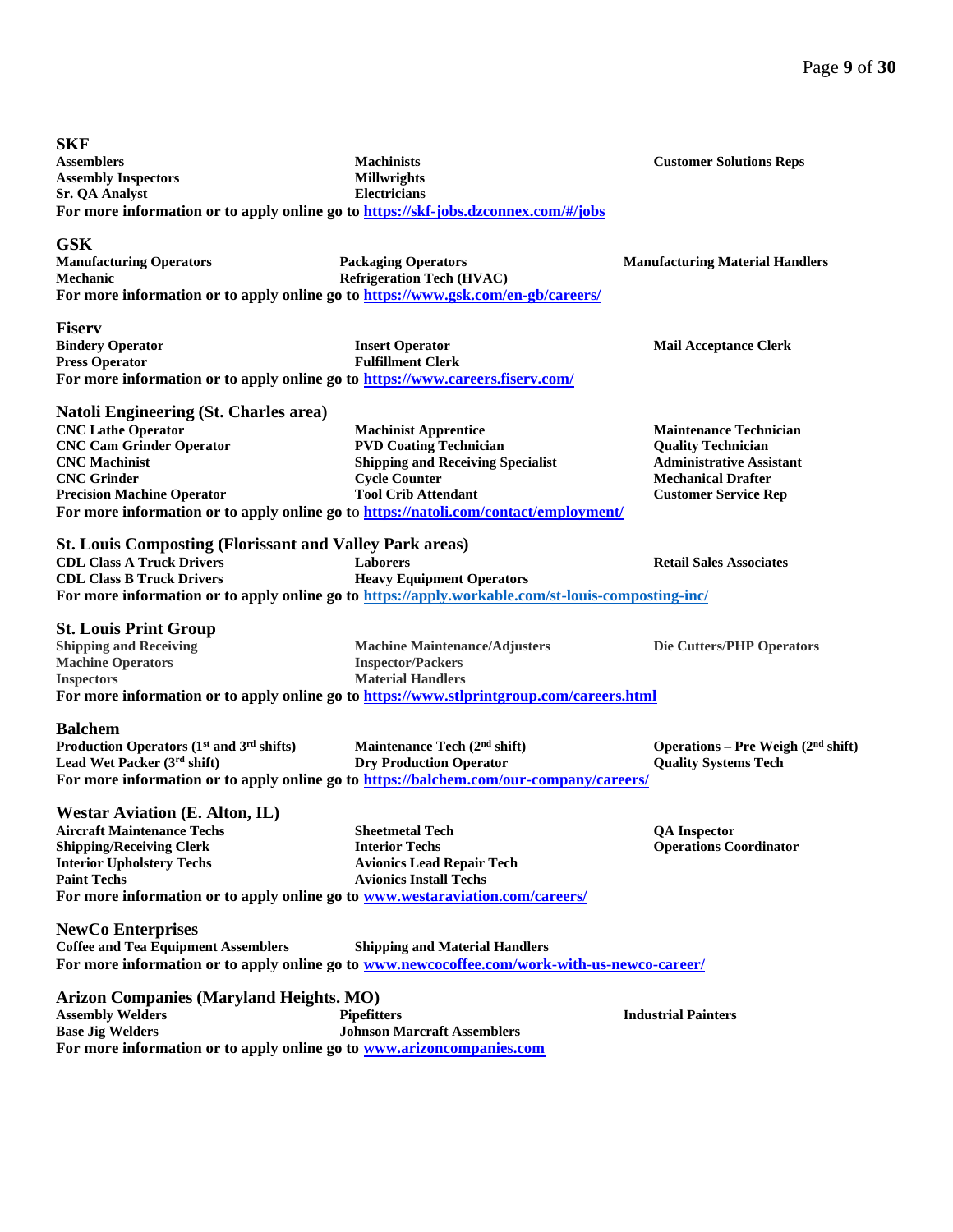**Curium Pharma Manufacturing Techs II/IV Manufacturing Operator Electronics Tech – Cyclotron Operator Sr. Cyclotron Operator For more information or to apply online go to [www.curiumpharma.com](http://www.curiumpharma.com/)**

### **Tiger Plumbing, Heating, Air Conditioning, and Electrical Service**

**Dispatchers/Customer Service Representatives Entry Level Technicians Experienced Technicians HVAC Service Technicians Sales Coordinators For more information or to apply online go to<https://trusttiger.applicantlist.com/>**

### **Valvoline Instant Oil Change**

**Automotive Technicians (no experience required) For more information or to apply online go to [https://jobs.voic.com](https://jobs.voic.com/)**

**ProAmpac (Granite City, IL) Plate Mounter Press Operators II/III Maintenance Techs Quality Assurance Auditor For more information or to apply online go to [https://careers.proampac.com](https://careers.proampac.com/)**

**Wieland (Alton, IL starting at \$20/hour) Forklift drivers, Machine operators Crane operators Metal casting Maintenance Welding For more information or to apply online go to [www.wieland.com](http://www.wieland.com/)**

#### **Bausch Health (aka Bausch & Lomb Companies)**

**Precision Machinist I Manufacturing Associates I/II Manufacturing Technician III Apprentice Instrument Techs Material Associates (2nd shift) Quality Technician (2nd shift) Quality Engineer Technical Support Specialist For more information or to apply online go to [www.bauschhealth.com/careers](http://www.bauschhealth.com/careers)**

### **Firestone Complete Auto Care**

**Automotive Techs Retail Associates Management Sales/Services Specialists For more information contact Amy Gillam at [amy.gillam@bfusa.com](mailto:amy.gillam@bfusa.com) or call 636/678-7056**

**Goodyear Commercial Tire & Service Centers Inside Service Techs Pick & Delivery Drivers Commercial Service Techs Office Administrator For more information go to <https://bit.ly/3HiT0rC>**

### **MilliporeSigma (\$1000 bonus for qualifying positions)**

| <b>Biotech Packaging Operators - \$16.73-</b> | <b>Packaging Operator</b> | <b>Manufacturing Tech</b>                                                                             |
|-----------------------------------------------|---------------------------|-------------------------------------------------------------------------------------------------------|
| \$20/hour                                     | <b>Packaging Tech</b>     |                                                                                                       |
|                                               |                           | To apply online go to https://www.emdgroup.com/en/careers/job-search.html?query%3Amissouri%2Cpage%3A0 |

### **Automation Service (Earth City)**

|        | <b>Inventory Specialist</b>     |  |  | <b>Warehouse Inventory Specialist</b>  |  |  |  | <b>CNC</b> Machinist      |  |  |
|--------|---------------------------------|--|--|----------------------------------------|--|--|--|---------------------------|--|--|
|        | Disassembly Mechanic            |  |  | <b>Customer Service Representative</b> |  |  |  | <b>Refinishing Worker</b> |  |  |
|        | <b>Administrative Assistant</b> |  |  | <b>Parts Processor</b>                 |  |  |  |                           |  |  |
| $\sim$ |                                 |  |  |                                        |  |  |  |                           |  |  |

**For more information or to apply online go to <https://www.applicantpro.com/openings/automationservice/jobs> or email your resume to [christa.rytlewski@automationservice.com](mailto:christa.rytlewski@automationservice.com)**

| <b>United Scrap Metal</b> |                                                                       |
|---------------------------|-----------------------------------------------------------------------|
| <b>Torch Operators</b>    | <b>Equipment Operators</b>                                            |
| <b>Forklift Drivers</b>   | <b>General Laborers</b>                                               |
|                           | For more information or to apply online go to www.unitedscrap.com or  |
|                           | Go to the main office located at 3808 Weber Road, St. Louis, MO 63125 |

**Crane Operators**

**Senior Warehouse Associate**

**General Laborers**

**Pipefitting Electrical techs Production Supvs.**

**Call Center Representatives Customer Service Associates III**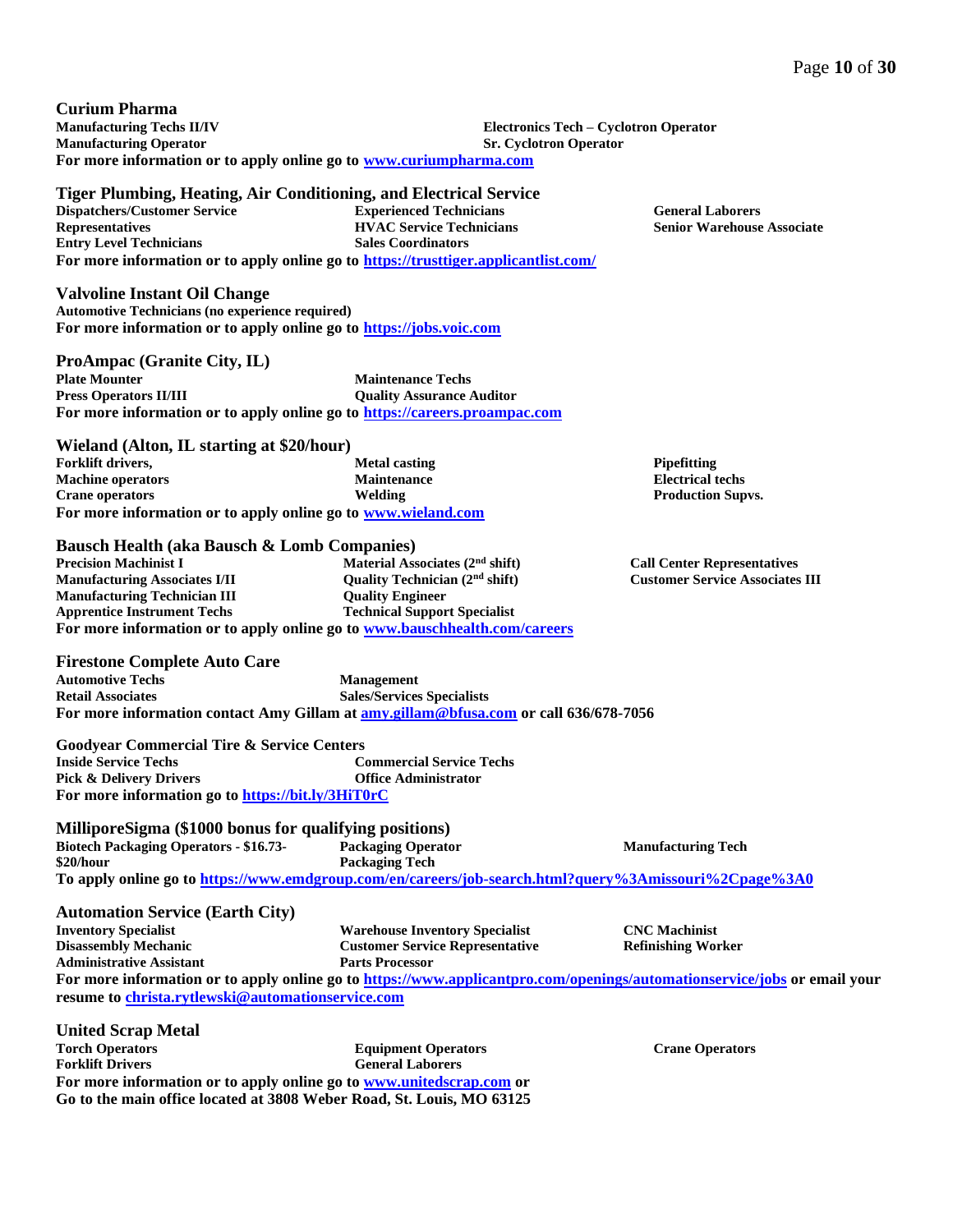**Inspectors** 

| <b>Graham Packaging</b>  |                                                                       |
|--------------------------|-----------------------------------------------------------------------|
| <b>Machine Operators</b> | <b>Machine Maintenance</b>                                            |
|                          | For more information or to apply online go to www.grahampackaging.com |

**True Manufacturing (St. Charles, MO) Production Team Members in all four of our Missouri locations – O'Fallon, Mexico, Bowling Green and Pacific For more information or to apply online go to [www.truemfg.com/careers](http://www.truemfg.com/careers?fbclid=IwAR3L-Iuvh7tikLAHL7sAhrHqU6aeLrgN9CuxcI9B7qlNARDvuTKUvIsMcj8)**

**Legacy Pharma Solutions (all shifts)**

| <b>Packaging Attendants</b>         | <b>Forklift Operators</b>                                                                   | <b>Ouality Operations Inspectors</b> |
|-------------------------------------|---------------------------------------------------------------------------------------------|--------------------------------------|
| <b>Production Material Handlers</b> | <b>Maintenance Technicians</b>                                                              | <b>Incoming Label Cage Inspector</b> |
| <b>Machine Operators</b>            | <b>OC</b> Inspectors                                                                        |                                      |
|                                     | For more information or to apply online go to https://www.legacypharmasolutions.com/careers |                                      |

**Nature's Bakery (Hazelwood, MO)**

**Machine Operators Extruder Operators Mixers Maintenance Mechanics Warehouse Packers Sanitation Support For more information or to apply online go to <https://ats.applicantone.com/Careers/naturesbakeryllc>**

**Kerry Ingredients Inc., (Affton, MO) Forklift Operator Packaging Operator Mixing Machine Operator Maintenance Tech For more information or to apply online go to<https://jobs.kerry.com/job/>**

**Gabriel Group (Earth City, MO)**

**Mechanic Specialist Bindery Specialist Machine Operator (Inserter-Inkjet Specialist) Material Handler/Warehouse Specialist Digital Print Specialist Fulfillment Specialist For more information go to <https://gabrielgroup.com/careers/>**

**Receiving/Material Handling Postal Specialist/Warehouse Lead** 

*Utility Workers* 

**Semco Plastics Production Line Workers (starting pay – \$12.70 - \$13.20 plus benefits)**

**For more information call McKenna at 314-487-4557 (Ext 131) to schedule an interview!**

**Stellar Manufacturing (Sauget, IL)**

**FT Assemblers / Pickers-Packers**

**Customer Service Reps Packers Machine Operators Material Handler/Forklift Operator Maintenance Mechanic Maintenance Helper For more information or to apply online go to [www.stellarmfg.com](http://www.stellarmfg.com/) or send resume to [sandraf@stellarmfg.com](mailto:sandraf@stellarmfg.com) Apply in person at 1647 Sauget Business Blvd., Sauget, IL 62206**

**Hussmann**

**FT Cell Operators FT Maintenance Techs**

**For more information or to apply online go to<https://www.hussmann.com/careers/job-openings/assembler-0>**

**JOST Chemicals Chemical Line Operators Industrial Maintenance Mechanic Plant Sanitation Workers Packaging Operators Maintenance Helpers For more information or to apply online go to<https://jostchemical.aaimtrack.com/jobs/>**

| <b>TKC Holdings/Keefe Group St. Louis</b>                                     |                                    |
|-------------------------------------------------------------------------------|------------------------------------|
| <b>Warehouse Staff</b>                                                        | <b>Customer Service Rep</b>        |
| <b>Operations Team Member Pickers</b>                                         | <b>Production Machine Operator</b> |
| For more information or to apply online go to https://tkcholdingscareers.com/ |                                    |

**Production Support Staff**

**Volpi Foods General Labor Packagers General Labor Processors Brand Marketing Associates Maintenance Techs For more information or to apply online go to<https://www.volpifoods.com/careers/>**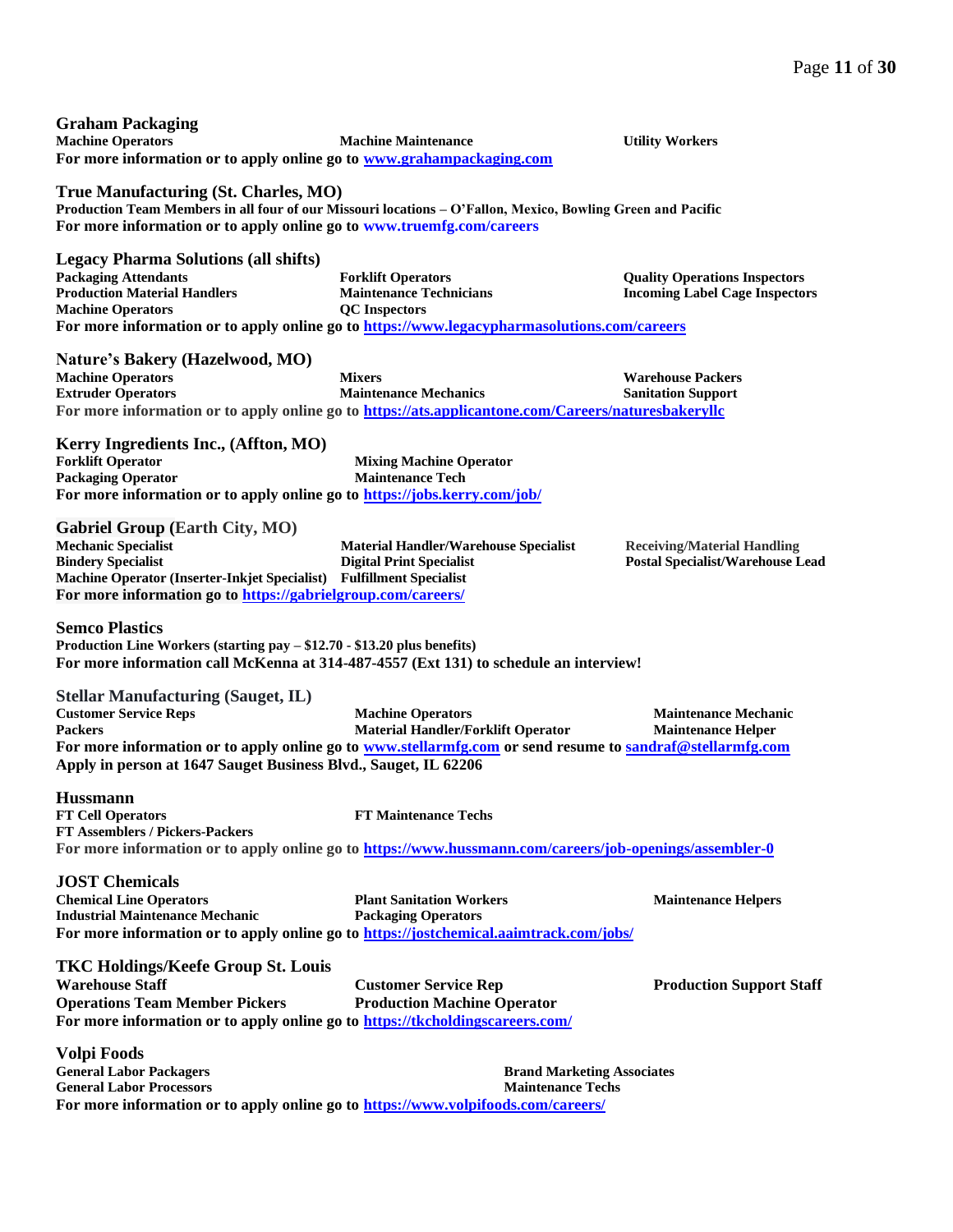# **WAREHOUSE/TRANSPORTATION/DISTRIBUTION CENTER JOBS**

| WANEIIOUSE/ I NAI\SI UN I A HUI\/DISTNIBU HUI\ CENTEN JUDS                                                    |                                            |                                                 |                                                  |  |  |  |
|---------------------------------------------------------------------------------------------------------------|--------------------------------------------|-------------------------------------------------|--------------------------------------------------|--|--|--|
| <b>Major Brands Premium Beverage Distributors</b>                                                             |                                            |                                                 |                                                  |  |  |  |
| <b>Shipping and Receiving Casuals</b>                                                                         | <b>Merchandisers</b>                       |                                                 | <b>Administrative Assistant</b>                  |  |  |  |
| For more information go to https://www.majorbrands.com/join-our-team/                                         |                                            |                                                 |                                                  |  |  |  |
|                                                                                                               |                                            |                                                 |                                                  |  |  |  |
| Ryder Systems Inc. (new logistics center located in Hazelwood, MO)                                            |                                            |                                                 |                                                  |  |  |  |
| <b>Experienced Inventory Cycle Counters</b>                                                                   | Team Leader (1st, 2nd, 3rd Shift)          |                                                 | <b>Audit Clerk</b>                               |  |  |  |
| Forklift Operators (1st, 2nd, 3rd Shift)                                                                      | <b>QMS Clerk</b>                           |                                                 | <b>Inventory Clerk</b>                           |  |  |  |
| General Labor (1st, 2nd, 3rd Shift)                                                                           | <b>Shipping Receiving Clerk</b>            |                                                 |                                                  |  |  |  |
| <b>Janitor</b>                                                                                                | <b>Wave Clerk</b>                          |                                                 |                                                  |  |  |  |
| For more information go to https://jobs.ryder.com/jobs/?r=25&location=hazelwood%2C%20mo&page=1&sort=relevance |                                            |                                                 |                                                  |  |  |  |
|                                                                                                               |                                            |                                                 |                                                  |  |  |  |
| <b>SwissPort Fueling @ StL Lambert International Airport</b>                                                  |                                            |                                                 |                                                  |  |  |  |
| Aircraft fueler- \$13.50                                                                                      | Mechanic-\$17.51                           |                                                 |                                                  |  |  |  |
| Tank farm operator-\$17.00                                                                                    | 1st, 2nd, and overnight shifts available!! |                                                 |                                                  |  |  |  |
| Please contact Kelsey Delisle @ 618-795-1036 or Kelsey.delisle@swissport.com                                  |                                            |                                                 |                                                  |  |  |  |
|                                                                                                               |                                            |                                                 |                                                  |  |  |  |
| PrimeFlight @ StL Lambert International Airport                                                               |                                            |                                                 |                                                  |  |  |  |
| FT/PT Freight/Warehouse Agents (\$14.50/hr. + \$0.75/hr. shift differential)                                  |                                            |                                                 |                                                  |  |  |  |
| <b>FT/PT Ramp Agents</b>                                                                                      |                                            |                                                 |                                                  |  |  |  |
| For more information or to apply online go to https://www.primeflight.com/cargocareers                        |                                            |                                                 |                                                  |  |  |  |
|                                                                                                               |                                            |                                                 |                                                  |  |  |  |
| <b>Airport Terminal Services</b>                                                                              |                                            |                                                 |                                                  |  |  |  |
| Ramp Agent (STL Lambert Intl. Airport)                                                                        |                                            | Ramp Agent (MidAmerica STL Airport)             |                                                  |  |  |  |
| Ramp Supervisor (STL Lambert Intl. Airport)<br>Lounge Agent (STL Lambert Intl. Airport)                       |                                            | <b>Fuel Supervisor (MidAmerica STL Airport)</b> | Passenger Service Agent (MidAmerica STL Airport) |  |  |  |
| For more information or to apply online go to https://atsstl.com/careers                                      |                                            |                                                 |                                                  |  |  |  |
|                                                                                                               |                                            |                                                 |                                                  |  |  |  |
| <b>Propak Warehouse</b>                                                                                       |                                            |                                                 |                                                  |  |  |  |
| <b>Pallet Builders</b>                                                                                        | <b>Forklift Drivers</b>                    |                                                 |                                                  |  |  |  |
| <b>Machine Operators</b>                                                                                      | <b>General Warehouse Laborers</b>          |                                                 |                                                  |  |  |  |
| For more information or to apply online go to www.propak.com                                                  |                                            |                                                 |                                                  |  |  |  |
|                                                                                                               |                                            |                                                 |                                                  |  |  |  |
| <b>Dollar General Fresh Distribution Center (Berkeley, MO)</b>                                                |                                            |                                                 |                                                  |  |  |  |
| <b>General Warehouse Workers</b>                                                                              | <b>Maintenance Mechanic</b>                |                                                 |                                                  |  |  |  |
| <b>Inbound Putaway</b>                                                                                        | <b>CDL Class A Truck Drivers</b>           |                                                 |                                                  |  |  |  |
| Apply online at https://careers.dollargeneral.com/distribution-centers/                                       |                                            |                                                 |                                                  |  |  |  |
|                                                                                                               |                                            |                                                 |                                                  |  |  |  |
| <b>Walmart Region Warehouse (Bridgeton, MO)</b>                                                               |                                            |                                                 |                                                  |  |  |  |
| Warehouse Worker II (all shifts \$16.35/hour to start)                                                        |                                            |                                                 |                                                  |  |  |  |
| Forklift Operator II (all shifts \$17.50/hour to start)                                                       |                                            |                                                 |                                                  |  |  |  |
| For more information or to apply online go to https://careers.walmart.com/us/jobs/                            |                                            |                                                 |                                                  |  |  |  |
|                                                                                                               |                                            |                                                 |                                                  |  |  |  |
| <b>YRC</b> Freight                                                                                            |                                            |                                                 |                                                  |  |  |  |
| <b>Dock Workers</b>                                                                                           | <b>Local Truck Drivers</b>                 |                                                 | <b>General Office Clerk</b>                      |  |  |  |
| <b>City Driver/Dock Workers</b>                                                                               | <b>Dock Supervisor</b>                     |                                                 | <b>OTR Truck Driver Class A</b>                  |  |  |  |
| <b>Casual Dock Workers</b>                                                                                    | <b>Pick Up &amp; Delivery Drivers</b>      |                                                 |                                                  |  |  |  |
| For more information or to apply online go to https://yrc.referrals.selectminds.com/yrcfreight                |                                            |                                                 |                                                  |  |  |  |
|                                                                                                               |                                            |                                                 |                                                  |  |  |  |
| <b>FedEx Supply Chain (Edwardsville, IL)</b>                                                                  |                                            |                                                 |                                                  |  |  |  |
| Warehouse Worker II (all shifts \$17.50 - \$18/hour to start)                                                 |                                            |                                                 |                                                  |  |  |  |
| Forklift Operator II (all shifts \$17.75 - \$18.25/hour to start                                              |                                            |                                                 |                                                  |  |  |  |
| For more information or to apply online go to https://careers.fedex.com/supplychain                           |                                            |                                                 |                                                  |  |  |  |
|                                                                                                               |                                            |                                                 |                                                  |  |  |  |
| FedEx Ground (St. Peters, MO starting up \$21/hour with incentives)                                           |                                            |                                                 |                                                  |  |  |  |
| <b>Hiring Multiple Warehouse Positions</b>                                                                    |                                            |                                                 |                                                  |  |  |  |
| For more information or to apply online go to www.GroundCareers.fedex.com                                     |                                            |                                                 |                                                  |  |  |  |
|                                                                                                               |                                            |                                                 |                                                  |  |  |  |
| <b>FedEx Ground</b>                                                                                           |                                            |                                                 |                                                  |  |  |  |
| Maintenance Technician (Overland, MO and Sauget, IL)                                                          |                                            |                                                 |                                                  |  |  |  |
| Package Handlers (Overland, MO; and Sauget, IL)                                                               |                                            |                                                 |                                                  |  |  |  |

**For more information or to apply online go to [www.GroundWarehouseJobs.fedex.com](http://www.groundwarehousejobs.fedex.com/)**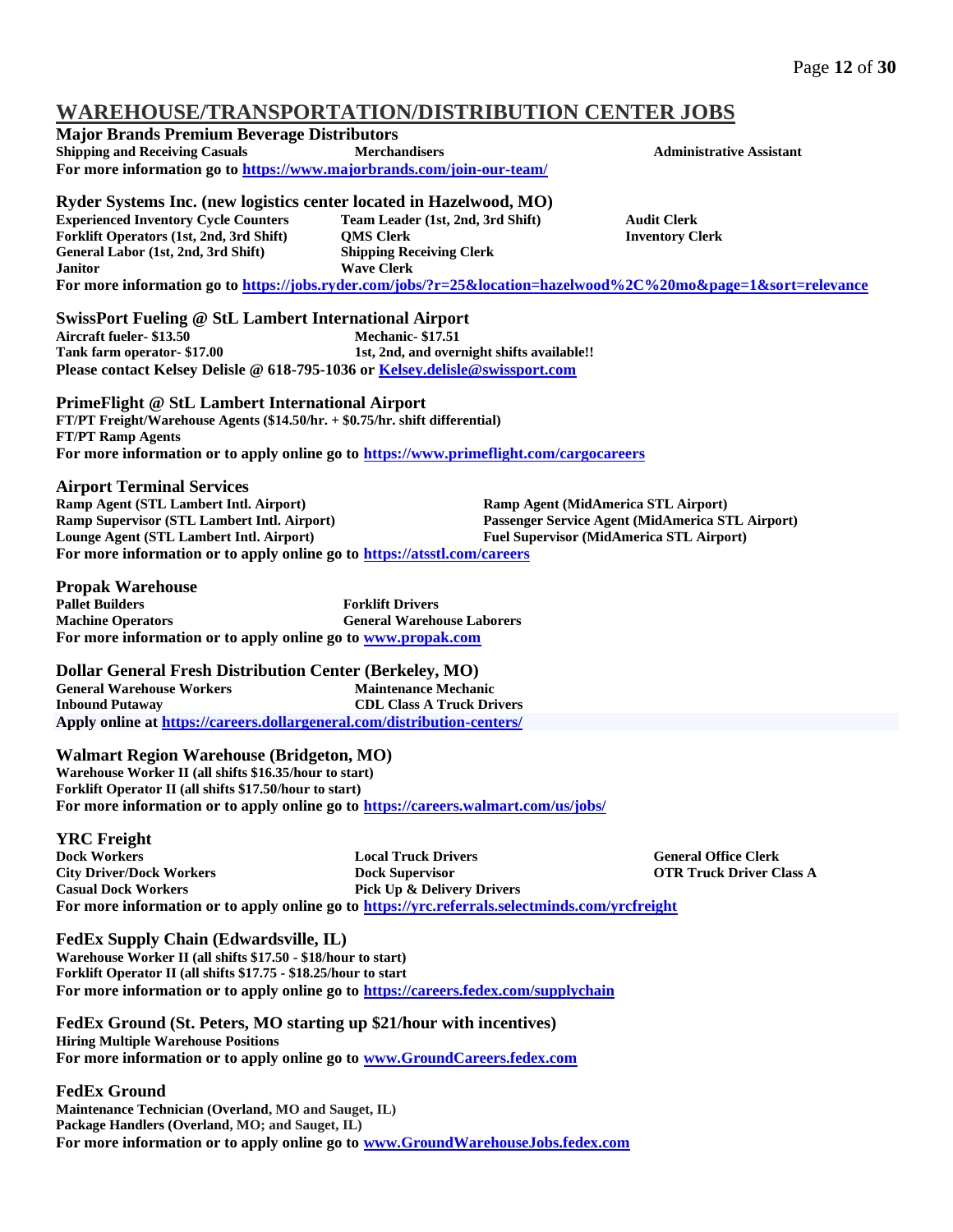| <b>UPS</b><br><b>Warehouse Workers/Package Handlers</b>                                                                                                                                                                                                                                                                                                                                                                                                           | <b>Package Delivery Drivers</b>                                                                    |                                                 | <b>Dockworkers</b>                                    |
|-------------------------------------------------------------------------------------------------------------------------------------------------------------------------------------------------------------------------------------------------------------------------------------------------------------------------------------------------------------------------------------------------------------------------------------------------------------------|----------------------------------------------------------------------------------------------------|-------------------------------------------------|-------------------------------------------------------|
| <b>Driver Helpers</b><br>For more information or to apply online go to https://upscareers.jobs/jobs/?location=st.+louis                                                                                                                                                                                                                                                                                                                                           | <b>Personal Vehicle Package Drivers</b>                                                            |                                                 | <b>OTR Drivers</b>                                    |
| Amazon Fulfillment Centers (St. Peters, MO; Hazelwood, MO; Berkeley, Fenton, MO; Edwardsville, IL)<br><b>FT Warehouse Team Members</b><br>For more information or to apply online go to https://www.amazon.jobs/en/jobs/SF210059254/warehouse-team-member                                                                                                                                                                                                         |                                                                                                    |                                                 |                                                       |
| Grove Collaborative (St. Peters, MO)<br><b>Warehouse Associate</b><br><b>Warehouse Team Member</b><br>For more information or to apply online go to https://jobs.lever.co/grove                                                                                                                                                                                                                                                                                   |                                                                                                    | <b>Warehouse Supervisor</b>                     |                                                       |
| <b>TAGG</b> Logistics<br>FT 1st/2 <sup>nd</sup> Shift Warehouse Associates (\$13/hour plus shift differential to start)<br>For more information or to apply online go to https://www.tagglogistics.com/employment/.<br>\$800 RETENTION BONUS. Hiring immediately for all warehouse positions. No experience necessary! Daytime, evening, and weekend shifts available.<br>If you are looking for immediate employment, send your resume to jobs@tagglogistics.com |                                                                                                    |                                                 |                                                       |
| <b>ProLogistix</b><br><b>Warehouse Associates</b><br><b>Warehouse Assemblers</b><br><b>Order Processors</b><br><b>Order Selectors</b><br>For more information or to apply online go to www.prologistix.com                                                                                                                                                                                                                                                        | <b>Sorters</b><br><b>Forklift Operators</b><br><b>Reach Truck Operators</b><br><b>Case Pickers</b> |                                                 | <b>Inventory Workers</b><br><b>Production Workers</b> |
| <b>US Foods</b><br><b>Regional CDL Delivery Drivers</b><br>For more information or to apply online go to https://www.usfoods.com/careers/search-jobs.html                                                                                                                                                                                                                                                                                                         | <b>PM Warehouse Selectors</b>                                                                      |                                                 | <b>Customer Solutions Coordinator</b>                 |
| Aldi's Distribution Center (O'Fallon, MO)<br><b>Warehouse Associates (\$17/hour to start)</b><br>For more information or to apply online go to https://careers.aldi.us/job/o-fallon/warehouse-associate/61/17202287                                                                                                                                                                                                                                               |                                                                                                    |                                                 |                                                       |
| <b>Sysco</b><br><b>Class A and C CDL Local Delivery Truck Drivers</b><br><b>Class C Local Special Delivery Truck Drivers</b><br>For more information or to apply online go to https://careers.sysco.com/jobs/                                                                                                                                                                                                                                                     |                                                                                                    | Diesel Fleet Tech III starting at \$27.84/hour) | Warehouse Order Selectors starting at \$19.31/hour    |
| Quiet Logistics (3 <sup>rd</sup> party distribution center in Hazelwood)<br><b>Warehouse Associates</b><br><b>Inventory Control Associates</b><br>For more information or to apply online go to https://j.brt.mv/ax.do?portalGK=25055                                                                                                                                                                                                                             |                                                                                                    |                                                 |                                                       |
| Pepsico/FritoLay<br><b>Route Sales Reps</b><br><b>FT Merchandisers</b><br>For more information or to apply online go to www.fritolayemployment.com                                                                                                                                                                                                                                                                                                                |                                                                                                    |                                                 |                                                       |
| <b>Heartland Coca Cola</b><br><b>Merchandisers</b><br><b>Driver Merchandisers</b><br>For more information or to apply online go to https://www.heartlandcocacola.com/                                                                                                                                                                                                                                                                                             | <b>Stocker Merchandiser</b><br><b>Seasonal Helpers</b>                                             |                                                 | <b>Warehouse Order Builder</b>                        |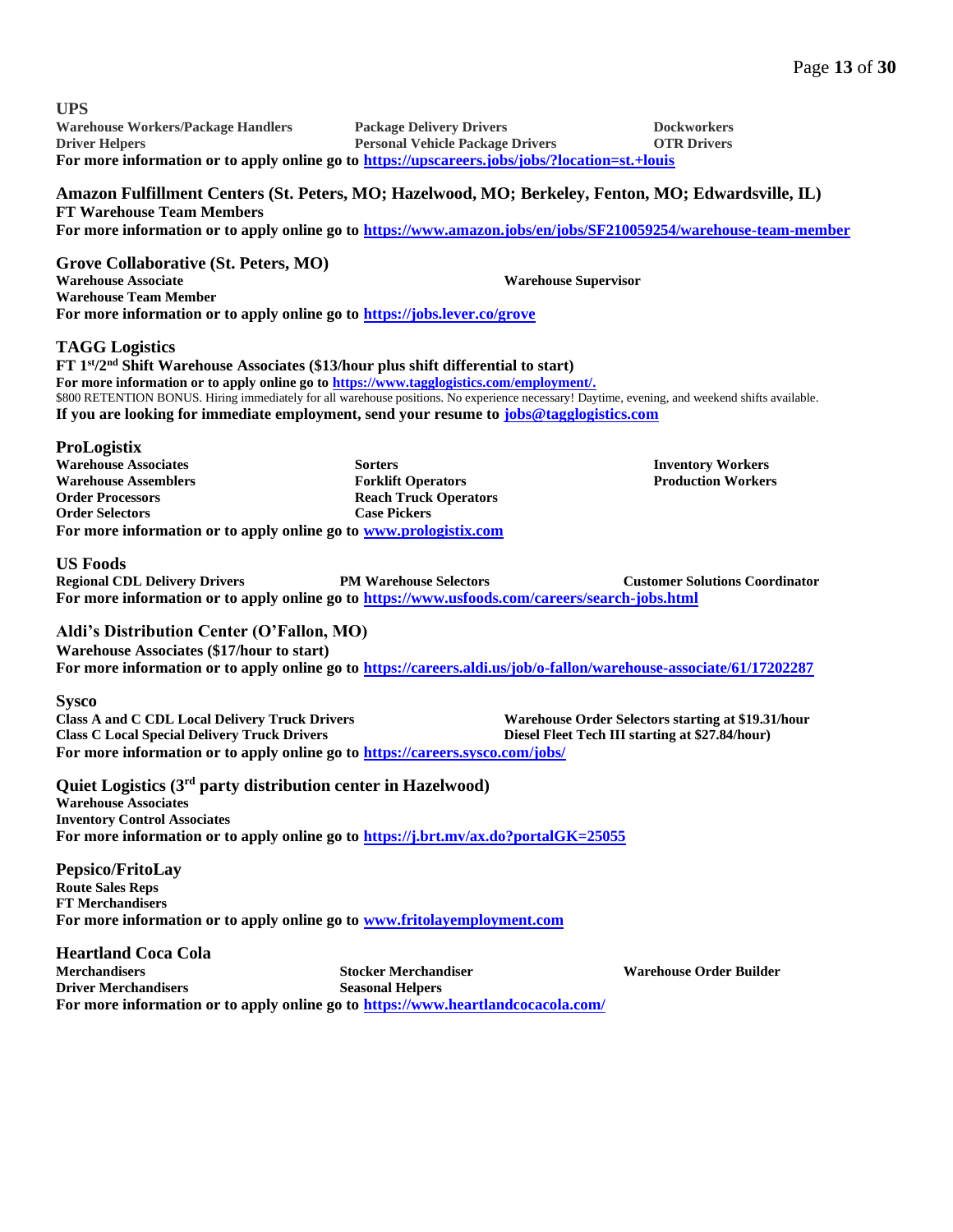# **HEALTHCARE JOBS**

**BJC Healthcare Support Service Positions Allied Health Positions** How to Get Connected with BJC HealthCare:

**Nursing Positions Professional Positions**

1. If you have a client interested in one of our roles and can successfully pass a nicotine and tobacco screen, please have him/her/they complete our **[BJC Talent Network form](https://apply.talemetry.com/init-apply/776e9c8b-5f2c-41a1-9882-e2dd7b23c65f/tn)** to be connected with a member of our Talent Acquisition Team. Please ensure your client uploads a resume so we can sufficiently match his/her/they with positions that will be a good fit.

2. By filling out this form it notifies our Talent Acquisition team that your client has been referred to BJC through one of our community partnerships. This ensures a more streamlined approach for him/her/they to get the best possible service. After we receive the Talent Network form, a member of our team will reach out to schedule a phone screen with your client to discuss interests and qualifications. **For more information or to apply online go to<https://www.bjc.org/Jobs>**

### **Preferred Family Healthcare**

**LPNs Medic (EMT) I/II Behavioral Health Techs Peer Support Specialists Community Support Specialist For more information or to apply online go to [www.pfh.org/careers](http://www.pfh.org/careers)** **Community Behavioral Hlth Liaison Security Officer**

### **MedX Staffing Inc.**

**Healthcare Technicians (CNAs, MAs, Phlebs., EMTs, Paras, LPNs, RNs) Personnel for COVID-19 testing and vaccination sites For more information or to apply online go to <https://app.eddy.com/careers/medxstaffing/c5f482b1-ee6a-4db2-8d0a-c9f0c811e804>**

| St. Luke's Hospitals (Chesterfield, Des Peres, Ladue, Ellisville, St. Louis locations)       |                |                               |  |  |  |  |
|----------------------------------------------------------------------------------------------|----------------|-------------------------------|--|--|--|--|
| <b>Support Services</b>                                                                      | <b>Nursing</b> | <b>Clerical</b>               |  |  |  |  |
| <b>Clinical Support</b>                                                                      | Clinical       | <b>Professional/Technical</b> |  |  |  |  |
| For more information or to apply online go to https://www.stlukes-stl.com/careers/index.html |                |                               |  |  |  |  |

### **SSM Health**

**Housekeepers Food Service/Dietary Workers Patient Care Techs CNAs Respiratory Therapists Radiology Techs Security Surgical Techs RNs/LPNs For more information or to apply online go to [https://jobs.ssmhealthcareers.com](https://jobs.ssmhealthcareers.com/)** 

### **Bethesda Health Group (multiple locations throughout greater St. Louis area)**

| <b>CNAs</b>             | <b>Housekeepers</b>                                                          | <b>Social Worker</b>    |
|-------------------------|------------------------------------------------------------------------------|-------------------------|
| <b>CMTs</b>             | <b>Dishwashers</b>                                                           | <b>Maintenance</b>      |
| <b>RNs</b>              | <b>Laundry Aides</b>                                                         | <b>Painter</b>          |
| <b>LPNs</b>             | <b>Receptionists</b>                                                         | <b>Office Assistant</b> |
| <b>Activities Asst.</b> | <b>Wellness/Care Partners</b>                                                | <b>Door Attendants</b>  |
|                         | For more information or to apply online go to www.bethesdahealth.org/careers |                         |

### **Mercy Health**

**Medical Assistants Home Health Aide Patient Care Associate Social Workers Patient Care Tech Lab Support Tech Pharmacy Tech Patient Services Rep Patient Access Rep Patient Transporter For more information contact [Paul.Lenhart@mercy.net](mailto:Paul.Lenhart@mercy.net) or [Tim.Fields@mercy.net](mailto:Tim.Fields@mercy.net) To apply online go to<https://careers.mercy.net/career-areas>**

### **Delmar Gardens**

| <b>CMTs</b>                                                                                                             | Cooks                        | <b>Level 1 Medication Aide</b>   |  |  |  |
|-------------------------------------------------------------------------------------------------------------------------|------------------------------|----------------------------------|--|--|--|
| <b>CNAs</b>                                                                                                             | <b>Dietary Aides/Servers</b> | <b>Maintenance Technician</b>    |  |  |  |
| <b>CMAs</b>                                                                                                             | <b>Housekeepers</b>          | <b>Receptionists</b>             |  |  |  |
| RNs/LPNs (FT \$5,000 sign-on bonus)                                                                                     | <b>Dishwashers</b>           | <b>Reimbursement Specialists</b> |  |  |  |
| For more information or to apply online go to https://www.delmargardens.com/careers/ or contact chono@delmargardens.com |                              |                                  |  |  |  |

### **Spectrum Healthcare Resources**

**Program Manager Recruiter (remote) Recruiter (remote) Staff Accountant For more information or to apply online go to [www.spectrumhealth.com](http://www.spectrumhealth.com/)**

**Supply Chain Tech Instrument Tech Facilities System Tech Environmental Service Techs Food Nutrition Service**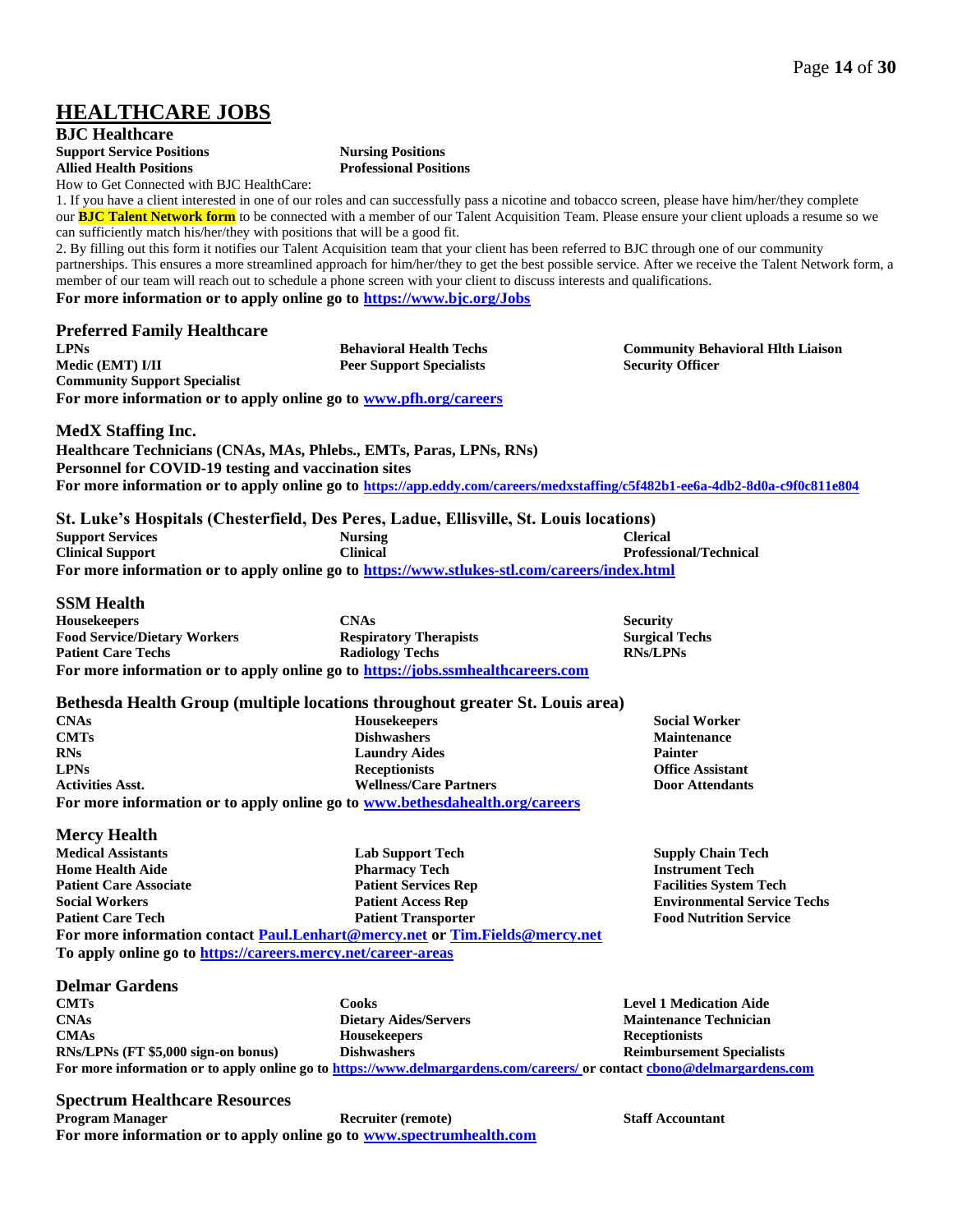**People's Family Health Centers/Hopewell Center Front Office Associates Data Entry Clerks Housekeepers Security Officers Medical Admin Assistants LPNs RNs Pharmacy Techs For more information or to apply online go to [www.peoplesfamilystl.org](http://www.peoplesfamilystl.org/)**

### **CareSTL Health**

**Behavioral Health Consultant Clinical Document Reviewer Correspondence Clerk Dental Assistant Dental Hygienist Dentist**

**Environmental Technician Laboratory Assistant Laboratory Technologist Licensed Practical Nurse (LPN) Medical Assistant MIS Medical Assistant**

**Dental Hygientists Dental Assistants Lic. Clinical Social Workers Licensed Therapist**

**Armed Security Officer Rad Tech Referral Coordinator Registered Medical Assistant Registered Nurse (RN) Registration Clerk**

**To apply visit our website [www.carestlhealth.org](http://www.carestlhealth.org/) and click "Careers" or call us at 314-367-5820**

### **Rankin Jordan Pediatric Bridge Hospital**

**Patient Care Tech CNAs Restorative CNAs Dietary Cooks Central Operation Tech Transport Driver For more information or to apply online go to [www.rankinjordan.org](http://www.rankinjordan.org/)**

**MO Dept. of Mental Health (Direct Support Care Assistants) Bellefontaine Habilitation Center South County Habilitation Center St. Charles Habilitation Center For more information contact Elaine Tomlin at 314/264-9111 To apply online go to<https://mocareers.mo.gov/hiretrue/mo/mentalhealth/index.html>**

### **UCP Heartland**

**FT/PT Direct Support Professionals (DSPs) in South County PT CNAs in Webster Groves and South County Employment Support Specialist Job Coaches for Summer Work (first of June thru end of July) Open interviews every Wednesday 10am – 2pm at 4645 Laguardia Drive, St. Louis, MO 63134 For more information contact Krissi Hollrah a[t hollrahk@ucpheartland.org](mailto:hollrahk@ucpheartland.org) For more information or to apply online go t[o https://ucpheartland.org/current-opportunities/](https://ucpheartland.org/current-opportunities/)**

**Compass Health Network (Saint Peters/O'Fallon locations) Community Support Specialists Maintenance Technicians Transporter Direct Support Professional For more information or to apply, please visit our website <http://bit.ly/CHNCareers>**

### **Complete Quality Care**

**RNs, LPNs and CNAs For more information or to apply email [ebrown@completequalitycare.health](mailto:ebrown@completequalitycare.health) or call Earlene at 314/445-8521 Center for Head Injury Services Director of Training and Transition Direct Support Staff Community Supports Instructor Employment Advisors Line Cook/Chef Food Truck Operator For more information or to apply online go to [www.headinjuryctr-stl.org](http://www.headinjuryctr-stl.org/)**

**Cigna (Express Scripts) Staff Pharmacist Fulfillment Customer Service Rep (Pharmacy Tech) Eligibility Lead Rep Pharmacy Reimbursement Lead Rep For more information or to apply online go to<https://jobs.cigna.com/us/en/search-results?keywords=st.%20louis>**

#### **Paraquad**

**Community Work Incentives Coordinator Health and Wellness Director Interpreter Coordinator Stewardship Coordinator For more information or to apply online go to [www.paraquad.org](http://www.paraquad.org/)**

**All Ways Caring Home Care (formerly ResCare Homecare) RNs, HHAs, home caregivers, CNAs For more information or to apply online go to [www.allwayscaring.com](http://www.allwayscaring.com/)**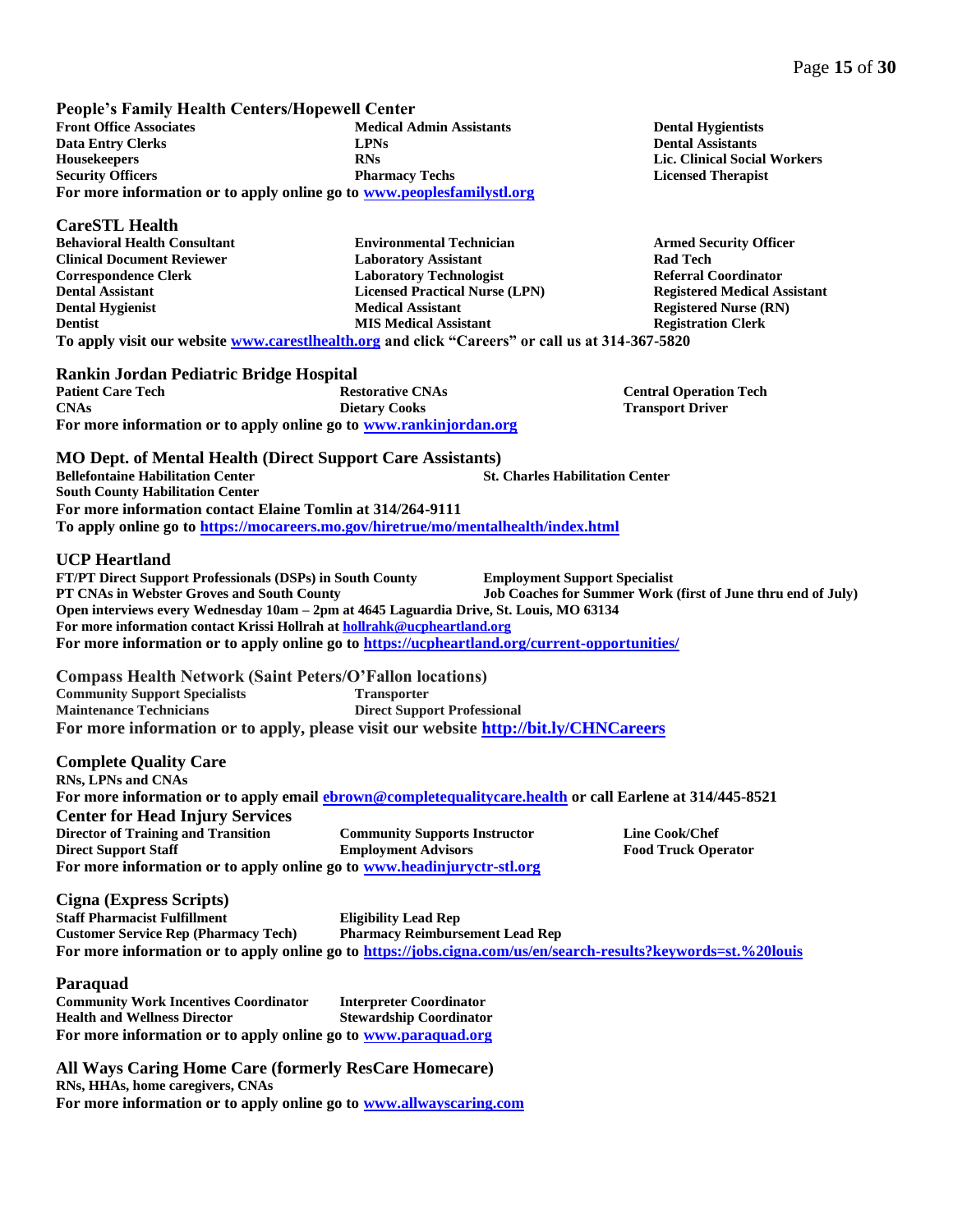#### **Behavioral Health Response (BHR) Clinical Manager Crisis Intervention Clinicians Administrative Assistant Crisis Clinician – Mobile For more information or to apply online go to [www.bhrworldwide.com](http://www.bhrworldwide.com/)**

**American Red Cross**

**Sales and Account Reps**

**RNs**

**Phlebotomists**

**Regional Philanthropy Officer Blood Processing Technologists Phlebotomists/Drivers Blood Product Distribution Techs Lab Technicians Medical Techs Quarantine & Labeling Techs For more information or to apply online go t[o https://www.redcross.org/about-us/careers.html](https://www.redcross.org/about-us/careers.html)** 

**Clinical Care Coordinators Telehealth/Mobile Outreach Clinicians**

**Call Center Service Agents Schedulers Donor Center Coordinators**

**Modivcare (formerly Logisticare - healthcare transportation providers) Transportation Routing Specialist**

**Customer Service Rep For more information or to apply online go to<https://www.modivcare.com/careers>**

#### **Lutheran Senior Services (Ballwin location) CNAs RNs Home Health Aides Housekeepers For more information or to apply online go to [www.LSSliving.org](http://www.lssliving.org/)**

# **Clarkson Eyecare/Eyecare Partners**

**Call Center Agents Retail Sales Associates Front Office Specialists Assistant Office Manager Office Manager RNs Sterile Process Technicians Medical Records Assistants Billers/Coders For more information or to apply online go to<https://careers.eyecare-partners.com/>**

**Groundskeepers Janitors**

**Patient Care Coordinators**

### **Easterseals Midwest**

| <b>Community Living Specialists</b> | <b>Community Living Manager</b>                                                                                                   | <b>Job Coaches</b>                   |
|-------------------------------------|-----------------------------------------------------------------------------------------------------------------------------------|--------------------------------------|
| <b>Community Living Team Lead</b>   | <b>Independent Living Advocate</b>                                                                                                | <b>Individual Support Assistants</b> |
|                                     | For more information or to apply online go https://www.easterseals.com/midwest/who-we-are/stories-of-hope/spotlights/careers.html |                                      |

**Total Access Urgent Care (over 100 openings to fill ASAP!) Physician Facilitator Receptionists Medical Assistants Paramedics and EMTs For more information or to apply online go to<https://www.totalaccessurgentcare.com/positions/>**

| The Sarah Community Assisted Living |                                                                                         |                        |
|-------------------------------------|-----------------------------------------------------------------------------------------|------------------------|
| <b>LPNs</b>                         | <b>Hospitality Partners</b>                                                             | <b>Dietary Servers</b> |
| <b>RNs</b>                          | <b>Bus Driver</b>                                                                       |                        |
| <b>CNAs</b>                         | Cook                                                                                    |                        |
|                                     | For more information or to apply online go to https://the-sarah-community.ninjagig.com/ |                        |

#### **Friendship Village (Sunset Hills, Chesterfield, St. Louis) CMTs CNAs RN/LPNs Admission Coordinator Cooks Activity Asst. Security Officer And more For more information or to apply online go to<https://www.friendshipvillagestl.com/careers>**

### **Emmaus Homes**

**At Emmaus, we offer rewarding careers where team members are a part of something bigger, making a difference in people's lives. Direct Support Professionals (DSPs) Direct Support Leads (DSLs) Medical Coordinator For more information or to apply online go to<https://theapplicantmanager.com/jobs?pos=EH2011>**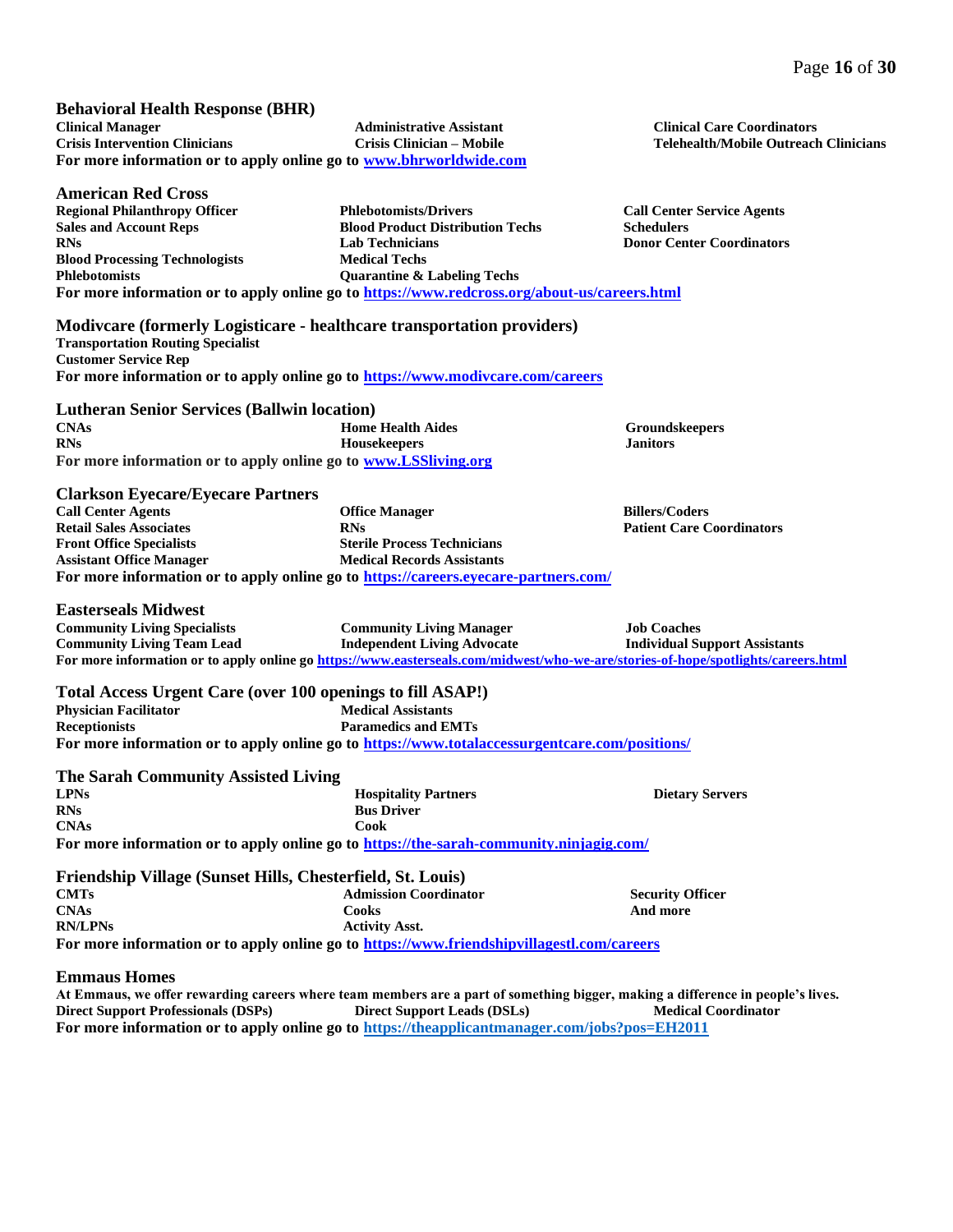# **CONSTRUCTION INDUSTRY/SKILLED TRADES JOBS**

# **Building Union Diversity (BUD) Program (Next cohort starts February 14th 2022)**

The BUD program offers apprenticeships in the construction trades training for persons with no construction experience. Requirements for participating in the BUD program are:

- GED/High School Diploma
	- Age 18 or older
- WorkKeys Assessment; Workplace Documents 5, Math 5

Contact the University City Adult Education and Literacy Program to complete the WorkKeys Assessment. To be eligible for the testing, you will need to complete the online assessment and demonstrate preparedness to pass the official exam with fives in Applied Math and Workplace Documents. Contact us by texting BUD2020 to 314/391-9232.

**For more information go to <https://moworksinitiative.org/building-union-diversity-bud-program/>**

### **Construction Forum Jobs**

ConstructForSTL.org is designed to be an "aggregator" of all-things-construction in St. Louis. As such, it will include links to mentions in other media – locally and nationally; current news about people, companies, ideas, labor, and projects; plus white papers, videos, job openings, bid opportunities… anything that Forum participants find to be of value.

**For a list of current job openings go to<https://www.constructforstl.org/employment-2/>**

### **Latest Construction Jobs**

**Are you open to new construction opportunities as they come on the market? We connect qualified candidates with top employers across the United States. Start your search today! Go to [www.constructionjobs.com](http://www.constructionjobs.com/)**

### **Building Tomorrow's Construction Workforce Six-Part Forum Series (Thru December 2022)**

**Demolishing Barriers to Workforce Entry**, addressing issues such as transportation, housing, healthcare, childcare and apprenticeship application requirements.

**March 16th , 2022, 7:30am – 11:30am**

**Sheet Metal Workers' Local 36 (2319 Chouteau Ave., Ste. 100, St. Louis, Mo 63103**

### **It is free to attend, but you must register in advance to attend.**

**For more information or to register for this event go to [https://www.constructforstl.org/designing-a-welcoming](https://www.constructforstl.org/designing-a-welcoming-workforce-on-aug-31-begins-forums-return-to-live-programs/)[workforce-on-aug-31-begins-forums-return-to-live-programs/](https://www.constructforstl.org/designing-a-welcoming-workforce-on-aug-31-begins-forums-return-to-live-programs/)**

### **Other programs in the series are:**

- **Retention**, examining how to hang onto new, diverse workers entering the industry. June 2022, time and location TBA;
- Logistics, addressing building a workforce pipeline, beginning with elementary and middle school, September 2022, time and location TBA;
- **Punchlist,** a half-day program examining the effectiveness of collaborative efforts in the previous 18 months, December 2022, time and location TBA.

### **MOWIT (Missouri Women in Trades) Meetup Events (3rd Thursdays of each month)**

**Regular in-person meet-ups are back! 6301 Knox Industrial Drive, St. Louis, MO 63139 Wednesday March 17th, 2021 4pm – 6pm RSVP at [MOWITstl@gmail.com](mailto:MOWITstl@gmail.com) or call 636/926-6498 For more information go t[o www.mowit.org](http://www.mowit.org/)**

### **Metropolitan Sewer District (MSD)**

| <b>Account Associate</b>                                                           | <b>Business Analyst Specialist</b> |  |
|------------------------------------------------------------------------------------|------------------------------------|--|
| <b>Associate Engineer</b>                                                          | <b>IT Specialist II</b>            |  |
| Civil Engineer                                                                     | <b>Lab Technicians</b>             |  |
| <b>Collections Systems Tech Trainee</b>                                            | Right-of-Way Agent                 |  |
| For more information or to apply online go to https://msdprojectclear.org/careers/ |                                    |  |

**Construction Inspectors Treatment Plant Operator (intern)**

**Railworks Track Laborers Equipment Operators Heavy Equipment Mechanic Welder Helpers For more information or to apply online go to<https://jobs.railworks.com/>**

**Fabick CAT**

**Warehouse Workers Outside Sales Rep Sales Coordinator Service Coordinator Rental Systems Administrator Strategic Account Manager Shop Technician (Earth Moving Equipment) Technicians Parts Counter For more information or to apply online go to<https://www.fabickcat.com/careers/join-the-team/>**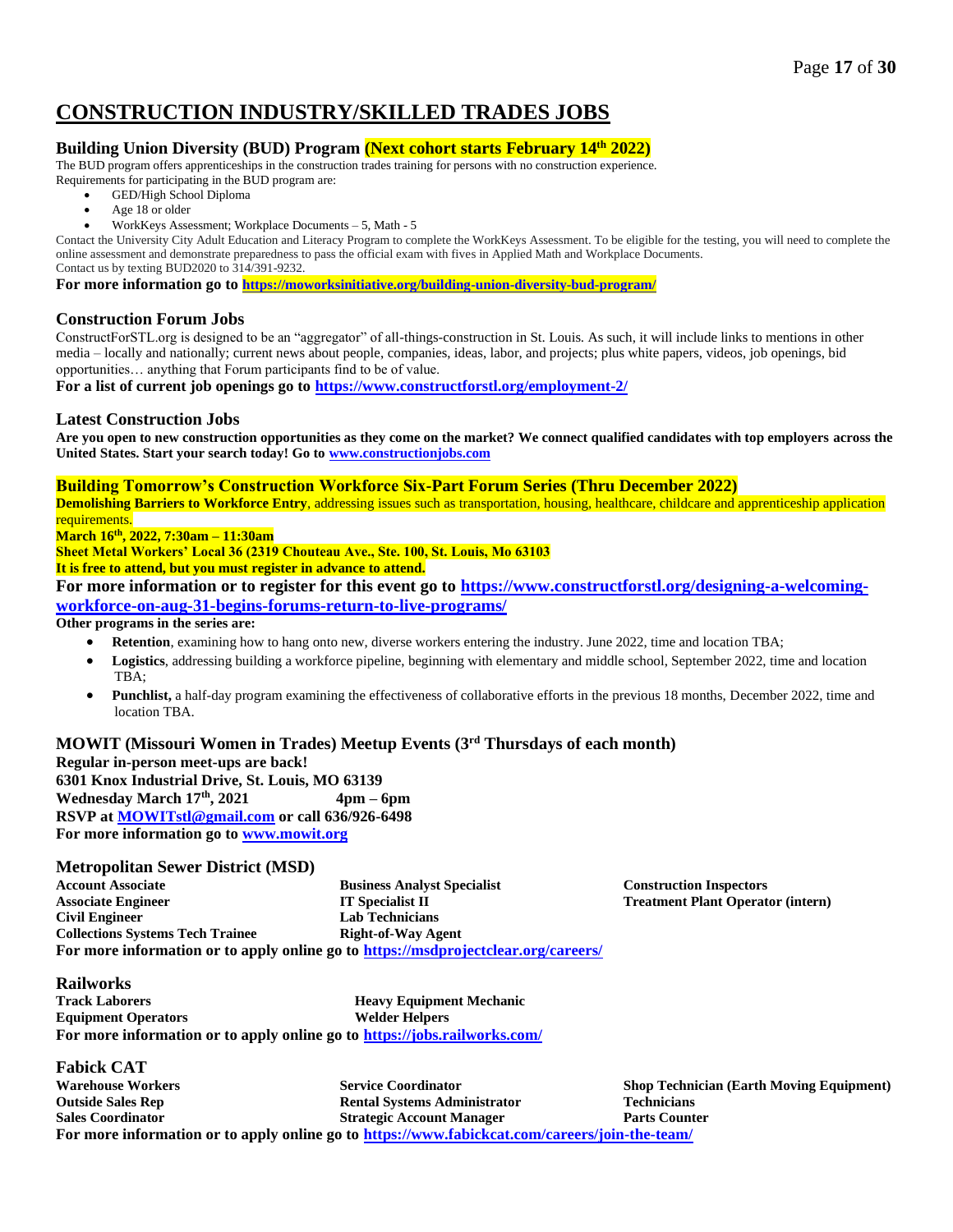**StraightUp Solar Solar Service Technicians Residential Sales (Project Developer) Solar Installers Journeyman Electricians Residential Solar Project Manager Commercial/Industrial Solar Project Developer For more information or to apply online go to<https://straightupsolar.com/careers/>**

**Woodard Cleaning and Restoration Services Construction Laborers Fire Restoration Techs Water Restoration Techs Rug Restoration Techs Crew Lead General Foreman For more information or to apply online go to<https://woodard247.aaimtrack.com/jobs/>**

# **SERVICE INDUSTRY JOBS**

**Charter Spectrum Customer Service Rep – Internet/Voice Repair (\$16.50 - \$18/hour) To be scheduled for an interview you MUST complete an application a[t https://jobs.spectrum.com/search](https://jobs.spectrum.com/search-jobs/Bridgeton%2C%20MO/4673-14710/4/6252001-4398678-4407074-4378391/38x767/-90x41151/50/2)[jobs/Bridgeton%2C%20MO/4673-14710/4/6252001-4398678-4407074-4378391/38x767/-90x41151/50/2](https://jobs.spectrum.com/search-jobs/Bridgeton%2C%20MO/4673-14710/4/6252001-4398678-4407074-4378391/38x767/-90x41151/50/2) AND complete a 30 minute skills assessment. You will then be contacted to schedule an interview. For more information go t[o https://jobs.spectrum.com/search-jobs?ac=21648](https://jobs.spectrum.com/search-jobs?ac=21648)**

#### **St. Louis County Circuit Court/Family Court Day Treatment Youth Specialist Detention Deputy Juvenile Officer Exchange Center Facilitator**

**For more information or to apply online go to <https://wp.stlcountycourts.com/careers/>**

**Iron Mountain @ National Archives & Record Center Document Control Specialists: \$14/hour For more information or to apply online go to<https://ironmountain.jobs/>**

# **St. Louis Job Corp Center In-Person Hiring Events**

**Culinary workers Custodians Dental assistant Drivers RNs/LPNs Outreach/Admissions Recreation Aides Residential Advisor Scheduling Clerk Security Officer For more information or to apply online go to<https://www.mtctrains.com/careers/>**

**St. Louis County Government**

**St. Louis County Police Public Safety Dispatcher**

**For more information or to apply online go to <https://www.governmentjobs.com/careers/stlouis?keywords=dispatcher>**

**Substance Abuse Counselor Substitute Instructor Systems Administrator**

**And more!** 

# **City of St. Louis**

**Over 100 current job openings in all departments For more information or to apply online go t[o https://www.stlouis-mo.gov/government/departments/personnel/jobs/working-for-city.cfm](https://www.stlouis-mo.gov/government/departments/personnel/jobs/working-for-city.cfm)**

### **St. Louis County Government**

**Administrative Support (multiple positions in several depts..) Office Services Specialist: \$15/hour Office Services Representative - Customer Service and/or Collector Call Center: \$14/hour Account Services Representative Cashiering: \$14/hour General Services Specialist Maintenance Workers/Drivers I Building Maintenance Workers/Systems Mechanics For more information or to apply online go to<https://www.governmentjobs.com/careers/stlouis>**

**St. Charles County Dept. of Emergency Communications St. Charles County Emergency Dispatchers (starting at \$43K) For more information contact Amy Williams a[t awilliams@sccmo.org](mailto:awilliams@sccmo.org) or 636/949-3018 To apply online go to<https://hr.sccmo.org/mss/employmentopportunities/default.aspx>**

**City of Collinsville – Parks & Recreation**

**Multiple Water Park Positions (management, lifeguards, concessions, guest services, maintenance) For more information or to apply online go to [www.collinsvilleil.org](http://www.collinsvilleil.org/)**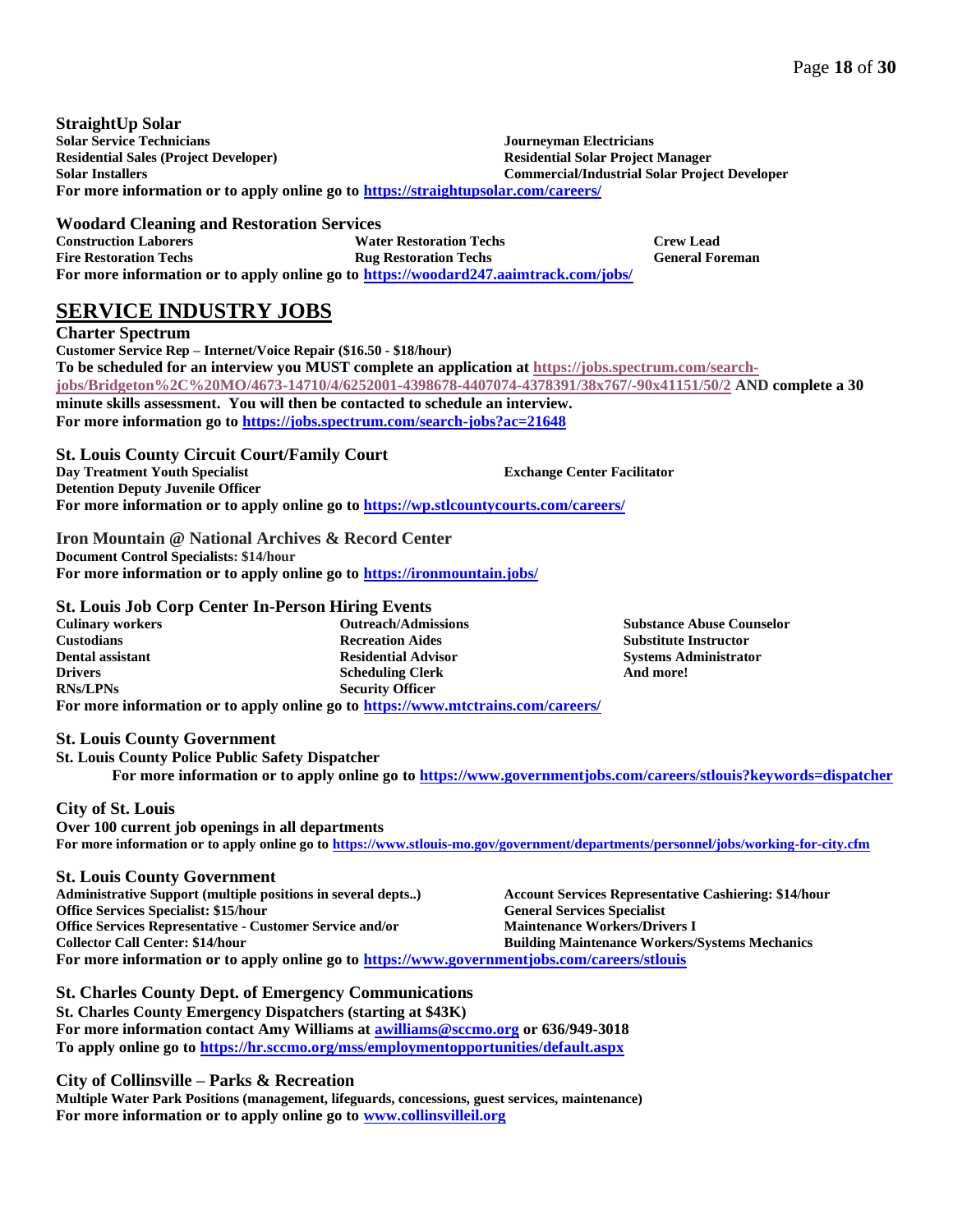**First Student (\$1500 sign-on bonus) School Bus Drivers For more information or to apply online go to [www.workatfirst.com](http://www.workatfirst.com/)**

**Student Transport of America St. Louis (\$500 sign-on bonus) School Bus Drivers Monitors For more information or to apply contact Julie Morris at [jmorris@ridesta.com](mailto:jmorris@ridesta.com)**

**AARP Foundation SCSEP Program for candidates who are 55 or older, unemployed, and looking for work AARP Foundation Senior Community Service Employment Program (SCSEP) provides people over age 55 with opportunities to fill entrylevel and mid-level positions with local employers. For more information or to register go t[o https://www.aarp.org/aarp-foundation/our-work/income/scsep/](https://www.aarp.org/aarp-foundation/our-work/income/scsep/)**

**MERS Goodwill SCSEP Program for candidates who are 55 or older, unemployed, and looking for work MERS Goodwill Senior Community Service Employment Program (SCSEP) provides people over age 55 with opportunities to fill entrylevel and mid-level positions with local employers.**

**For more information or to register go t[o scsep@mersgoodwill.org](mailto:scsep@mersgoodwill.org) or call 1-888-651-4177**

**SCOTT Air Force Base (FT/ PT seasonal jobs, civilian jobs, off duty military jobs) Bartender Bowling Equipment Repairer Child/Youth Program Asst. Cook Food Service Worker Laborer Picture Framer Recreation Aid Recreation Specialist Recreation Equipment Repairer Tractor Operator For more information or to apply online go to [www.usajobs.gov,](http://www.usajobs.gov/) Keyword: NAF, Location: Scott AFB IL**

# **HOSPITALITY AND RETAIL JOBS**

### **Propel Kitchens**

**A start-up non-profit organization that provides culinary and foodservice industry training, work experience and job placement programs and supports food entrepreneurs. Office Manager**

**For more information or to apply contact Yvonne Sparks at [Yvonne@yvonnesparks.com](mailto:Yvonne@yvonnesparks.com)**

### **Delaware North Sportservice**

**Multiple PT seasonal hospitality positions at Busch Stadium supporting the St. Louis Cardinals baseball season For more information or to apply online go to<https://careers.delawarenorth.com/st-louis-sportservice/>**

### **Grants Farm (multiple seasonal positions)**

**Animal Curators Bartenders Food Service Associates Lead Food Service Associates Goat Feeders Guest Relations Associates Guest Service Associates Housekeepers Merchandise Associates Lead Merchandise Associates Maintenance Associates Small Animal Associates Warehouse Associates For more information or to apply online go t[o https://www.applicantpro.com/openings/grantsfarm/jobs](https://www.applicantpro.com/openings/grantsfarm/jobs)**

**HMS Host @ St. Louis International Airport (FT/PT positions)**

**Baristas Cooks Servers Bartenders Cashiers Dishwashers For more information or to apply online go to [www.hmshost.com/careers](http://www.hmshost.com/careers)**

### **Hollywood & River City Casinos & Hotel**

| <b>Housekeepers</b>                | <b>Cage Cashiers</b>         | <b>Hotel Front Desk Agents</b>  |
|------------------------------------|------------------------------|---------------------------------|
| <b>EVS Slot Machine Attendants</b> | Cage Asst. Shift Manager     | <b>Slot Machine Technicians</b> |
| <b>Security Officers</b>           | <b>Count Team Members</b>    | <b>Utility Porters</b>          |
| <b>Attendants</b>                  | <b>Guest Room Attendants</b> |                                 |
| $\mathbf{r}$                       |                              |                                 |

**For more information or to apply online go to <https://pngcareers-pngaming.icims.com/jobs/search?ss=1&searchCompany=130054>**

**Managers**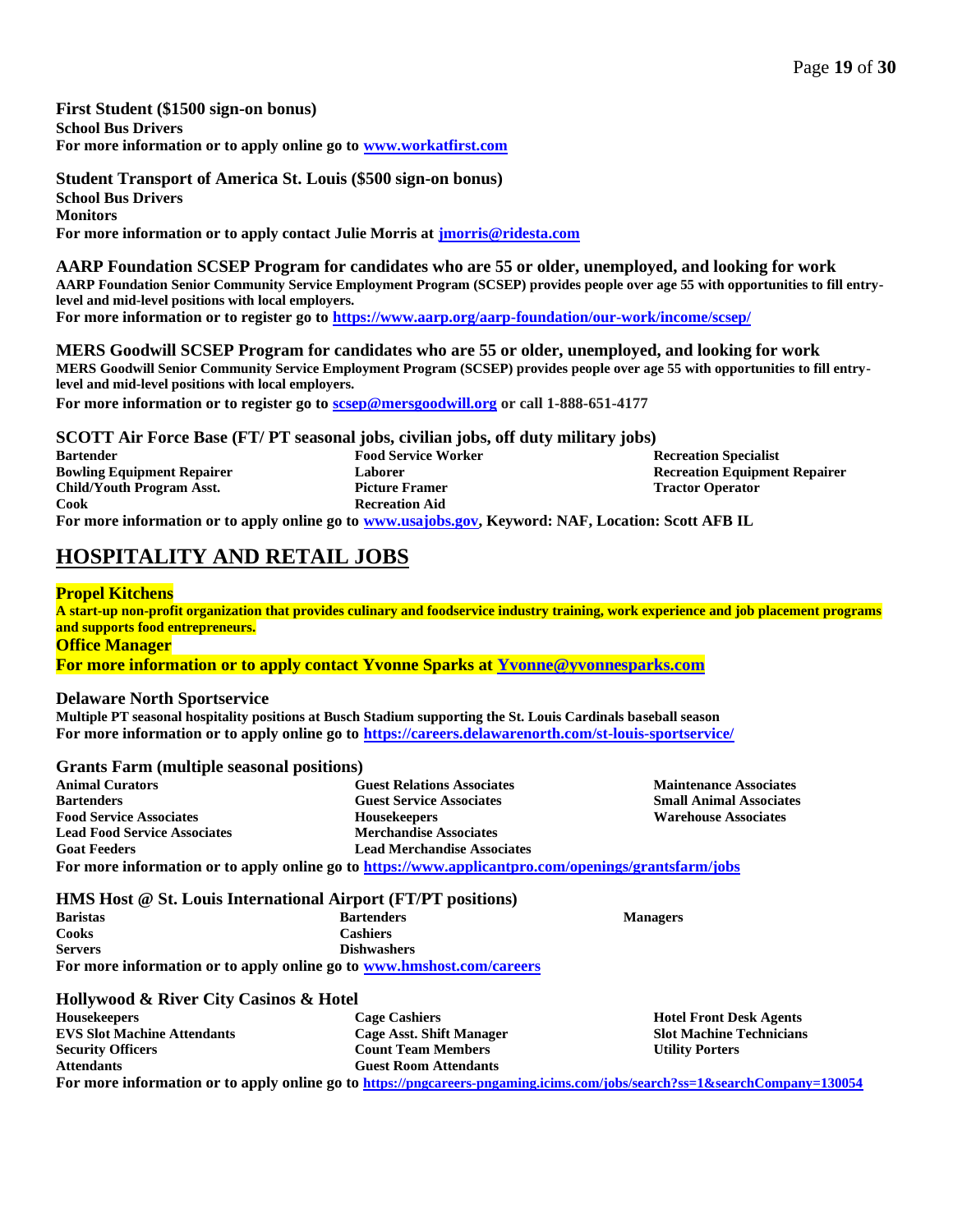| $P$ anpark $\lambda$ mac          |                                                                                   |                                   |
|-----------------------------------|-----------------------------------------------------------------------------------|-----------------------------------|
| <b>Restaurant General Manager</b> | <b>Event staff</b>                                                                | <b>Maintenance Techs</b>          |
| <b>Restaurant Manager</b>         | <b>Prep Cooks</b>                                                                 | <b>Bartenders</b>                 |
| <b>Kitchen Manager</b>            | <b>Stewards</b>                                                                   | <b>Security Officers</b>          |
| <b>Barbacks</b>                   | <b>Baristas</b>                                                                   | <b>Housekeepers</b>               |
| <b>Bussers/Runners</b>            | Cashiers :                                                                        | <b>Front Office Agent (Loews)</b> |
| <b>Dishwashers</b>                | <b>Hosts/Hostesses</b>                                                            | <b>Asst. Property Management</b>  |
|                                   | For more information or to apply online go to www.stlballparkvillage.com/careers/ |                                   |

| Gateway Convention Center (PT, FT, and seasonal hospitality positions) |                                                                                             |                           |
|------------------------------------------------------------------------|---------------------------------------------------------------------------------------------|---------------------------|
| <b>Guest Service Attendants</b>                                        | <b>Event Associates</b>                                                                     | <b>Concession Workers</b> |
| <b>Bartenders</b>                                                      | <b>Housekeepers</b>                                                                         |                           |
|                                                                        | For more information or to apply online go to https://collinsvilleil.applicantpro.com/jobs/ |                           |

### **Ikea**

**Ballpark Village**

**PT Active Selling, Merchandising, Customer Services and Prep and Flow/Warehouse positions FT Active Selling, Inventory Specialist, and Customer Services Leader** For more information or to apply online go t[o https://www.seeacareerwithus.com/search-jobs?city=St.+Louis%2C+MO#search-results](https://www.seeacareerwithus.com/search-jobs?city=St.+Louis%2C+MO#search-results)

### **Lowe's Home Improvement**

| <b>Sales Associates</b>                                              | <b>Cashiers</b>                     |
|----------------------------------------------------------------------|-------------------------------------|
| <b>Retail Associates</b>                                             | <b>Receiver Stockers Overnights</b> |
| <b>Merchandising Service Associates</b>                              | <b>Project Specialists</b>          |
| For more information or to apply online go to https://jobs.lowes.com |                                     |

### **Panera Bread**

**Restaurant Team Members Baking Training Specialist Catering Lead Catering Production Overnight Bakers Delivery Drivers Cashiers Line Cooks Salad & Sandwich Makers Class A CDL Driver For more information or to apply online go to <https://careers.panerabread.com/global/en>**

**Sanitation Operator Production Operators Customer Care Specialists**

**Sales Specialists ProServices Loaders/Cart Associates**

| Petro-Mart (positions in St. Charles County, St Louis County, Jefferson County) |                                                                                        |                             |
|---------------------------------------------------------------------------------|----------------------------------------------------------------------------------------|-----------------------------|
| <b>FT/PT Customer Service Associates</b>                                        | <b>FT/PT Car Wash Attendants</b>                                                       | <b>Kitchen Managers</b>     |
| <b>FT/PT Kitchen Staff</b>                                                      | <b>Assistant Managers</b>                                                              | <b>Managers In Training</b> |
|                                                                                 | For more information or to apply online go to https://www.petromartonline.com/careers/ |                             |

**Waffle House Restaurants (greater St. Louis region) Restaurant Managers Asst. Managers Servers (all shifts0 Cooks (all shifts) Waffle House is conducting daily open interviews To schedule an in-person interview contact Kip Williams at 314/602-1500 For more information or to apply online go to <https://www.indeed.com/cmp/Waffle-House/jobs?from=acme-wonder>**

**Applebee's Restaurants (servers, hosts, line cooks) Hiring for multiple locations To be considered for a position submit your resume to Joel Reinert at [joel.reinert@fwca-stl.com](mailto:joel.reinert@fwca-stl.com)**

**Aldis FT/PT In Store Associates FT Shift Manager For more information or to apply online go to <https://careers.aldi.us/search-jobs/>**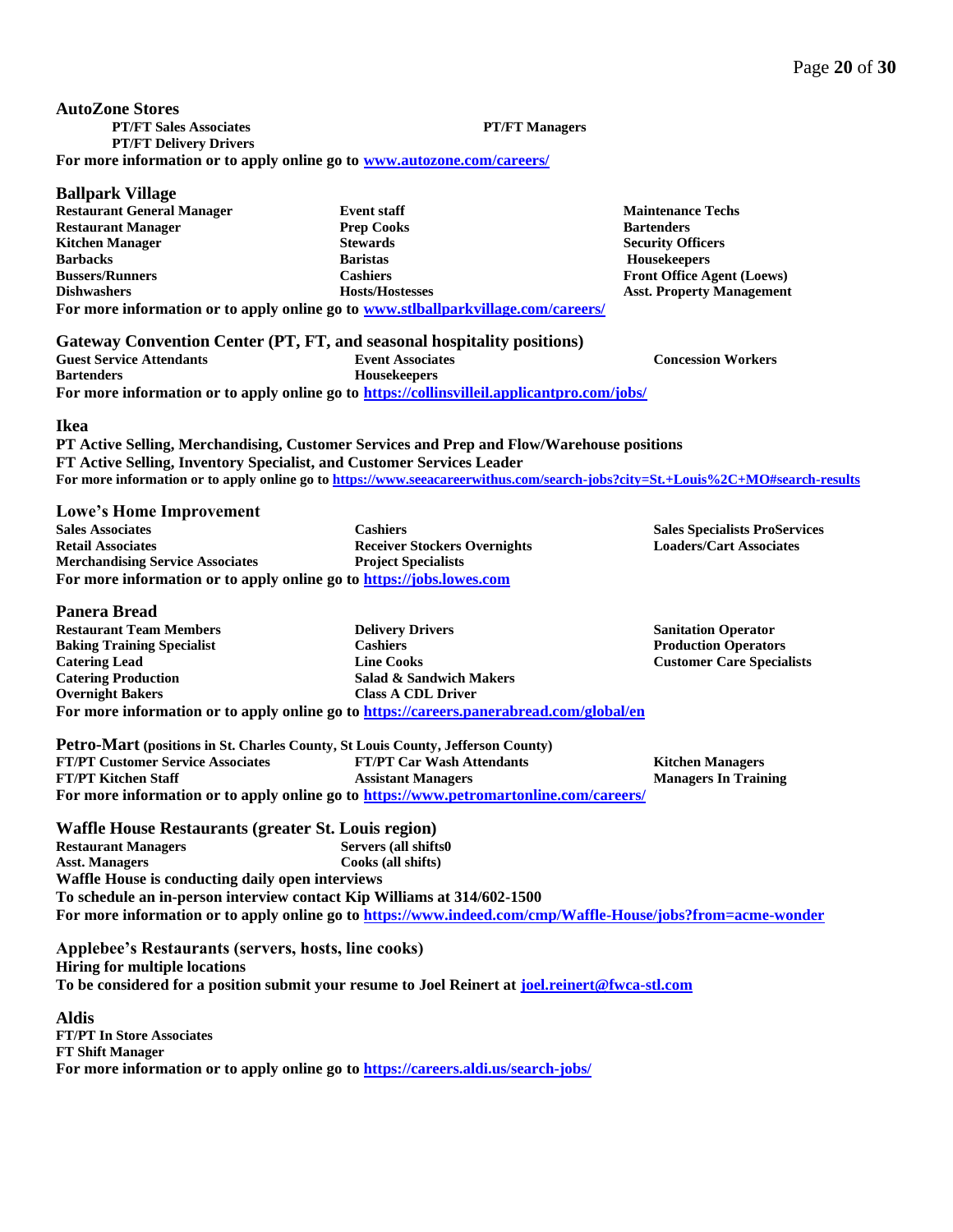# **SECURITY JOBS**

**Allied Universal Client Manager Security Officers Loss Prevention Security Guards Hospital Security Officers For more information and to apply online go to<https://findjobs.aus.com/jobs/>**

## **Transportation Security Administration (TSA) is Now Hiring!**

**FT/PT Transportation Security Officers (TSO) at Lambert St. Louis International Airport (STL) starting at \$16.75/hour plus benefits No previous security experience is required.**

**Please direct interested candidates to apply online**

**at [https://www.usajobs.gov/Search/Results?l=Bridgeton%2C%20Missouri&hp=public&k=TSO&p=1.](https://www.usajobs.gov/Search/Results?l=Bridgeton%2C%20Missouri&hp=public&k=TSO&p=1)** 

**For questions or assistance contact the TSA Help Desk via email a[t HelpDesk@mailserver-hraccess.tsa.dhs.gov](mailto:HelpDesk@mailserver-hraccess.tsa.dhs.gov)**

## **GardaWorld Security**

**Armed and Unarmed Security Officers (Avg starting rate \$15/hr., paid training, free uniforms, paid holidays & vacation, assistance with obtaining security license)**

**For more information or to apply online go to<https://gardahi.re/6nq>**

### **Missouri Dept. of Corrections**

**Positions available at** 

ERDCC—Bonne Terre

Correction Captain, Food Service Supv., Educator, Corrections Case Manager, Deputy Warden, Personnel Clerk

Senior Office Support Asst., Correction Officer, Food Service Manager, Food Service Worker, Office Support Asst.

FCC—Farmington

Corrections Sergeant, Maint Supv I, Factory Service Manager, Institution Activities Coordinator, Correction Officer, Accounts Asst., Function Unit Mgr., Food Service Worker, Office Support Asst.

MECC—Pacific

Function Unit Manager, Personnel Clerk, Senior Office Support Asst., Voc Ed Instructor-Telecom Program, Corrections Officer, Education Specialist, Educator, Food Service Worker, Correction Industry Supv., Office Support Asst., Probation and Parole Officer **For more information and to apply online go to<https://doc.mo.gov/jobs>**

# **CUSTODIAL/JANITORIAL/HOUSEKEEPING JOBS**

# **FWCA**

**Sanitation Specialist (\$15/hour)**

**Candidates will perform light sanitization duties of work areas in sites throughout St. Louis County on a regular basis. There will be no custodial services rendered by these individuals, no heavy lifting or dealing with waste. COVID-19 Vaccine Clinic Assistant (\$12 - \$15/hour) Candidates will assist with accessing COVID testing and vaccination services through St. Louis County. For more information or to apply contact Kofi Ansa [\(kansa@fwca-stl.com\)](mailto:kansa@fwca-stl.com)**

### **4M Building Services**

**Commercial and Industrial Cleaners For more information or to apply online go to [www.4-m.com/careers/](http://www.4-m.com/careers/)**

**Clean-Tech/WFF Services**

**Positions open in West County, North County, South County, St. Louis County, and the Clayton area! FT/PT General Cleaners at local schools Hospital Cleaners For more information or to apply online go to<https://cleantechcompany.com/careers/>**

**Scioto Services/Marsden Services**

**General Cleaners at local Amazon Distribution Centers Material Movers Team Leads**

**For more information contact 618/314-4749 o[r stlapply@sciotoservices.com](mailto:stlapply@sciotoservices.com)**

**Sodexo Utility Workers Healthcare Hosts/Hostesses Cooks & Grill Cooks Temperature Screeners Cashiers Dietetic Clerks For more information or to apply online go to<https://us.sodexo.com/careers>**

**Housekeeping/Environmental Techs**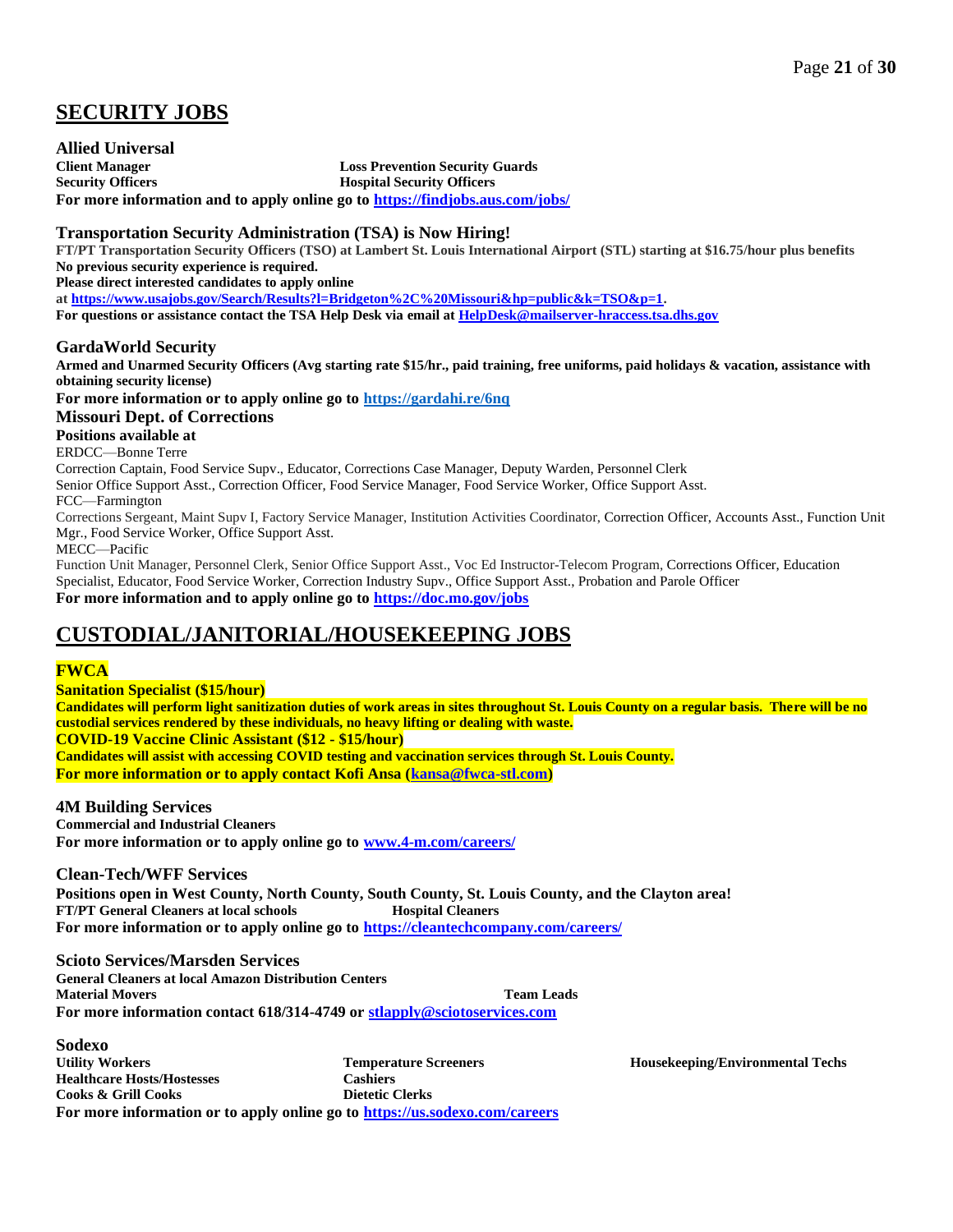# **STAFFING AGENCIES**

### **AOS Staffing**

**Material Handlers (\$11 - \$14.25/hour multiple locations) Hospitality (\$12 - \$13/hour St. Peters) Custodial (\$13 - \$15/hour at schools and hospitals in St. Louis area) Professional positions with St. Louis Public Schools For more information or to apply contact Kimberly Hamilton a[t khamilton@cuinc.org](mailto:khamilton@cuinc.org) or 314/474-0901**

### **Randstad USA**

**Multiple warehouse and production positions (St. Charles and Hazelwood areas) For more information or to apply online go to<https://www.randstadusa.com/jobs/search/missouri/>**

### **HireLevel**

**Production Workers Material Handlers Assembly Line Workers Case Pickers Forklift Operators Warehouse Associates For more information or to apply online go to [www.hirelevel.com](http://www.hirelevel.com/)**

**SMX Staffing/TrueBlue Staffing**

**Warehouse Associates w/ Spectrum Brands (Bridgeton) Production Associates w/ Spectrum Brands (St. Louis) Warehouse/Production Associates w/ P&G (St. Louis) For more information or to apply online go to [https://www.apply.smjobs.com](https://www.apply.smjobs.com/)**

### **PS Employment**

**Machine Operators Forklift Manufacturing Pickers and Packers Drivers CDL Class E Warehouse Workers Packaging and Assembly General Labor For more information send resume to Bettye at [BFPenifold@gmail.com](mailto:BFPenifold@gmail.com) or go to<http://www.psemployment.com/>**

### **BG Multifamily Apartment Management**

**We are hiring for all skill levels in St. Charles and St. Louis Counties! Apartment Make ready Techs Apartment Maintenance Techs Porters / Groundskeepers HVAC Techs Social Distance Attendants Housekeepers For more information or to apply online go to <https://www.bgstaffing.com/jobs>**

**Wise Staffing Group Production Workers Material Handlers Assembly Line Workers Case Pickers Forklift Operators Warehouse Associates For more information or to apply online go to [www.wisestaffinggroup.com](http://www.wisestaffinggroup.com/) or call 314/500-2549**

**Leasing Professionals Doorstep Concierge**

**Administrative Assts.**

**Administrative Assts.**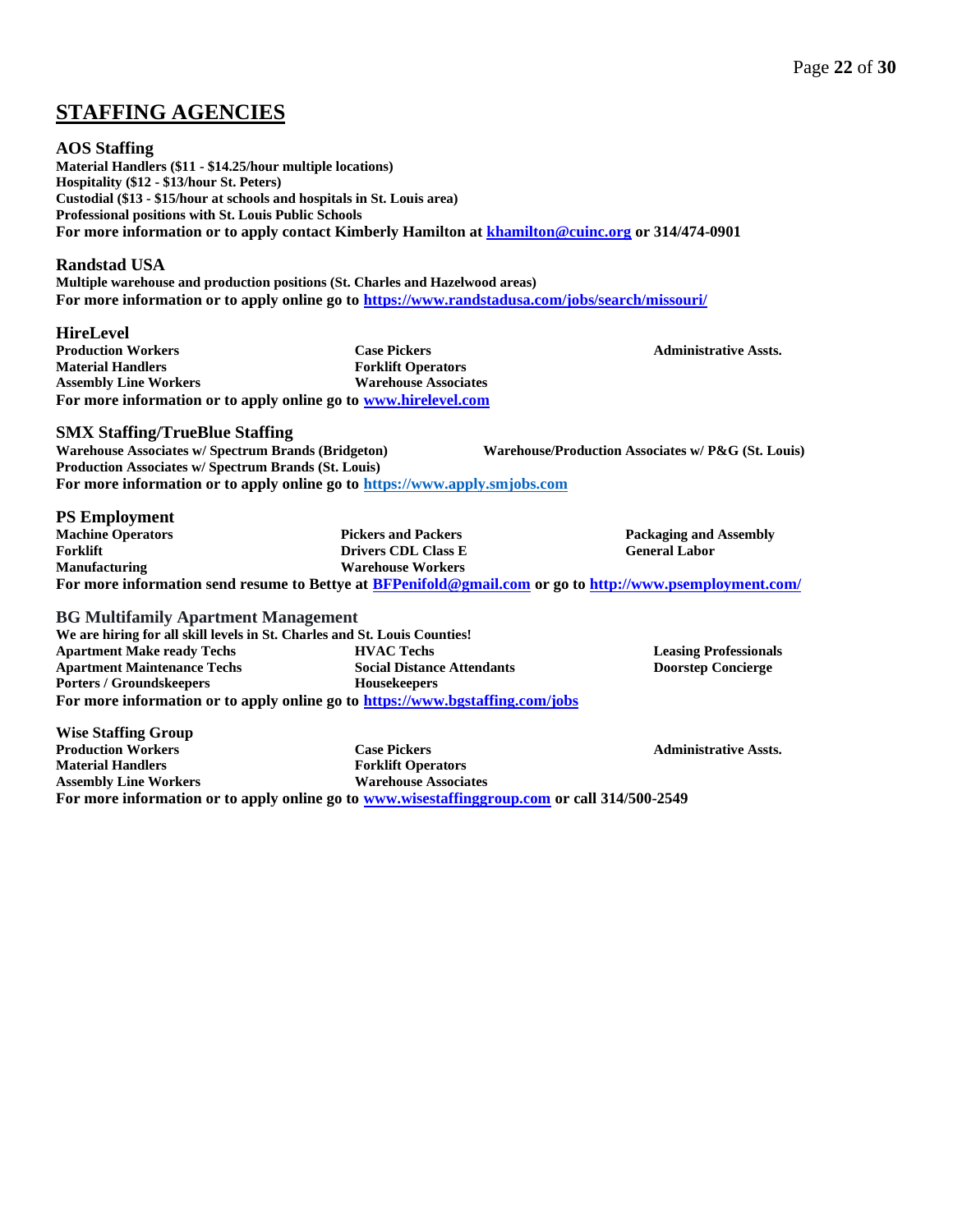# **REMOTE WORKING / WORK FROM HOME OPPORTUNITIES**

| Mercy Health                                                                |                                                                                                                                                                                                                                                                                                                                                                                                                                                                                                                                                                                                                                                                                                                                                                                                                                                                                                                                                                                                                                                                                                                                                                                                                                                                                                                                 |
|-----------------------------------------------------------------------------|---------------------------------------------------------------------------------------------------------------------------------------------------------------------------------------------------------------------------------------------------------------------------------------------------------------------------------------------------------------------------------------------------------------------------------------------------------------------------------------------------------------------------------------------------------------------------------------------------------------------------------------------------------------------------------------------------------------------------------------------------------------------------------------------------------------------------------------------------------------------------------------------------------------------------------------------------------------------------------------------------------------------------------------------------------------------------------------------------------------------------------------------------------------------------------------------------------------------------------------------------------------------------------------------------------------------------------|
| <b>Patient Access Representative</b>                                        | https://careers.mercy.net/job/872146/Patient-Access-Representative                                                                                                                                                                                                                                                                                                                                                                                                                                                                                                                                                                                                                                                                                                                                                                                                                                                                                                                                                                                                                                                                                                                                                                                                                                                              |
| <b>Insurance Services Representative</b>                                    | https://careers.mercy.net/job/871867/Insurance-Services-Rep-I                                                                                                                                                                                                                                                                                                                                                                                                                                                                                                                                                                                                                                                                                                                                                                                                                                                                                                                                                                                                                                                                                                                                                                                                                                                                   |
| <b>Sr. Reimbursement Specialist</b>                                         | https://careers.mercy.net/job/868567/Sr-Reimbursement-Specialist-REMOTE                                                                                                                                                                                                                                                                                                                                                                                                                                                                                                                                                                                                                                                                                                                                                                                                                                                                                                                                                                                                                                                                                                                                                                                                                                                         |
| Ameren                                                                      |                                                                                                                                                                                                                                                                                                                                                                                                                                                                                                                                                                                                                                                                                                                                                                                                                                                                                                                                                                                                                                                                                                                                                                                                                                                                                                                                 |
| <b>Customer Care Advisor</b>                                                | https://ameren.wd1.myworkdayjobs.com/en-US/External/job/St-Louis-MO/Customer-Care-                                                                                                                                                                                                                                                                                                                                                                                                                                                                                                                                                                                                                                                                                                                                                                                                                                                                                                                                                                                                                                                                                                                                                                                                                                              |
|                                                                             | Advisor_022701?_gl=1*16aqimj*_ga*OTQwNzQxNDA4LjE2NDE5OTg2MDE.*_ga_8C6F435CY5*MTY0MjcwOTY4MS4zLjEuMTY0MjcwOTY4Ni4w                                                                                                                                                                                                                                                                                                                                                                                                                                                                                                                                                                                                                                                                                                                                                                                                                                                                                                                                                                                                                                                                                                                                                                                                               |
|                                                                             |                                                                                                                                                                                                                                                                                                                                                                                                                                                                                                                                                                                                                                                                                                                                                                                                                                                                                                                                                                                                                                                                                                                                                                                                                                                                                                                                 |
| <b>Spectrum Healthcare Resources</b><br>Recruiter                           | https://jobs2-spectrumhealthcare.icims.com/jobs/18781/recruiter/job?mode=view                                                                                                                                                                                                                                                                                                                                                                                                                                                                                                                                                                                                                                                                                                                                                                                                                                                                                                                                                                                                                                                                                                                                                                                                                                                   |
| <b>Program Manager</b>                                                      | https://jobs2-spectrumhealthcare.icims.com/jobs/18788/program-                                                                                                                                                                                                                                                                                                                                                                                                                                                                                                                                                                                                                                                                                                                                                                                                                                                                                                                                                                                                                                                                                                                                                                                                                                                                  |
|                                                                             | manager/job?mode=view&mobile=false&width=787&height=500&bga=true&needsRedirect=false&jan1offset=-360&jun1offset=-300                                                                                                                                                                                                                                                                                                                                                                                                                                                                                                                                                                                                                                                                                                                                                                                                                                                                                                                                                                                                                                                                                                                                                                                                            |
|                                                                             |                                                                                                                                                                                                                                                                                                                                                                                                                                                                                                                                                                                                                                                                                                                                                                                                                                                                                                                                                                                                                                                                                                                                                                                                                                                                                                                                 |
| United HealthCare                                                           |                                                                                                                                                                                                                                                                                                                                                                                                                                                                                                                                                                                                                                                                                                                                                                                                                                                                                                                                                                                                                                                                                                                                                                                                                                                                                                                                 |
| <b>Multiple Telecommute Opportunities</b>                                   | https://careers.unitedhealthgroup.com/job-search-results/?relocation[]=Yes<br>(once you click the link type "remote" into the keywords box and target St. Louis, MO)                                                                                                                                                                                                                                                                                                                                                                                                                                                                                                                                                                                                                                                                                                                                                                                                                                                                                                                                                                                                                                                                                                                                                            |
| Clarkson Eyecare/Eyecare Partners                                           |                                                                                                                                                                                                                                                                                                                                                                                                                                                                                                                                                                                                                                                                                                                                                                                                                                                                                                                                                                                                                                                                                                                                                                                                                                                                                                                                 |
| <b>Remote Call Center Agents</b>                                            | https://www.clarksoneyecare.com/careers                                                                                                                                                                                                                                                                                                                                                                                                                                                                                                                                                                                                                                                                                                                                                                                                                                                                                                                                                                                                                                                                                                                                                                                                                                                                                         |
|                                                                             |                                                                                                                                                                                                                                                                                                                                                                                                                                                                                                                                                                                                                                                                                                                                                                                                                                                                                                                                                                                                                                                                                                                                                                                                                                                                                                                                 |
| Ascension                                                                   |                                                                                                                                                                                                                                                                                                                                                                                                                                                                                                                                                                                                                                                                                                                                                                                                                                                                                                                                                                                                                                                                                                                                                                                                                                                                                                                                 |
| <b>Recruitment &amp; Onboarding Coordinator</b>                             | https://jobs.ascension.org/careers-home/jobs/146828?lang=en-us                                                                                                                                                                                                                                                                                                                                                                                                                                                                                                                                                                                                                                                                                                                                                                                                                                                                                                                                                                                                                                                                                                                                                                                                                                                                  |
|                                                                             |                                                                                                                                                                                                                                                                                                                                                                                                                                                                                                                                                                                                                                                                                                                                                                                                                                                                                                                                                                                                                                                                                                                                                                                                                                                                                                                                 |
| Parallon/HCA Healthcare                                                     |                                                                                                                                                                                                                                                                                                                                                                                                                                                                                                                                                                                                                                                                                                                                                                                                                                                                                                                                                                                                                                                                                                                                                                                                                                                                                                                                 |
| <b>Collections Specialists</b><br><b>Virtual Patient Support Specialist</b> | https://careers.hcahealthcare.com/jobs/8263285-collections-specialist<br>https://careers.hcahealthcare.com/jobs/8343286-virtual-patient-support-specialist                                                                                                                                                                                                                                                                                                                                                                                                                                                                                                                                                                                                                                                                                                                                                                                                                                                                                                                                                                                                                                                                                                                                                                      |
| <b>Patient Customer Advisor</b>                                             | https://careers.hcahealthcare.com/jobs/8343256-virtual-customer-advisor                                                                                                                                                                                                                                                                                                                                                                                                                                                                                                                                                                                                                                                                                                                                                                                                                                                                                                                                                                                                                                                                                                                                                                                                                                                         |
| <b>Appeals Collector</b>                                                    | https://careers.hcahealthcare.com/jobs/8423639-appeals-collector                                                                                                                                                                                                                                                                                                                                                                                                                                                                                                                                                                                                                                                                                                                                                                                                                                                                                                                                                                                                                                                                                                                                                                                                                                                                |
| <b>Staff Accountant</b>                                                     | https://careers.hcahealthcare.com/jobs/8414160-staff-accountant                                                                                                                                                                                                                                                                                                                                                                                                                                                                                                                                                                                                                                                                                                                                                                                                                                                                                                                                                                                                                                                                                                                                                                                                                                                                 |
|                                                                             |                                                                                                                                                                                                                                                                                                                                                                                                                                                                                                                                                                                                                                                                                                                                                                                                                                                                                                                                                                                                                                                                                                                                                                                                                                                                                                                                 |
| <b>GC</b> Services                                                          |                                                                                                                                                                                                                                                                                                                                                                                                                                                                                                                                                                                                                                                                                                                                                                                                                                                                                                                                                                                                                                                                                                                                                                                                                                                                                                                                 |
| <b>Commercial Collections Analyst</b>                                       | https://careers-gcserv.icims.com/jobs/3291/commercial-collection-analyst-home-based/job                                                                                                                                                                                                                                                                                                                                                                                                                                                                                                                                                                                                                                                                                                                                                                                                                                                                                                                                                                                                                                                                                                                                                                                                                                         |
| <b>Fraud Prevention - Home Based</b>                                        | https://careers-gcserv.icims.com/jobs/3290/fraud-prevention---home-based/job                                                                                                                                                                                                                                                                                                                                                                                                                                                                                                                                                                                                                                                                                                                                                                                                                                                                                                                                                                                                                                                                                                                                                                                                                                                    |
| Account Representative $-1st$ Party                                         | https://careers-gcserv.icims.com/jobs/3276/account-representative---1st-party-home-based/job                                                                                                                                                                                                                                                                                                                                                                                                                                                                                                                                                                                                                                                                                                                                                                                                                                                                                                                                                                                                                                                                                                                                                                                                                                    |
| <b>BJC</b> Medical Group                                                    |                                                                                                                                                                                                                                                                                                                                                                                                                                                                                                                                                                                                                                                                                                                                                                                                                                                                                                                                                                                                                                                                                                                                                                                                                                                                                                                                 |
| <b>Remote Call Center Specialist</b>                                        | https://jobs.bjc.org/jobs/29040?lang=en-us                                                                                                                                                                                                                                                                                                                                                                                                                                                                                                                                                                                                                                                                                                                                                                                                                                                                                                                                                                                                                                                                                                                                                                                                                                                                                      |
| <b>PT Customer Service Specialist</b>                                       | https://jobs.bjc.org/jobs/27953?lang=en-us                                                                                                                                                                                                                                                                                                                                                                                                                                                                                                                                                                                                                                                                                                                                                                                                                                                                                                                                                                                                                                                                                                                                                                                                                                                                                      |
| <b>Accounts Payable Clerk</b>                                               | https://jobs.bjc.org/jobs/28232?lang=en-us                                                                                                                                                                                                                                                                                                                                                                                                                                                                                                                                                                                                                                                                                                                                                                                                                                                                                                                                                                                                                                                                                                                                                                                                                                                                                      |
|                                                                             |                                                                                                                                                                                                                                                                                                                                                                                                                                                                                                                                                                                                                                                                                                                                                                                                                                                                                                                                                                                                                                                                                                                                                                                                                                                                                                                                 |
| Republic Services<br><b>Inside Sales Bus Call Ctr. Rep</b>                  | https://www.republicservices.jobs/job/14662460/remote-inside-sales-business-rep-call-center-18-75-indianapolis-in/                                                                                                                                                                                                                                                                                                                                                                                                                                                                                                                                                                                                                                                                                                                                                                                                                                                                                                                                                                                                                                                                                                                                                                                                              |
|                                                                             |                                                                                                                                                                                                                                                                                                                                                                                                                                                                                                                                                                                                                                                                                                                                                                                                                                                                                                                                                                                                                                                                                                                                                                                                                                                                                                                                 |
| Mohela                                                                      |                                                                                                                                                                                                                                                                                                                                                                                                                                                                                                                                                                                                                                                                                                                                                                                                                                                                                                                                                                                                                                                                                                                                                                                                                                                                                                                                 |
|                                                                             | Remote Patient Account Rep - Verifications https://mohela.hrmdirect.com/employment/job-opening.php?req=1599535&&#job</td></tr><tr><th>The Virtual Call Center</th><td></td></tr><tr><th>Work from Home Customer Service - Roadside Assts.</th><td>https://www.thevirtualcallcenter.com</td></tr><tr><th></th><td></td></tr><tr><th>Royal Recruiter</th><td></td></tr><tr><th><b>Remote Customer Service Reps</b></th><td>https://royalrecruiter.com</td></tr><tr><th></th><td></td></tr><tr><th><b>SYKES</b></th><th></th></tr><tr><th><b>Remote Healthcare Customer Service Reps</b><br><b>Bilingual Spanish/English Work from Home Customer Support</b></th><td>https://jobs.sykes.com/jobs/?facetcategory=Customer+Service</td></tr><tr><th><b>Remote Intuit Customer Service</b></th><td></td></tr><tr><th><b>Remote Financial Services Customer Service Agent</b></th><td></td></tr><tr><th><b>Remote Customer Support Agent</b></th><td></td></tr><tr><th></th><td></td></tr><tr><th>Enterprise Bank & Trust</th><th></th></tr><tr><th><b>Remote Bilingual Customer Service Officer</b></th><td>https://www.enterprisebank.com/careers</td></tr><tr><th><b>Client Service Team Lead</b></th><td></td></tr><tr><th><b>Client Advocate - Retirement Plans</b></th><td></td></tr><tr><th></th><td></td></tr></tbody></table> |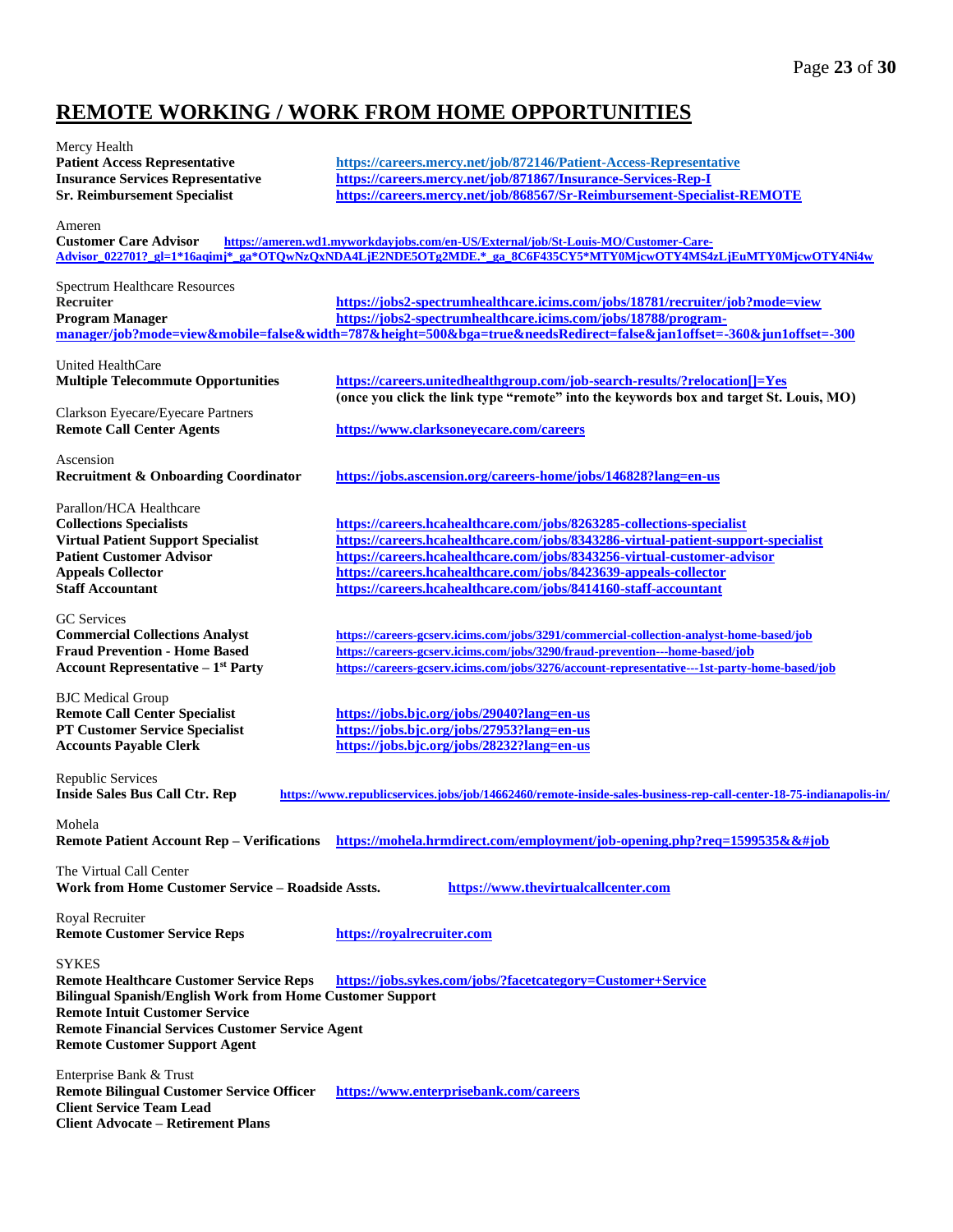| Central Research Inc. - Chesterfield<br><b>Call Center Reps (remote after training)</b>                                                                                                                                                    | https://www.central-research.com/careers/                                                                                                                                                                                                                                                                                                                                                                                                                    |
|--------------------------------------------------------------------------------------------------------------------------------------------------------------------------------------------------------------------------------------------|--------------------------------------------------------------------------------------------------------------------------------------------------------------------------------------------------------------------------------------------------------------------------------------------------------------------------------------------------------------------------------------------------------------------------------------------------------------|
| ThermoFisher<br><b>Remote Customer Service Reps</b>                                                                                                                                                                                        | https://jobs.thermofisher.com                                                                                                                                                                                                                                                                                                                                                                                                                                |
| <b>CVS</b> Health<br><b>Customer Service Reps - Work from Home</b><br>results/?keyword=Customer%20Service%20Representative%20-<br>90.19940419999999&radius=100                                                                             | https://jobs.cvshealth.com/job-search-<br>%20Work%20From%20Home&location=St.%20Louis%2C%20MO%2C%20USA&latitude=38.6270025&longitude=-                                                                                                                                                                                                                                                                                                                        |
| AT&T<br><b>Customer Service Reps - Work from Home</b>                                                                                                                                                                                      | https://www.att.jobs/job/illinois/customer-service-representative-work-from-home/117/19136148576                                                                                                                                                                                                                                                                                                                                                             |
| Walgreens<br><b>Work from Home Customer Service Reps</b>                                                                                                                                                                                   | https://jobs.walgreens.com/category/call-center-jobs/1242-19097/80342/1                                                                                                                                                                                                                                                                                                                                                                                      |
| Sutherland<br><b>Customer Service Rep</b>                                                                                                                                                                                                  | https://jobs.sutherlandglobal.com/ShowJob/Id/3257412/Customer-Care-Representative-Work-from-Home/?lang=en                                                                                                                                                                                                                                                                                                                                                    |
| Stericycle<br><b>Customer Service Representative</b>                                                                                                                                                                                       | https://careers.stericycle.com/job/Customer-Service-Representative-C&RS-MO/832161400/                                                                                                                                                                                                                                                                                                                                                                        |
| Grove Collaborative<br><b>Grove Guide (CSR)</b>                                                                                                                                                                                            | https://jobs.lever.co/grove/02836ac5-a9c7-4ee1-8b27-74af98584799                                                                                                                                                                                                                                                                                                                                                                                             |
| UniGroup<br><b>Transportation Specialist</b><br><b>Law Clerk</b><br><b>Fleet Safety Liaison</b><br><b>Government Transportation Assistant</b>                                                                                              | https://us61e2.dayforcehcm.com/CandidatePortal/en-US/unigroup/Posting/View/2387<br>https://us61e2.dayforcehcm.com/CandidatePortal/en-US/unigroup/Posting/View/2382<br>https://us61e2.dayforcehcm.com/CandidatePortal/en-US/unigroup/Posting/View/2378<br>https://us61e2.dayforcehcm.com/CandidatePortal/en-US/unigroup/Posting/View/2376                                                                                                                     |
| MediaCross                                                                                                                                                                                                                                 | PT Full Charge Bookkeeper http://go.mediacross.com.pages.services/job-postings/job-opening-full-charge-bookkeeper-part-time.html?ts=1642103447182                                                                                                                                                                                                                                                                                                            |
| Computer Task Group (CTG)<br><b>Administrative Assistant</b>                                                                                                                                                                               | https://jobs.ctg.com/creve-coeur-mo/administrative-assistant/B55043EAFDCF4082AE96CC015DBC904E/job/                                                                                                                                                                                                                                                                                                                                                           |
| <b>Enterprise Holdings</b><br><b>Accounting Coordinator (hybrid)</b><br><b>Accounting Coordinator (Pers. Prop. Tax</b><br><b>Accounts Payable Coordinator</b><br><b>Staff Accountant - Fleet Mgmt.</b><br><b>Staff Accountant (hybrid)</b> | https://careers.enterprise.com/job/st-louis/accounting-coordinator/430/19851807<br>https://careers.enterprise.com/job/st-louis/accounting-coordinator-personal-property-tax/430/19854997<br>https://careers.enterprise.com/job/st-louis/accounts-payable-coordinator/430/19847854<br>https://careers.enterprise.com/job/st-louis/staff-accountant-fleet-management/430/19825596<br>https://careers.enterprise.com/job/st-louis/staff-accountant/430/19849970 |
| Allsup<br><b>Bi-Lingual Claims Specialist</b><br>59ffd917d529/?q=&o=postedDateDesc&w=&wc=&we=&wpst=                                                                                                                                        | https://recruiting2.ultipro.com/ALL1036ALLSU/JobBoard/db3ec6e2-d0ea-436c-b545-                                                                                                                                                                                                                                                                                                                                                                               |
| <b>Bi-Lingual Intake Specialist</b>                                                                                                                                                                                                        | https://recruiting2.ultipro.com/ALL1036ALLSU/JobBoard/db3ec6e2-d0ea-436c-b545-                                                                                                                                                                                                                                                                                                                                                                               |
| 59ffd917d529/OpportunityDetail?opportunityId=bc47af8d-d94d-4127-a422-d94dda1338f4<br><b>Client Facilitator</b>                                                                                                                             | https://recruiting2.ultipro.com/ALL1036ALLSU/JobBoard/db3ec6e2-d0ea-436c-b545-                                                                                                                                                                                                                                                                                                                                                                               |
| 59ffd917d529/OpportunityDetail?opportunityId=89585b73-f97f-4064-b736-698c28a71e0f                                                                                                                                                          |                                                                                                                                                                                                                                                                                                                                                                                                                                                              |
| <b>Accounting Specialist I</b>                                                                                                                                                                                                             | https://recruiting2.ultipro.com/ALL1036ALLSU/JobBoard/db3ec6e2-d0ea-436c-b545-                                                                                                                                                                                                                                                                                                                                                                               |

**[59ffd917d529/OpportunityDetail?opportunityId=e7bed4f4-03a4-4657-b629-3f79ebe8476f](https://recruiting2.ultipro.com/ALL1036ALLSU/JobBoard/db3ec6e2-d0ea-436c-b545-59ffd917d529/OpportunityDetail?opportunityId=e7bed4f4-03a4-4657-b629-3f79ebe8476f)**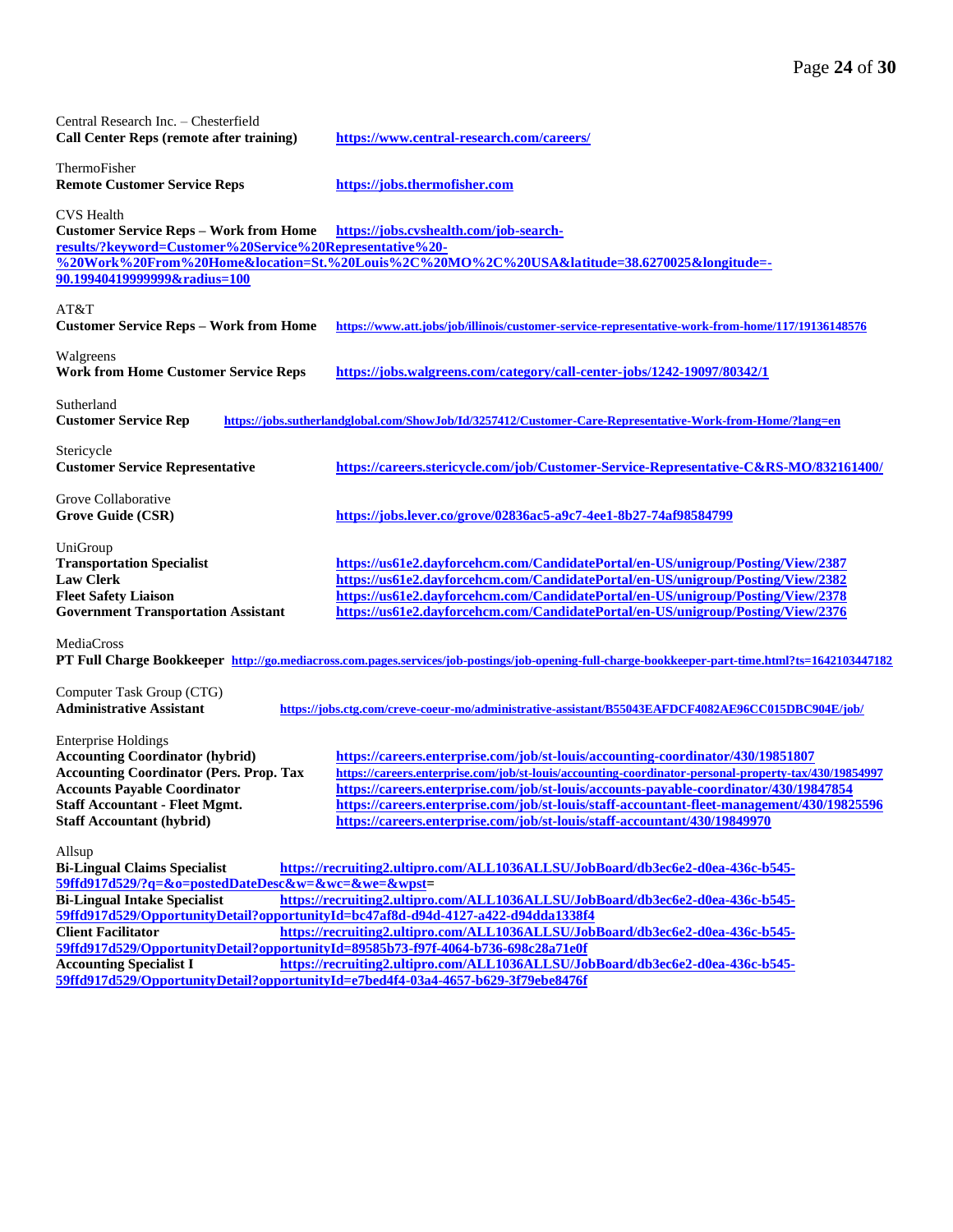# **FREE APPRENTICESHIP, PRE-APPRENTICESHIP, ON-THE-JOB TRAINING, AND SKILLS-BASED TRAINING PROGRAMS**

# **CompTIA Mentored Learning IT Certification Program**

The **CompTIA Mentored Learning Program** is a free program offering online instructor-led workshops that cover a technical computer curriculum geared toward IT industry-recognized CompTIA certifications. Complete one of three programs to learn the skills necessary to start or advance your career.

Employment in Information Technology occupations in Missouri is projected to grow by nearly 20 percent from 2016-2026.

**For more information go to <https://jobs.mo.gov/content/comptia>**

### **Available Programs:**

[CompTIA A+ Mentored Learning](https://jobs.mo.gov/sites/jobs/files/aplus_comptiabattlecard.pdf) [CompTIA Security+ Mentored Learning](https://jobs.mo.gov/sites/jobs/files/securityplus_comptiabattlecard.pdf) [CompTIA Project+ Mentored Learning](https://jobs.mo.gov/sites/jobs/files/projectplus_comptiabattlecard.pdf)

### **Eligibility criteria:**

- Applicants must be at least 18 years old
- Have a high school diploma, GED, or HiSet
- Must meet WIOA eligibility guidelines which may include someone who has been terminated or laid off from their job, or received a notice of termination or layoff; is receiving or exhausted unemployment insurance benefits; was self-employed but is unemployed as a result of economic conditions, or has been unemployed and unsuccessful with job search; or is low income (meets income guidelines, receiving public assistance, etc.) Please complete the CompTIA web form to have staff contact you for eligibility screening.
- Access to a laptop/desktop computer with webcam capabilities and access to the Internet; a pair of comfortable headphones with microphone is recommended for voice chat
- If you do not have a laptop or computer, contact your local job center to learn how you can access one
- Complete assessments (Wonderlic Behavioral Liability Test and ITIQ) as determined by Job Center staff

Program benefits include:Led by an official CompTIA instructorReal-time supportIncludes all the materials you need to study and passthecourseSelf-Paced program

# **Coursera is Back!**

### **Now through December 2022, Missouri job seekers can gain access to thousands of courses through Coursera.**

These classes come from top universities and companies and many also provide a pathway to certifications allowing you to earn an industryrecognized professional certificate.

Coursera offers more than 4,000 cutting-edge courses, all taught by top instructors from over 200 leading universities and companies like Yale, University of Michigan, IBM and Google.

Coursera can help Missourians:

- Learn in-demand skills in subjects like technology and business that prepare you for today's job opportunities
- Enjoy interactive learning experiences and be a part of Coursera's global learning community. Course videos, readings, and assignments are multi-language.
- Work at your own pace with Coursera's bite-sized sessions and self-paced learning model. You can download the [Coursera mobile app](https://www.coursera.org/about/mobile) to learn new skills anytime, anywhere.
- Earn university-accredited certifications from leading global institutions that can help boost your resume.

### **To access Coursera:**

- **Log ont[o https://jobs.mo.gov/content/coursera](https://jobs.mo.gov/content/coursera) and complete a short inquiry form.**
- A Job Center team member will contact you to determine eligibility and get you enrolled.
- Once enrolled, Coursera will send you an email within 2 business days. then you can register for free online courses.
- Log into Coursera and complete courses at your own pace!

## **Medical Assistant Apprenticeship at Washington University – School of Medicine**

Apprentices are full-time, benefits-eligible Washington University employees who:

- WORK in one of our clinics 40 hours per week (36 hours per week during classweeks)
- **LEARN** while in class four hours per week for 12 weeks (during normal work hours)
- EARN a National Credential as a Certified Clinical Medical Assistant, while you collect a paycheck
- Enjoy full-time Pay and Benefits starting your first day
- **Benefit information can be found at<https://hr.wustl.edu/benefits/>**

### **Plan on attending an information session on February 1st , 2022 at Missouri Job Center – NW Crossings Registration is required due to limited seating.**

Please reserve your seat by contacting **Derek Collins** at **314-615-6608** or email **[dcollins@stlouisco.com](mailto:dcollins@stlouisco.com.)**.

Job Center registration is required and may be completed prior to attending Career Information Session.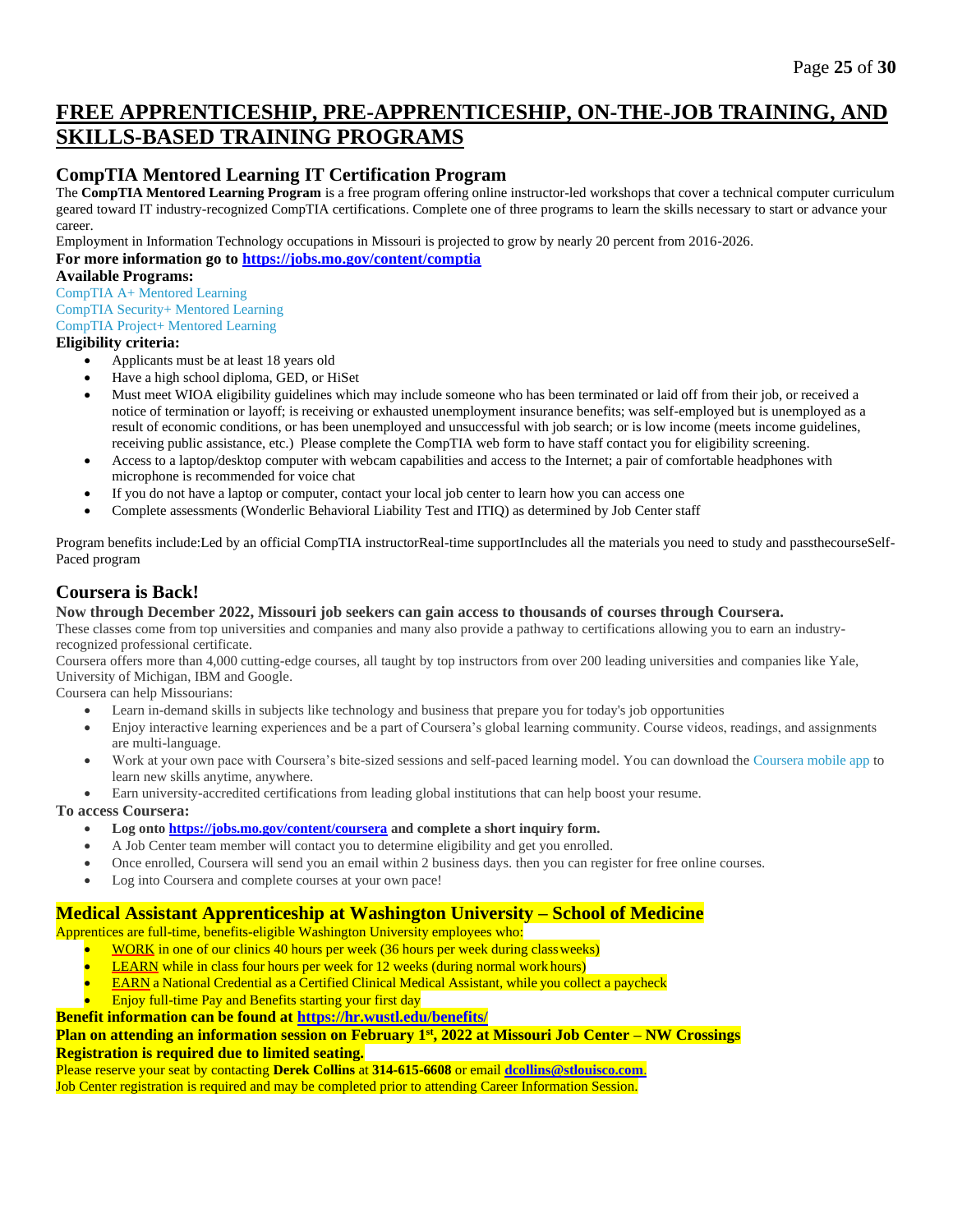## **Accenture Federal Services Apprenticeship-In-Training Program**

A 12-week apprenticeship-in-training program, which will feature skills training from the company, is seeking WIOA Dislocated and lower-income candidates. Family and Workforce Centers of American in partnership with St. Louis County's Workforce [Development](https://stlouiscountymo.gov/st-louis-county-departments/human-services/workforce-development) office will help recruit people for the program. **The next cohort starts in March, 2022.**

Those that meet eligibility requirements can earn wages while in the program, paid through a U.S. Department of Labor grant. "We're able to pay while they gain technological skills," said Carolyn Seward, CEO of Family and Workforce Centers of America.

**For more information call Missouri Job Center – NW Crossings at 314/615-6010 to check their eligibility.**

### **On the Job Training (OJT) Opportunities through Missouri Job Center – NW Crossings**

**The following openings are available for qualified candidates to start under the OJT Program:**

| <b>Account Executive</b>       | $\$35K+$   | <b>Account Executive</b>                                                                                                       | $$35K+$   |
|--------------------------------|------------|--------------------------------------------------------------------------------------------------------------------------------|-----------|
| <b>Technical Recruiter</b>     | $$40K+$    | <b>Website Designer</b>                                                                                                        | \$32/hour |
| <b>Service Technician</b>      | $$15/hr.+$ | <b>Front Desk Receptionist</b>                                                                                                 | \$15/hour |
| <b>Waterline Install Tech</b>  | \$20/hr.   | <b>3D Modeler</b>                                                                                                              | \$30/hour |
| <b>Career Services Advisor</b> | $$35K+$    | <b>Administrative Assistant</b>                                                                                                | \$17/hour |
|                                |            | <u>Earmara information amail vour regume with the position in the subject line to Drandon Drygant of bhuvant@stlayisee com</u> |           |

**For more information email your resume with the position in the subject line to Brandon Bryant at [bbryant@stlouisco.com](mailto:bbryant@stlouisco.com) or Derek Collins at [dcollins@stlouisco.com](mailto:dcollins@stlouisco.com)**

### **FREE Building Union Diversity (BUD) Pre-Apprenticeship Program (Next Class starts Feb. 14th , 2022)**

The BUD program offers apprenticeships in the construction trades training for persons with no construction experience.

- 5 weeks alongside industry experts
- Weekly program stipends available
- Pathway to USDOL registered apprenticeships

Requirements for participating in the BUD program are:

- Age 18 or older
- Eligible to work in the United States
- Meet Militayr Selective Service reqiurements
- High Shool Diploma or equivalent Preferred Requirement
- Preferred WorkKeys Assessment Results: Workplace Documents 5, Math 5

If you are in need of WorkKeys testing, call Missouri Job Center – NW Crossings at 314/615-6010 X0 to schedule an appointment.

Or call the University City Learning Center at 314-391-9232 or email [lekeaveny@ucityschools.org](mailto:lekeaveny@ucityschools.org)

To apply go to**[https://moworksinitiative.org/building-union-diversity-bud-program/.](https://moworksinitiative.org/building-union-diversity-bud-program/)**

While the program accepts candidates from all over the region, we specifically encourage residents of the  $3<sup>rd</sup>$ ,  $5<sup>th</sup>$ , and  $19<sup>th</sup>$  wards of St. Louis to apply in preparation for upcoming job opportunities on these projects and others.

**For more information about the BUD Program go to<https://moworksinitiative.org/building-union-diversity-bud-program/> Or contact Aurora Bihler, St. Louis Coordinator at [aurora.bihler@moaflcio.org](mailto:aurora.bihler@moaflcio.org)**

## **Helmets to Hardhats Construction Apprenticeship Program**

Helmets to Hardhats (H2H) is a national program that connects transition active-duty military service members. Veterans, National Guard and Reservists, with skilled training and quality career opportunities in the construction industry. The program is designed to help military service members successfully transition back into civilian life by offering them the means to secure a quality career in the construction industry. **For more information go t[o www.helmetstohardhats.org](http://www.helmetstohardhats.org/)**

### **Geospatial Pre-Apprenticeship Program**

Offered by **Gateway Global American Youth & Business Alliance Academies Inc**. in partnership with St. Louis Community College Learn how to use cutting edge technology to solve local, national, and global issues. Current apprenticeship tracks:

### **Geospatial Technician**

Completion of this pre-apprenticeship training leads to earning stackable credentials and qualification for the Geospatial Intelligence Specialist Registered Apprenticeship program.

### **Network Technician**

Completion of this pre-apprenticeship training leads to stackable credentials and qualification for the Network Security Apprenticeship program. **Robotics Technician**

#### Completion of this pre-apprenticeship training leads to stackable credentials and qualification for the Mechatronics and Robotics Apprenticeship program.

Our STEM based apprenticeships are facilitated by our our corporate partner Gateway Global Data Logistics Co.

### **Complete the simplified application for consideration. To complete the Gateway Global data Logistics simplified application go to<http://www.ggayba.org/apply-for-apprenticeships.html>**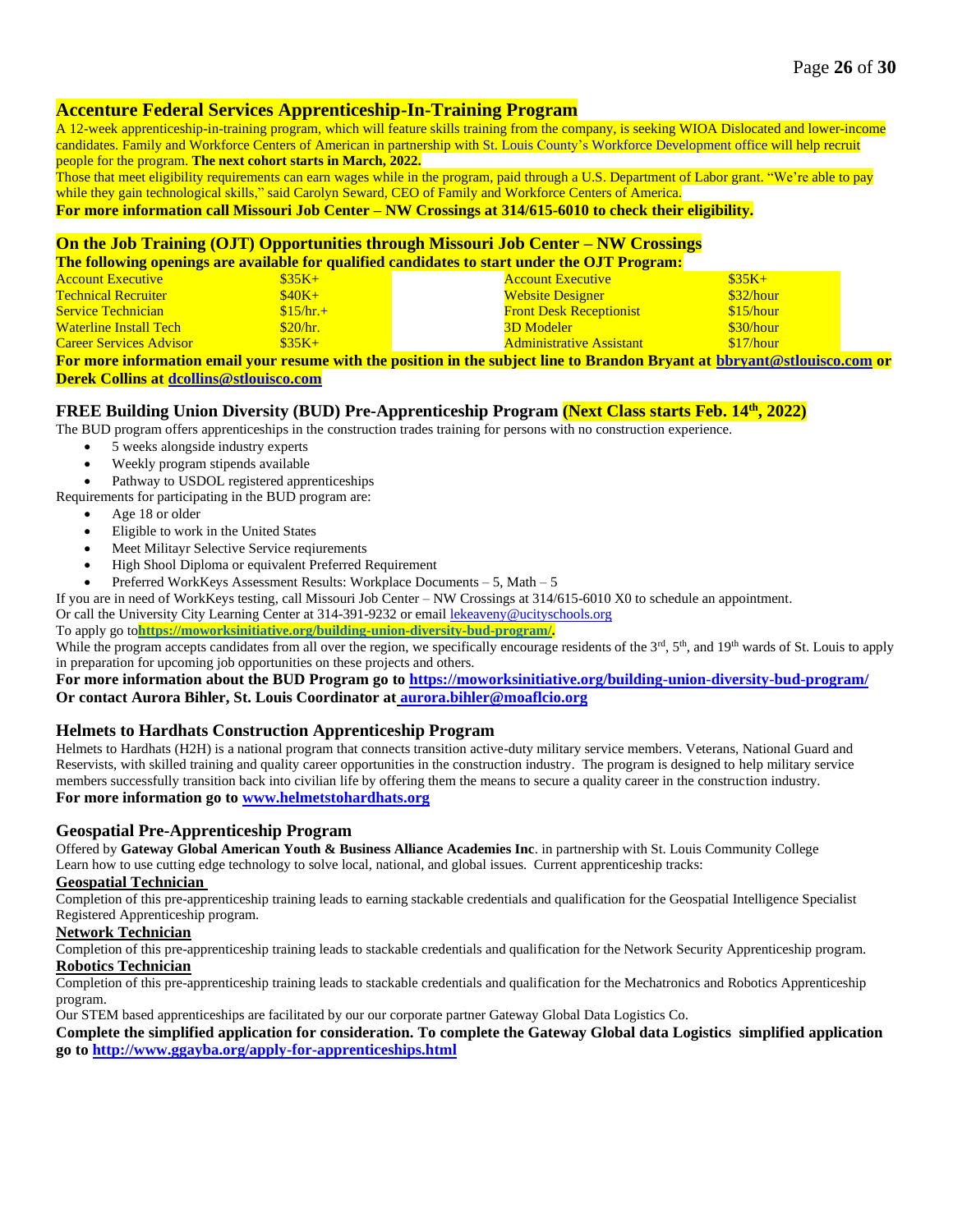### **Pre-Apprenticeship Tactical Training School (PATTS): Next class starts March 28 th, 2021**

The St. Louis Carpenters Joint Apprenticeship Program (CJAP), The Mid-America Carpenters Regional Council (MACRC), and area Signatory Contractors support the PATTS program. Participants of PATTS will gain "tactical" skill sets, during their three weeks of intense hands-on training. PATTS will provide a graduate with realistic survival skill sets for day one of employment on the job. This will enable our signatory contactors to fill carpenter apprentice positions with PATTS graduates, starting as first term apprentices in the construction industry. Successful PATTS program graduates will be required to complete all one hundred twenty hours of intensive job site training and conditioning to graduate. PATTS Program Requirements

- 1. 18 years of age
- 2. Reliable Transportation day one of PATTS
- 3. Drivers License
- 4. Pass Drug Screen day one, possible random Drug Screen through duration of PATTS Program
- 5. Work in exterior elements of cold, warm, hot/humid sunny exterior conditions
- 6. Bring Lunch, (no leaving for lunch) Sports Drinks, change of clothes.
- 7. Long White Carpenter Pants/Elbow length shirt (no tank tops or shorts will be allowed)
- 8. Hard sole work boots (No athletic shoes allowed)

### **For more information about how to register for the PATTS program contact William Bell at 314-269-5676 o[r Wbell@cjtf.org](mailto:Wbell@cjtf.org)**

### **Construction Career Development Initiative (CCDI)**

**Construction Career Development Initiative (CCDI)** brings diversity to the Design and Construction industry by mentoring and exposing minority/underrepresented and under employed men and women to career development in construction. **For more information go to [www.ccdi.org](http://www.ccdi.org/)**

### **BJC Apprenticeship Training Programs through St. Louis Community College**

Patient Care Techs (11-week paid training, next class begins Spring semester 2022)

How to Get Started

- 1. Apply online at [www.stlcc.edu/PCT,](http://www.stlcc.edu/PCT) then watch your email for instructions
- 2. Complete the online presentation and follow the instructions provided
- 3. Contact the STLCC PCT office a[t nmcmeans@stlcc.edu](mailto:nmcmeans@stlcc.edu) when you have finished all steps and are ready to begin the intake process
- 4. Staff will email you instructions to complete remaining steps

### **St. Louis Community College Accelerated Training Programs**

Missouri Manufacturing Technician I Boeing Sheet Metal Assembler & Riveter Boeing Composites HVAC Operator I Truck Driving CDL Class A Environmental Remediation Tech **For more information go t[o www.stlcc.edu/accelerated/](http://www.stlcc.edu/accelerated/)**

### **Boeing Assembly Pre-Employment Training**

Choose from two training and career pathways: Sheet Metal Assembly Mechanic Composites Assembly Mechanic Training prepares individuals for an interview for the Sheet Metal Assembler Riveter position with Boeing 5-week training program (days) 8-week training program (evenings) Center for Workforce Innovation (adjacent to the STLCC – Flo Valley Campus) **To learning more and apply go to [www.stlcc.edu/boeing](http://www.stlcc.edu/boeing)**

## **MOKAN Pre-Apprenticeship Construction Training Program**

This is a comprehensive non-union 10-week training program that assist minority and women to gain theoretical knowledge and hands on skills through course trainings designed specifically to address the needs of the non-traditional construction worker. The training program is specifically designed to sharpen and advance work aptitude and construction skills. Participation in this rigorous, work hardening, intense educational program will ensure preparedness for entry into the St. Louis Construction workforce industry.

**The next class starts Monday, March 28th, 2022. A mandatory orientation is scheduled for Thursday, March 24th, 2022 at 3pm For more information go to <https://mokanccac.org/certification-programs/mokan-pre-apprenticeship-program-enrollment-page/>**

### **Cement Masons Joint Pre-Apprenticeship Class runs April 25 - May 13, 2022**

This class should hold (20) participants. To be eligible to participate, participants:

- Must Be At Least 18 Years Old
- Have A High School Diploma Or Equivalent GED
- Must Be Willing To Participate In The 3 Week Non-Paid (Monday-Friday) Training Classes
- Must Pass A Drug Test
- **Must Have Transportation**
- Class and Work Days Will Run Between 5-7 Hours per day

Patient Care Tech Community Health Worker

Medical Assistant

- Start Time Will Be 7:00 A.M.
- To Graduate From The Program You Must Attend Each Day That Is Scheduled

To submit an application, go to [www.cm527ap.com](http://www.cm527ap.com/). Applications are due by March 15<sup>th</sup>, 2022. You will be contacted for further info.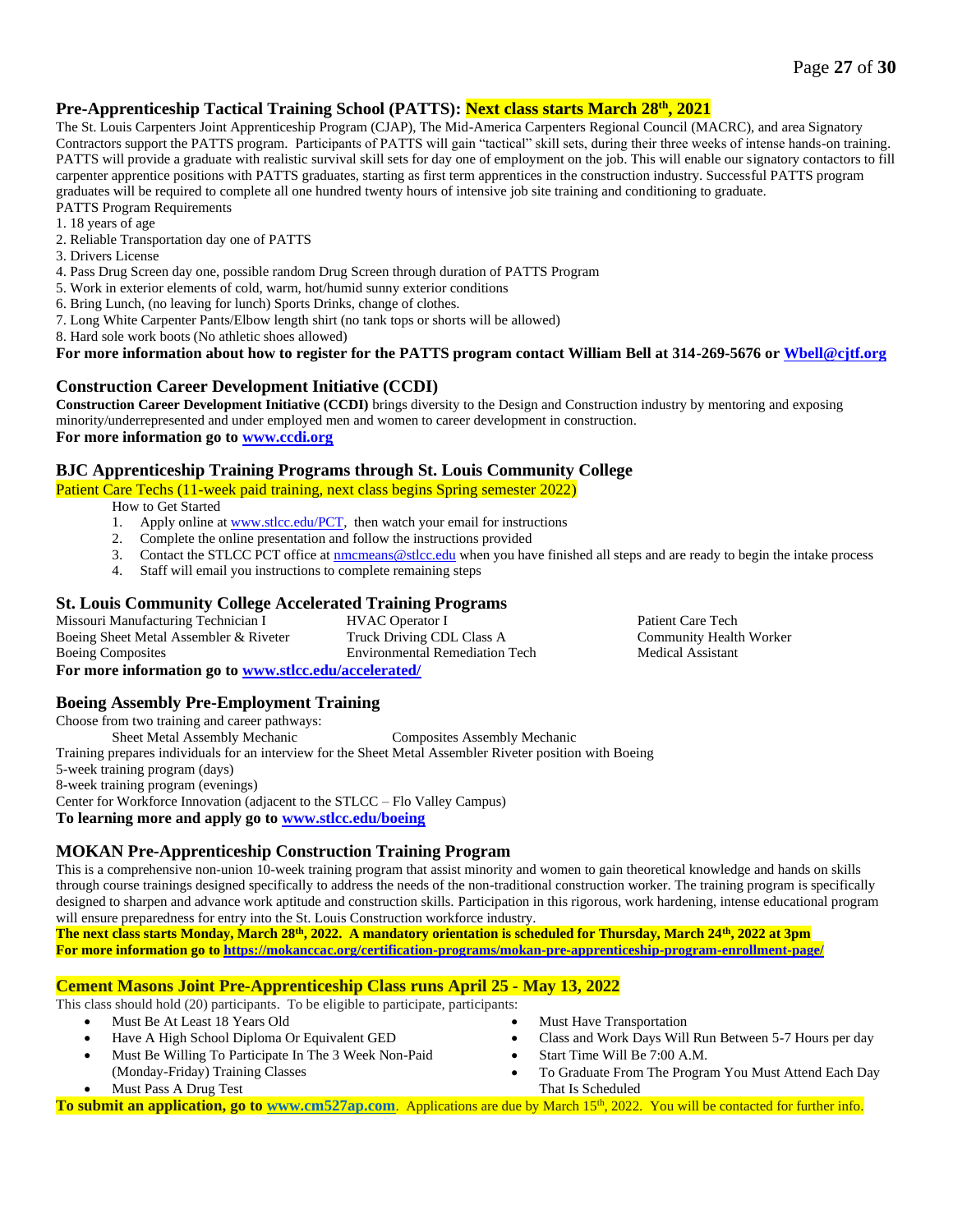### **Abbot EMS/American Medical Response (AMR) EMS Academy Apprenticeship Program**

Abbott EMS/AMR is presenting a paid training program to become a certified Emergency Medical Technician (EMT). EARN WHILE YOU LEARN!! Abbott covers all tuition, books, and fees. After completion of training employees are required to remain employed by BJC HealthCare for one year and must receive their NREMT license within 6 months in order to qualify for full reimbursement. **The next class is scheduled to run April 25th - June 3rd Monday - Friday Time: 8AM - 5PM. Applications are due by April 7th , 2022.**

**For more information or to apply go to [www.amr.net/careers,](http://www.amr.net/careers) or [www.christianhospital.org/EMS](http://www.christianhospital.org/EMS) or contact [cheryl.rayfield@gmr.net](mailto:cheryl.rayfield@gmr.net)**

### **Highway Construction Career Training Program**

Students learn about tool use, equipment, and the math and communication skills needed to be successful on the job in most construction industries. FREE to a limited number of individuals who meet these qualifications:

- Have a HS diploma or HS equivalency certificate
	- Have a valid driver's license
- Interview satisfactorily with program staff
- 
- Test drug free

• Have a minimum TABE score of 8.0

SWIC East St. Louis Higher Education Center (601 James R. Thompson Blvd., E. St. Louis IL)

**To preregister go to [www.swic.edu/hcctp](http://www.swic.edu/hcctp)**

**For more information contact Melissa Snelson at 618/874-6528 or [Melissa.snelson@swic.edu](mailto:Melissa.snelson@swic.edu)**

### **LaunchCode LC101**

**LaunchCode's LC101 program** is an introduction to computer programming course with a curriculum focused on building full-stack web developers, covering highly demanded languages and frameworks like JavaScript, Angular, Java, and Spring Boot. LC101 is an intensive, 20-week program designed to train students with skills they need to seek an apprenticeship and ultimately a career in technology. **Register for the next class at <https://www.launchcode.org/lc101>**

### **LaunchCode IT Programmer Training and Apprenticeship Program**

FREE tech education and job-readiness training. Qualified individuals are matched with an apprenticeship at one of our employer partners who need tech talent, ranging from Fortune 500 companies to fresh new start-ups. **For more information go t[o https://www.launchcode.org/](https://www.launchcode.org/)**

### **LaunchCode Women+ IT Training Program**

**LaunchCode Women+ (formerly CoderGirl)** is **LaunchCode's** education program designed to engage and educate women in the technology community in St. Louis. The program begins with a 24-week or 40-week specialized track designed to equip CoderGirls with technical skills and job-readiness skills, leading up to our apprenticeship job program. With professional mentors from companies who've hired CoderGirl grads like Asynchrony and World Wide Technology, you'll get the training and support you need to launch a successful career in technology. **For more information go t[o https://www.launchcode.org/women-plus](https://www.launchcode.org/women-plus)**

## **SavvyCoders Full Stack Development, Data Analytics & Python, Cyber Security Boot Camps**

### For more information about any of the following programs or for preview classes go to <https://savvycoders.com/events/> **Full Stack Development:**

An intensive 12 week course, students will be taken from knowing just a few basics of web development to being fully qualified for junior developer positions. The technical portion of our 12-week core curriculum starts by teaching students all about web/software development tooling. This would include version control, text editors, and shell commands and modern linters to help ensure high-quality code. Students start by learning Markdown. Next students apply modern HTML/CSS to create responsive website layouts. From then on, we focus on JS – DOM interactions, managing collections of data by composing functions, receiving data from an API, and converting a traditional static site into a Single Page Application. After learning how to create and manage a web-page on the front end, students will then learn to create a Node.js CRUD server. They will use this server to manage long-term data storage via MongoDB.

### **Data Analytics and Python:**

An intensive 12-week course focused primarily on learning everything there is to know about analyzing big datasets efficiently.

Students will begin by knowing just the basics of coding and/or data analysis techniques to become fully qualified for a Data Analyst position. **Unit 1** of our program focuses on Python and SQL

**Unit 2** takes the Python and SQL knowledge gained in Unit 1 and applies it to large data sets to extract information and explains it in a clear and concise manner. Using Pandas, Numpy, and other data visualization techniques, students will prepare and present a Capstone Project to demonstrate the knowledge gained during the course. Students will also be expected to complete the Python for Everybody Course provided by the University of Michigan to receive a certification.

### **Cybersecurity and Operations:**

An in-depth look at Cybersecurity and Operations from the ground up. The course is taught by professionals in the Cyber community and is broken down into 4 units. Our classes are instructor-led in either a small, in-person classroom or virtual classroom. This program is taught at an accelerated pace so that after just 24 weeks, students can tackle many of the basics needed to start them on a path towards a career in Cybersecurity. Every class will focus on what one needs to know (and nothing they don't).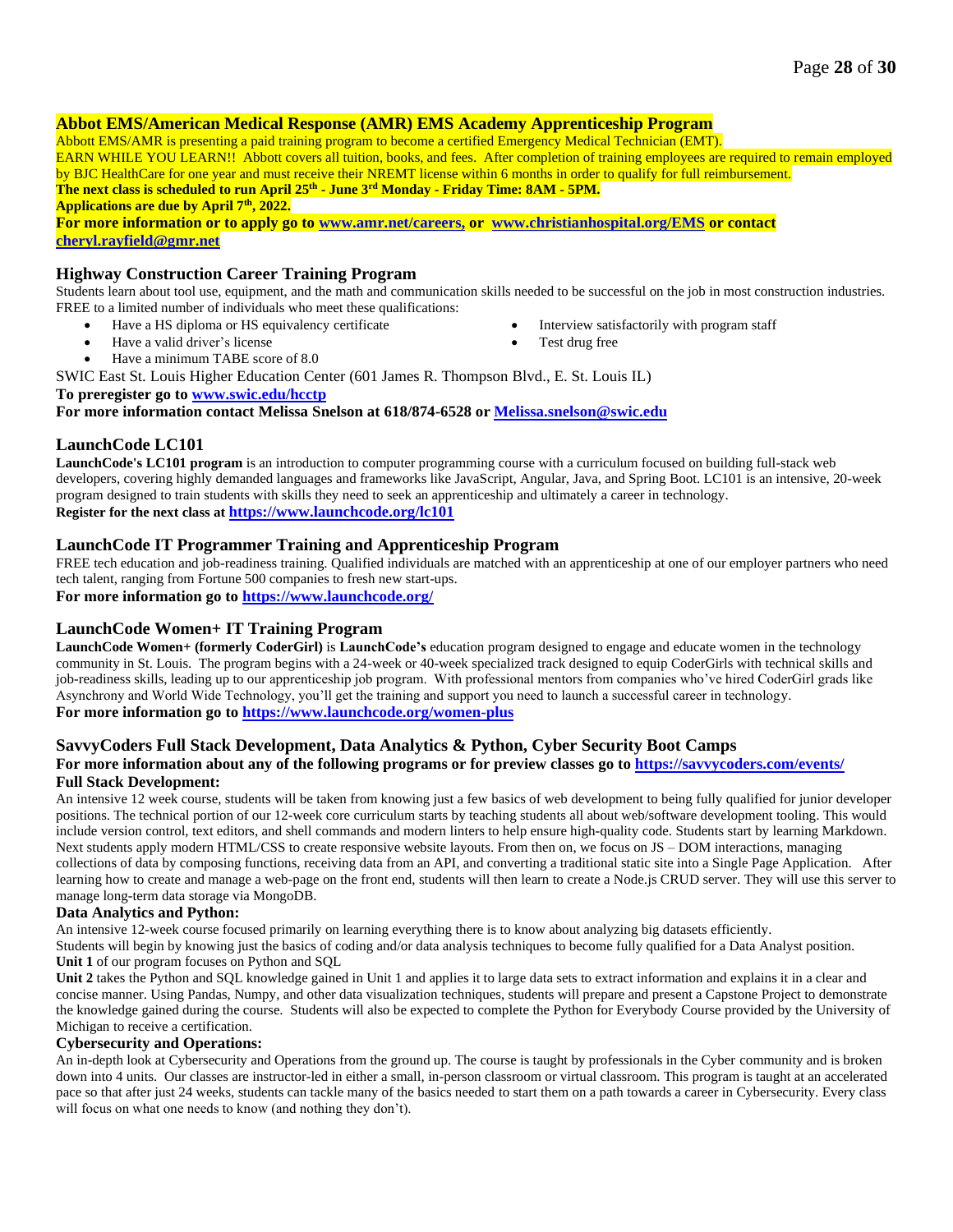### **Power Skills Bootcamp: Information Technology (IT)**

This three-week full-time training program (M-F 9am – 4pm) is designed to prepare students for technology driven jobs in the local labor market. Participants will gain a range of technical and soft skills:

• **Microsoft Office Specialist (MOS) 2016 Excel Certification**

The program is grant funded so there is no cost for individuals to participate.

PC fundamentals

- Cybersecurity and cybersecurity fundamentals
- Career and professional planning

**For more information go to <https://stlcc.edu/programs-academics/accelerated-job-training/power-skills-bootcamp.aspx> or contact Lesley English-Abram at [labram@stlcc.edu](mailto:labram@stlcc.edu) or 314/644-9308**

### **CyberUP Cyber Security Apprenticeship Program**

**CyberUp's LevelUp Course** trains candidates in foundational IT concepts and in-depth cybersecurity best practices. The combination of technical, soft, and critical thinking skills training prepares you for the rigor of an in-demand cybersecurity role. CyberUp connects ambitious job seekers with opportunities to earn well-paying jobs in cybersecurity through a unique apprenticeship model. There are three tracks for candidates: **Preapprenticeship program** for those in need of further development of their workforce readiness skills, **Level 1** course for those with some career experience, and **Level 2** course for those already possessing some IT job experience or training.

**For more information go t[o https://wecyberup.org/candidates/](https://wecyberup.org/candidates/)**

### **More Than Carpentry Christian Ministries (MTC)**

MTC works in partnership with Classic Cabinet Company in its Apprenticeship Program. As employees of Classic Cabinet, apprentices learn the trade of carpentry on-the-job while earning wages. MTC sponsors the mentoring and text-book style learning that occurs off the job. This Biblical model allows apprentices to practice newly acquired carpentry skills under the direct supervision of qualified carpenters while working on real-time projects. The whole person is developed while they are mentored and guided through life skills coaching, personal financial management, critical thinking, and Bible Study. Upon completion of the four-year apprenticeship, a Journeyman Certificate is issued from the Dept. of Labor Office of Apprenticeship. **If interested in applying go to<https://morethancarpentry.org/>**

### **Hydromat Apprenticeship Program**

This apprenticeship program will expose candidates to all fundamental areas of **milling, turning, grinding, and advanced CNC applications**. Participants will have the opportunity to train in a **6000-hour program** focused on achieving a Journeyman Machinist card (fully accredited by the DOL and NTMA) and earn NIMS credentials for Machining Level I & II. During the apprenticeship program participants will learn proficient operations of **milling machines (manual and CNC), lathes (manual and CNC), grinding, CMM operation and programming, heat treat, basic engineering techniques, fundamental electrical knowledge, basic electronics, quality assurance, welding, fabrication, paint, mechanical assembly, and customer service operations** associated with the Hydromat machines. Participation as a team member focused on process and production improvement goals is mandatory. **Basic hand tool use, blueprint reading, computer design programs, fundamental tool making, inspection, machine maintenance, and mechanical drafting** are intricate parts of the overall apprenticeship program curriculum. **To qualify for a position in Hydromat's apprenticeship program** you need a strong work ethic, high school diploma / equivalent, and NIMS level I credentials or equivalent basic machining knowledge.

**For more information go to <https://hydromat.com/company/hydromat-apprenticeship-program>**

## **YouthBuild Earn While You Learn Program**

**Looking to gain your HiSET and earn a credential in the construction industry while in the process?**

- Must be 17-24 years old and a St. Louis City resident
- Must possess a desire to learn skills in the construction industry
- Must be out of school and motivated to gain a HiSET

# **For more information contact Carlos Ball at [cball@stlworks.com](mailto:cball@stlworks.com) or 314/657-3519**

## **Certified Medication Technician (CMT) Training Program**

An 8 week non-credit program prepares individuals for a position as a CMT. Classes meet once a week at South County Tech with an additional day for clinical experience. **For more information go t[o www.stltraining.org](http://www.stltraining.org/) or contact Angela Baker at [abaker@ssdmo.org](mailto:abaker@ssdmo.org) or 314/989-7486**

## **Insulin Administration Certification Training Program**

This is a 5-hour one day course designed to present information on diabetes as it relates to symptoms and implications of proper or improper treatment.

**For more information go t[o www.stltraining.org](http://www.stltraining.org/) or contact Angela Baker at [abaker@ssdmo.org](mailto:abaker@ssdmo.org) or 314/989-7486**

### **Licensed Practical Nurse Training Program**

**MET Center (Wellston, MO) or South Tech (Sunset Hills, MO)**

**To register for the entrance exam, learn more about financial aid and admission requirements visit [www.,appliedtech-stl.com](http://www.,appliedtech-stl.com/) For more information contact:**

**MET Center Campus [\(jbragg@ssdmo.org](mailto:jbragg@ssdmo.org) or 314/746-0788 South Tech Campus [\(rgrotewiel@ssdmo.org](mailto:rgrotewiel@ssdmo.org) or 314/989-7570**